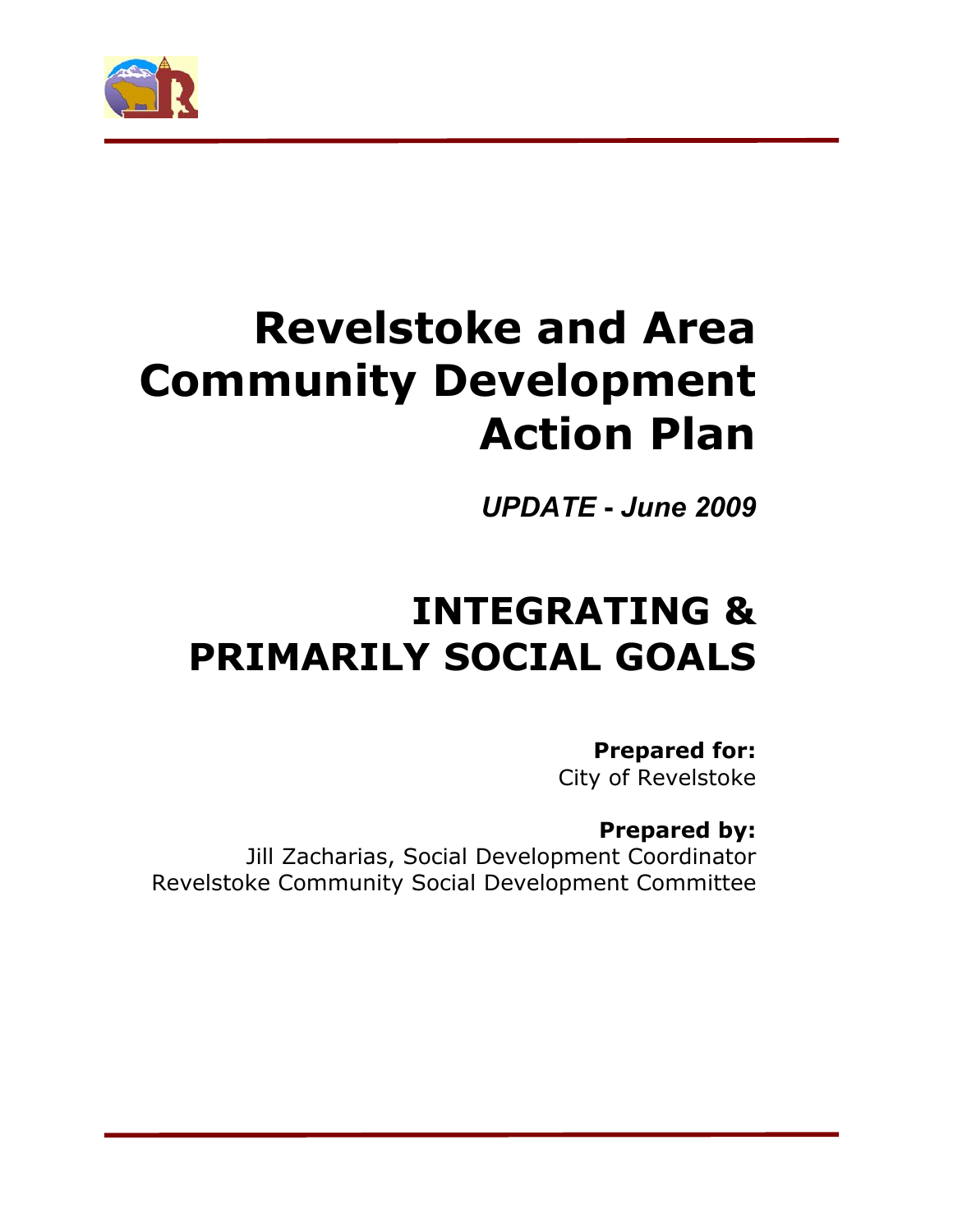### **Acknowledgements**

The primary objective of the Revelstoke Community Social Development Committee is to facilitate proactive planning for positive social change through a variety of activities. An important aspect of this objective is maintaining and updating the *'integrating'* and *'primarily social*' goals of the Community Development Action Plan (CDAP). Much has changed in Revelstoke since the plan was completed in November of 2007. The '*what we know about our community'* and *what we are doing'* sections as well as the *'projects/tasks'* have been updated with the generous assistance of the following:

> **Lory Borges**, Interior Health School-based Prevention  **Ruth Boettger**, President Revelstoke Senior Citizen's Association  **Alan Chell**, Director, City of Revelstoke Parks & Recreation; Chair, City of Revelstoke Transportation Committee  **Linda Chell**, Executive Director, Revelstoke Child Care Society  **Anne Cooper**, District Superintendent, SD#19  **Corin Flood**, Manager, Revelstoke Community Housing Society  **Mary Kline**, Program Coordinator, Okanagan College, Revelstoke Branch  **Patti Larson**, Community Connections Outreach Coordinator  **Julie Lowes**, Manager, Revelstoke Health Services, Interior Health  **Jacquie Olsen**, Detachment Commander, Revelstoke RCMP **Nelli Richardson**, Executive Director, Revelstoke Women's Shelter  **Tracy Spannier**, Community Literacy Coordinator, Columbia Basin Alliance for Literacy; Early Childhood Development Coordinator  **Bertha Stone**, Interior Health, Mental Health & Addictions Counsellor  **Cathie Thacker**, Program Coordinator, Revelstoke Employment Services Centre

Thank you to **Deb Wozniak** for expert technical support.

Thank you to **BC Healthy Communities** for their generous contribution to this initiative.

*Jill Zacharias Social Development Coordinator Revelstoke Community Social Development Committee*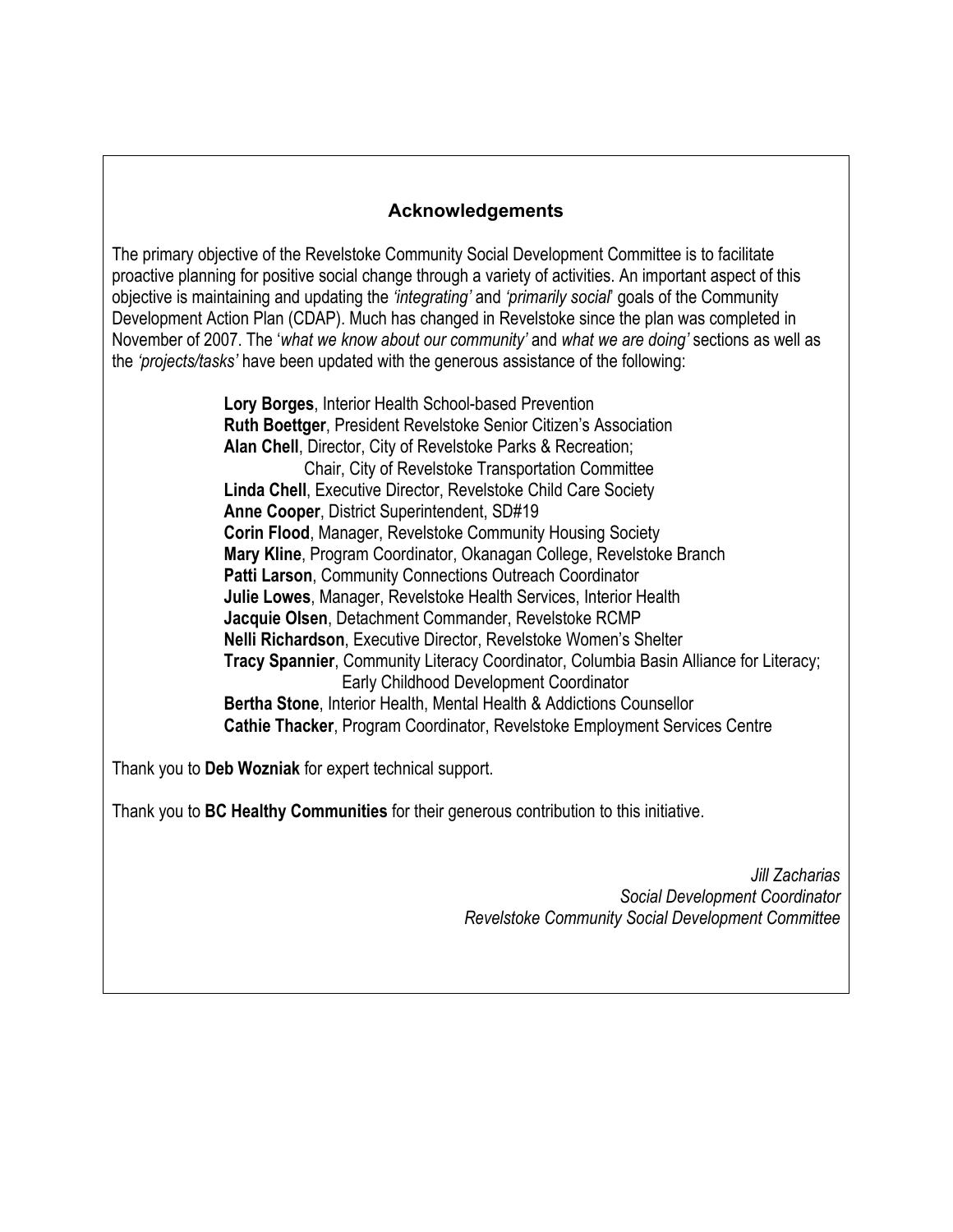## **TABLE OF CONTENTS**

| 2.1  |  |
|------|--|
| 2.2  |  |
| 2.3  |  |
| 2.4  |  |
|      |  |
| 3.1  |  |
| 3.2  |  |
|      |  |
|      |  |
| 5.1  |  |
| 5.2  |  |
|      |  |
| 6.1  |  |
| 6.2  |  |
|      |  |
|      |  |
|      |  |
| 13.1 |  |
| 13.2 |  |
| 13.3 |  |
| 13.4 |  |
|      |  |
|      |  |
|      |  |
|      |  |
|      |  |
|      |  |
|      |  |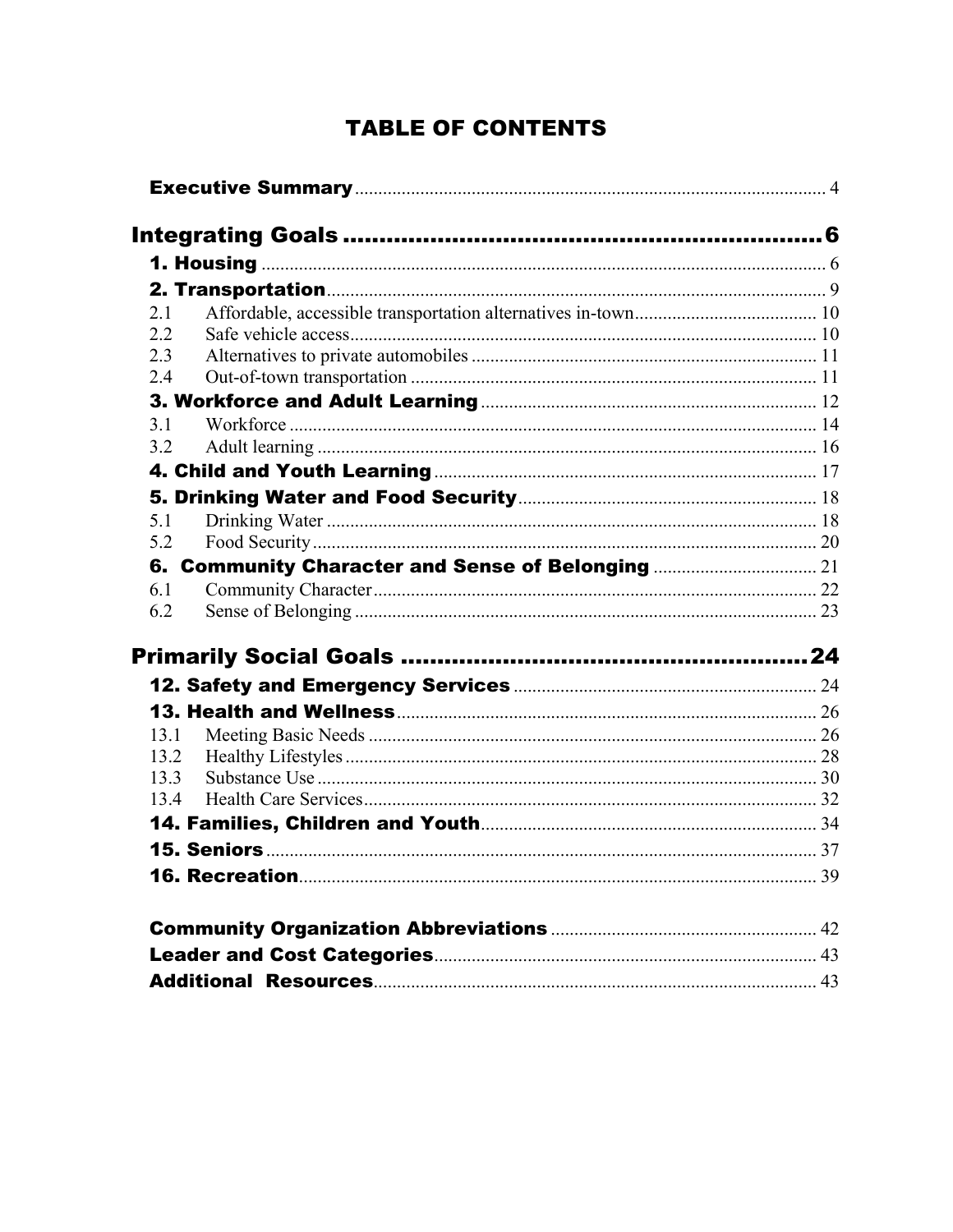## Executive Summary

On Monday, May 11, 2009 a planning event was held to update the *'integrating'* and *'primarily social'* goals of the Community Development Action Plan. 36 participants from a variety of organizations heard key presentations from 17 speakers addressing important aspects of each of the goals. The projects/tasks in each section were reviewed, supplemented, and prioritized. The following list pulls out the top priorities identified in each section:

## Integrating Goals

#### 1. Housing

- Identify (subsidized) rental needs and develop a plan to address the same.
- Determine demand for targeted needs/subsidized housing through the continuum of housing needs by client group.
- 2.1 Affordable, accessible transportation alternatives in-town
	- Advocate for taxi service that meets the needs of the community
	- Improve bike routes and bike storage
- 2.2 Safe vehicle access
	- Complete a transportation plan for the City of Revelstoke including analysis of a second crossing of the Illecillewaet River
- 2.3 Alternatives to private automobiles
	- Implement approaches which promote reduced vehicle use (including bike paths, revision of municipal subdivision bylaws to provide for sidewalks, bike paths etc, encourage walkable neighbourhoods through OCP zoning)
- 2.4 Out-of-town transportation
	- Continue to lobby federal and provincial government to reduce safety hazards on Highway 1

#### 3.1 Workforce

- Develop and implement a workforce strategy (to identify gaps, support recruitment, maximize local employment, involve youth, address barriers, expand linkage with co-op programs, etc)
- Work with employers/community regarding employee housing
- 3.2 Adult Learning
	- Develop and implement strategies to address identified barriers to training for local citizens (eg. transportation, funding)
- 4. Child and Youth Learning
	- Continue to update the early childhood development strategy and implement priority ECD activities
	- Continue to offer a broad range of programs at RSS

#### 5.2 Food Security

- Explore options to implement local gardening and agricultural activities
- Endorse a Food Security Charter
- 6.1 Community Character
	- Host community events to welcome new residents

#### 6.2 Sense of Belonging

Develop a cultural centre with a theatre/performing arts space as a 'hub'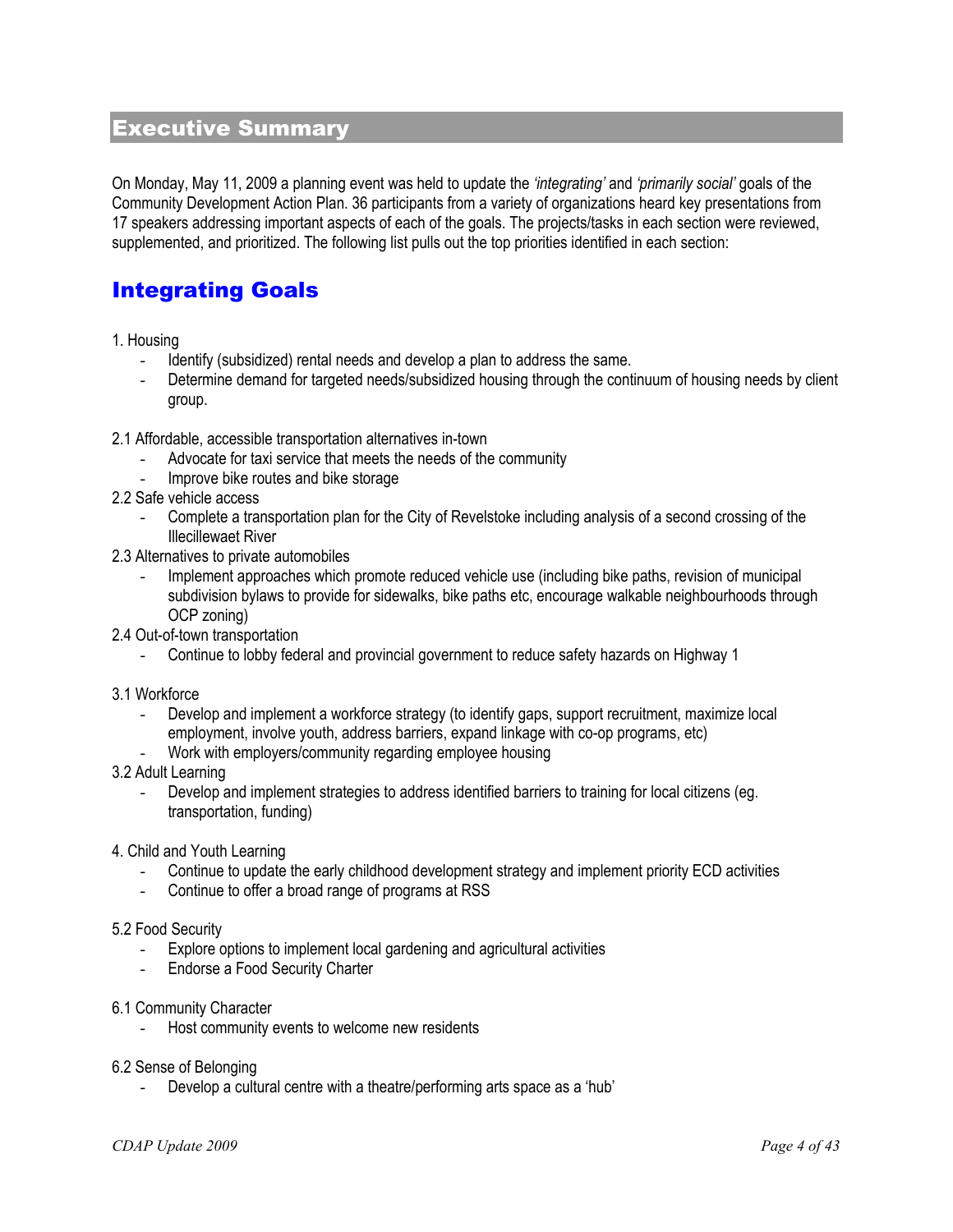## Primarily Social Goals

- 12. Safety and Emergency Services
	- Continue the Women's Shelter
	- Monitor population growth, visitor levels and crime incidents to identify and implement needed service expansion as population and visitations grow
- 13.1 Meeting Basic Needs
	- Continue the community food bank/garden/kitchen and outreach program
- 13.2 Healthy Lifestyles
	- Expand active, non-competitive sports programs in schools
- 13.3 Substance Use
	- Develop a community-wide substance use strategic plan
- 13.4 Health Care
	- Re-convene a Community Health Services Advisory Committee in partnership with Interior Health
	- Encourage the development of a weekend walk-in medical clinic in the downtown area
- 14. Families, Children and Youth
	- Continue existing support services for all families, including recreation, programming, prevention, counseling and crisis supports

## 15. Seniors<br>Ma

- Maintain and expand Home and Community Care services as needed
- Work with RCHS to address the continuum of housing needs for seniors, including the need to downsize from large single family homes
- 16. Recreation
	- Continue to upgrade community park equipment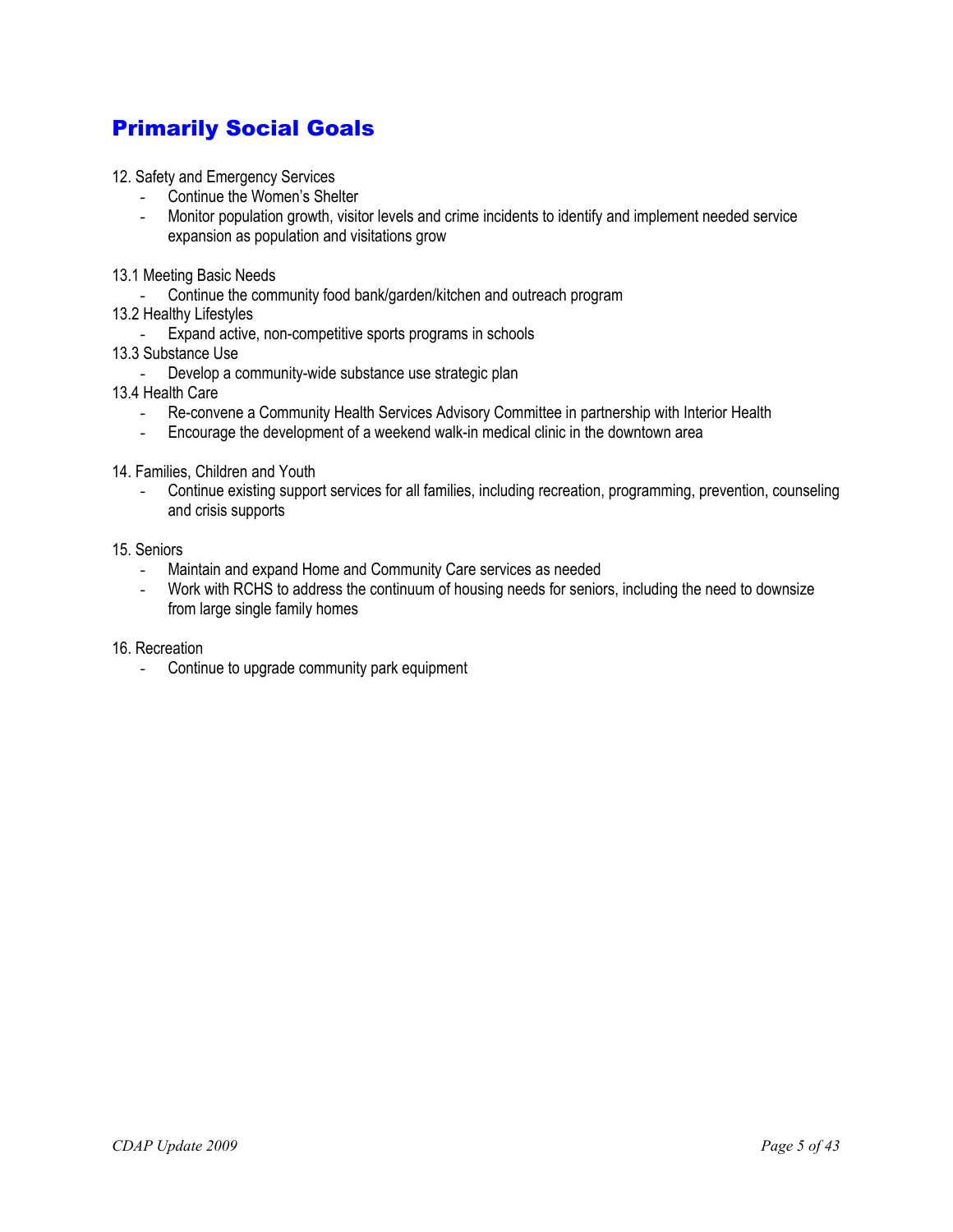## Integrating Goals

## 1. Housing

#### **What We Know About our Community**

- Private dwellings in Revelstoke are for the most part detached single-family homes with 50% built prior to 1965. Much of the older stock is in need of significant reinvestment.
	- The average assessed value of dwellings in 2008 was \$301,256 compared to \$200,000 in 2006.
	- The median value of houses sold in 2008 was \$433,557 a slight drop in value and a 17% drop in volume over the previous year. (CMHC)
	- 3.9% of dwellings were owned by non-residents in 2008.
	- 919 or 30% of dwellings were not occupied by their owners in 2008 indicating that a significant number of rental units are in single family homes.
- Rental dwellings in apartment building represent a portion of the rental market with CMHC sampling 240 units with a vacancy rate in October of 2008 of 1.4%.
	- The majority of rental dwellings are in single-family homes either rented in part or whole. Accurate numbers on both the number of units and rate of occupancy in this segment are currently not available; however the number of dwellings not occupied by their owners provides an indication of magnitude (see above).
	- Mobile home parks represent another inventory of rental accommodation. Though the units tend to be owned the pads are generally rented. There are currently 360 occupied trailer pads in Revelstoke with approximately 20 unoccupied pads.
- Demand for ownership housing in Revelstoke moderated in 2008 following a dramatic surge in sales activity and prices between 2005 and 2007. The onset of an economic recession in late 2008 leading to job losses and layoffs in key sectors of the economy, and a decline in demand for housing purchased by non-residents has led to flattening in both demand and prices. Stagnation in the global economy indicates that these conditions are likely to persist for some time.
	- In 2006 it was anticipated that Revelstoke Mountain Resort would become a significant developer of residential housing in Revelstoke; however by winter 2008 RMR had only delivered 60 hotel-condominium units. Given current economic conditions and changes in ownership it is unlikely that RMR will deliver units at the rate originally anticipated. In light of this it is unlikely that Revelstoke will see any contribution to employee housing stock from RMR in the foreseeable future.
	- Collateral development resulting from the resort has likewise been modest with few single-family homes brought to market and no multi-unit housing delivered.
- Short term accommodation of construction workers for both RMR and BC Hydro and seasonal staffing for RMR led to increased demand for rental housing and a surge in rental rates in 2007; making it difficult for renters at the lower end of the income scale, particularly families. Conditions may abate with reduced construction but, in the mean time, based on anecdotal evidence people unable to find accommodation have simply left town.
- 86% of respondents to the 2007 community survey identified affordable housing as the most important economic and employment issue, and 85% viewed it as the most important social issue.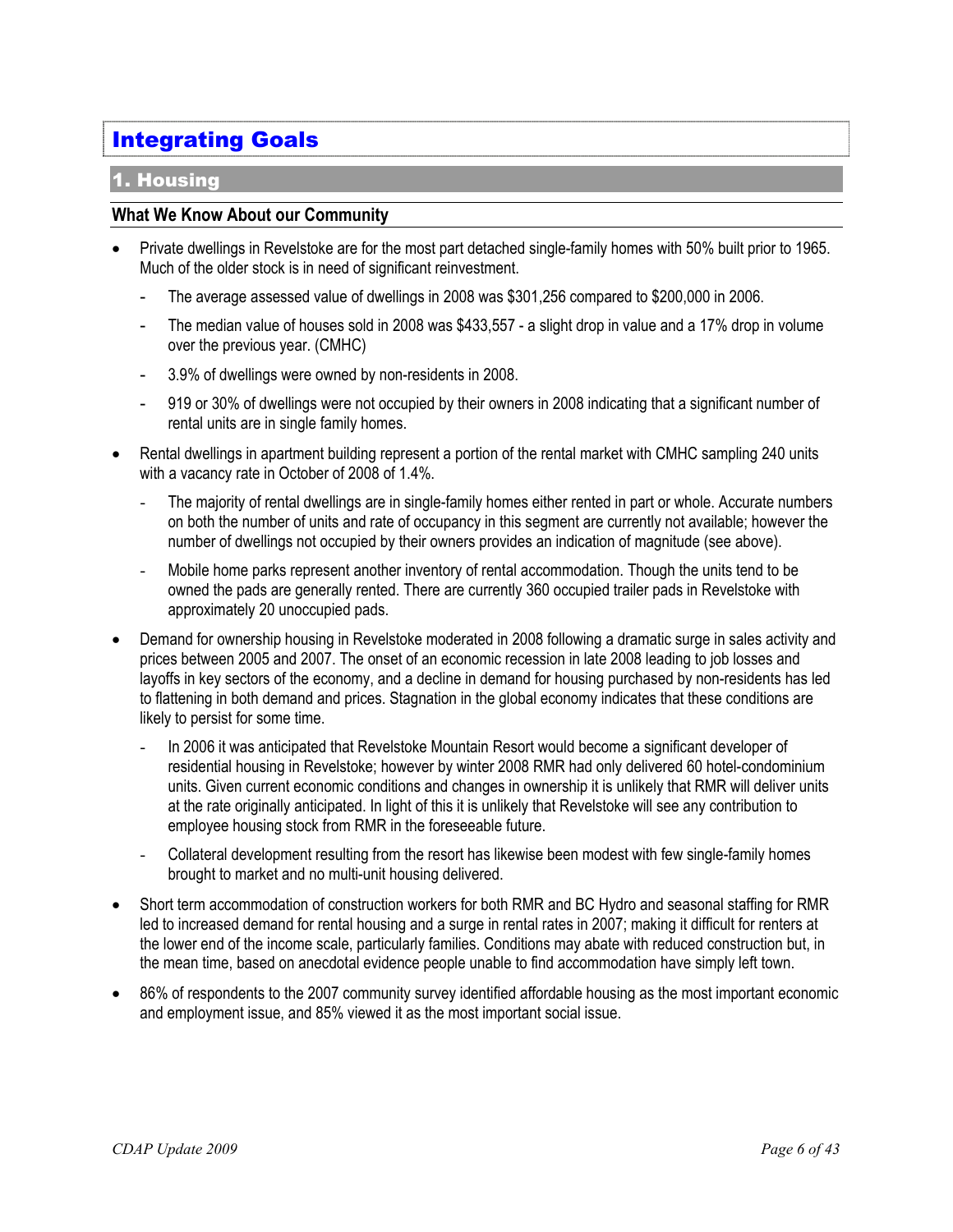#### **What We Are Doing**

- The social housing stock in Revelstoke includes Monashee Court (45 units for low income seniors and disabled over 55), Mt. Begbie Manor (24 units for low income seniors over 55, 1 unit for disabled), Moberly Manor (11 assisted living units), Mt. Cartier Cottages at Queen Victoria Hospital (45 residential care beds including 1 respite bed & 1 palliative care bed), Forsythe House (temporary, confidential shelter for women and children fleeing abuse), and 3 Community Living residential group homes (for adults with developmental disabilities).
- In 2009, Community Connections (Revelstoke) Society was awarded the management of two specialized contracts from BC Housing. The Housing Outreach Coordinator provides client focused, community-based housing services to adults who are homeless, or at risk of homelessness. As well, a Tenant Support Worker provides support to the residents of one of Revelstoke primary subsidized housing complexes.
- The Revelstoke Community Housing Society (RCHS) was formed in 2007 with the mandate of addressing a broad range of housing needs within the community. To this end the City provided access to municipally owned land and provided operational funding to the Society. In the spring of 2009 the society adopted guiding statements and completed a mid-term strategic plan.
	- Bridge Creek Properties (former Co-op lands) has been the focus of RCHS work over the past year; to this end zoning, master planning, sub-division design and development agreements between RCHS and the City have been prepared with construction anticipated pending sales in 2009. Subsequent phases will include rental housing.
	- Proposals are currently under consideration for seniors and supported living residences.

#### **Community Goal**

Increase the availability of affordable, suitable, adequate and safe housing that shelters our workforce and enables citizens to choose to live their entire lives in the community.

- **A.** Preserve existing inventory of affordable and rental housing.
- **B.** Ensure municipal bylaws, policies and procedures foster the preservation and development of affordable housing opportunities
- **C.** Develop a housing inventory, needs assessment and demand projections.
- **D.** Develop subsidised housing in conjunction with social sector and government agencies.
- **E.** Develop a non-profit entity to provide management and maintenance services for existing and new special needs and assisted living facilities.

| Objective |                | <b>Projects/Tasks</b>                                                                                                                    | <b>Priority</b> | Leader             | Cost   |
|-----------|----------------|------------------------------------------------------------------------------------------------------------------------------------------|-----------------|--------------------|--------|
|           |                | Ensure no net loss of rental property through rezoning applications                                                                      | Highest         | (City)             | Lowest |
|           | $\overline{2}$ | Ensure no net loss of mobile home pads through rezoning applications.                                                                    | Highest         | (City)             | Lowest |
| Α         | 3              | Ensure the adequacy and safety of rental and mobile home properties through<br>enforcement of the current maintenance bylaw              | Highest         | (City)             | Medium |
|           | 4              | Ensure zoning regulations are enforced to promote long-term rentals in residential<br>zones (and discourage short term vacation rentals) | Highest         | (City)<br>(RCHS)   | Medium |
|           | 5              | Encourage owners of mobile home parks to optimize development potential and quality                                                      |                 | Highest (CityPlan) |        |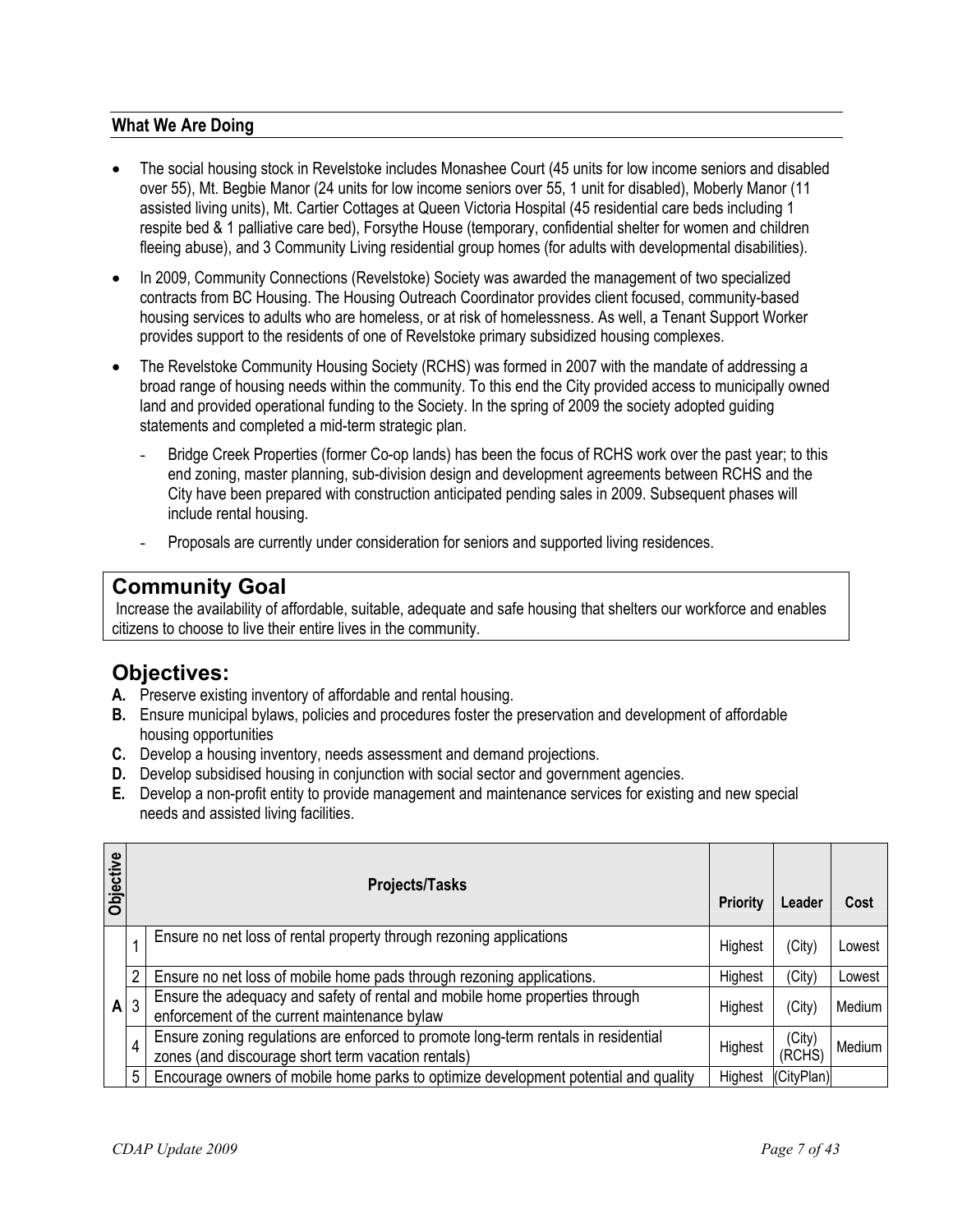|             | 6              | Ensure bylaws flowing from the OCP include strategies that enable affordable<br>development. Enabling strategies would include those that encourage higher density<br>development, smaller unit and lot sizes, mixed use, reduced parking, infill development,<br>accessory dwelling units, secondary suites and improved public transportation.                                                                                                                                                                                                                                                                                                                                        | Highest | (City)<br>(RCHS) | Medium |
|-------------|----------------|-----------------------------------------------------------------------------------------------------------------------------------------------------------------------------------------------------------------------------------------------------------------------------------------------------------------------------------------------------------------------------------------------------------------------------------------------------------------------------------------------------------------------------------------------------------------------------------------------------------------------------------------------------------------------------------------|---------|------------------|--------|
| B           | $\overline{7}$ | Create and/or revise municipal bylaws, policies and procedures to encourage<br>preservation and or development of affordable housing; monitor best practices in other<br>communities and review the effectiveness of existing bylaws                                                                                                                                                                                                                                                                                                                                                                                                                                                    | Highest | (City)<br>(RCHS) | Medium |
|             | 8              | Locate existing inventory of spaces that could be modified into affordable rental<br>accommodation                                                                                                                                                                                                                                                                                                                                                                                                                                                                                                                                                                                      | High    | (City)<br>(RCHS) | Medium |
|             | 9              | Support home owners to develop new suites/carriage cottages by reducing<br>development cost charges and providing information through workshops                                                                                                                                                                                                                                                                                                                                                                                                                                                                                                                                         | High    | (City)<br>(RCHS) | Low    |
|             | 10             | Determine who will be the lead agency in the development of housing needs projections<br>(and where funding, if required, will come from.)                                                                                                                                                                                                                                                                                                                                                                                                                                                                                                                                              | Highest | (City)<br>(RCHS) | Low    |
| $\mathbf C$ | 11             | Refine housing projections incorporated in the OCP and subsequent area plans; break<br>down projections by household type and income.                                                                                                                                                                                                                                                                                                                                                                                                                                                                                                                                                   | Highest | (City)<br>(RCHS) | Medium |
|             | 12             | Determine demand for targeted needs/subsidised housing through the continuum of<br>housing needs by client group.                                                                                                                                                                                                                                                                                                                                                                                                                                                                                                                                                                       | Highest | (SSA)<br>(RCHS)  | Medium |
|             | 13             | Identify first priority needs and develop a project to meet them.<br>- Work with social sector agencies to assess needs by client group identifying existing<br>facilities and support services<br>- Identify gaps in facilities and support services<br>- Identify housing type(s) that would deliver the greatest improvement in living<br>standards for the greatest number of individuals over the longest period<br>- Develop a project proposal including data demonstrating need, building and support<br>programming requirements, proposed partners, location and costs<br>- Work with BC Housing and other funding agencies to meet funding criteria and apply<br>for funding | Highest | (SSA)<br>(RCHS)  | Medium |
| D           | 14             | Identify second priority needs and a time line for project and support services<br>development                                                                                                                                                                                                                                                                                                                                                                                                                                                                                                                                                                                          | Highest | (SSA)<br>(RCHS)  | Medium |
|             | 15             | Identify (subsidized) rental needs and develop a plan to address the same                                                                                                                                                                                                                                                                                                                                                                                                                                                                                                                                                                                                               | Highest | (SSA)<br>(RCHS)  | Medium |
|             |                | 16 Ensure the need for second-stage housing is addressed                                                                                                                                                                                                                                                                                                                                                                                                                                                                                                                                                                                                                                | Highest | (SSA)<br>(RCHS)  | Medium |
|             |                | 17 Ensure the need for assisted-living is addressed                                                                                                                                                                                                                                                                                                                                                                                                                                                                                                                                                                                                                                     | Highest | (HH)<br>(RCHS)   | High   |
|             | 18             | Address the need for 'aging-in-place', enabling seniors to remain in their own<br>community                                                                                                                                                                                                                                                                                                                                                                                                                                                                                                                                                                                             | Highest | (City)<br>(RCHS) | Medium |
|             | $E$  19        | Work with the social sector to understand current management/service need, funding<br>and capacity<br>- Determine whether a supplementary management agency is desirable and what form<br>of entity would be best suited to the task<br>- Set up a steering committee to develop terms of reference and an implementation<br>strategy for the proposed management entity                                                                                                                                                                                                                                                                                                                | Highest | (RCHS)<br>(SSA)  | Low    |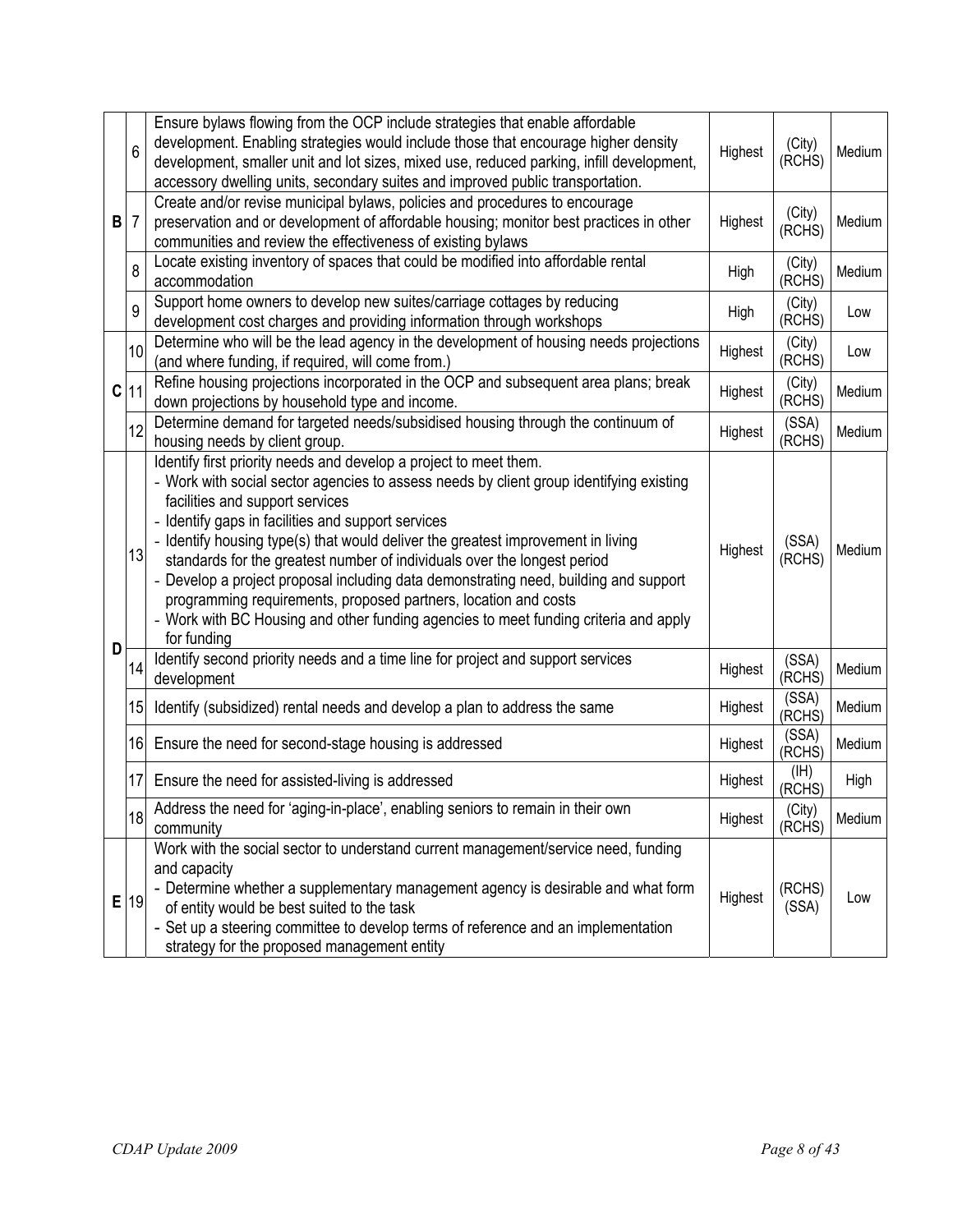#### 2. Transportation

#### **What We Know About our Community**

#### **Within the community**

- Citizens who responded to the 2007 community survey rely largely (50% in winter/60% in summer) on vehicles, mostly with single passengers to travel to work. About 20% walk in winter and 30% walk summer when 20% bicycle as well. Citizens have expressed an interest in walking and biking more often.
- There is one taxi company that currently holds both licenses for Revelstoke.
- BC Transit bus service is available. Generally, there is a high level of satisfaction with the transit service. The 2009 Seniors' Issues Survey respondents noted that the bus does not stop at the Seniors/Community Centre. Issues are cited with the taxi service. Neither are wheelchair accessible.
- There is a wheelchair accessible bus that was purchased by Interior Health and is used primarily for out of town medical appointments to Kelowna and Kamloops on Tuesdays and Wednesdays. It is available for in town 'Handydart' use on the other days but it is costly to operate and will require groups to raise more funds to maximize use.
- Transportation options are still fairly challenging for some seniors, people with disabilities, and those on low incomes, creating social isolation and making it difficult for these citizens to be employed and to access services.
- Increased traffic is already being experienced with the Revelstoke Mountain Resort development. In 2008, local Tourism Infrastructure funds were used to purchase 2 passenger buses, which were operated by the resort during the 2008/09 ski season to transport residents and hotel/motel guests to the ski hill. The initial season was very successful. There may be opportunities to explore community use of the buses in off seasons.

#### **Outside the community**

- The Trans-Canada Highway (TCH) and Highway 23 South provide east-west and north-south access. Both roads experience occasional closures during winter and spring months for avalanche control, avalanches and mud slides. There is a high incidence of motor vehicle accidents on the TCH.
- The main line of the Canadian Pacific Railway runs through the centre of the community but is not available for passenger service.
- Greyhound bus, charter bus and freight services are available. The taxi service can be unreliable.
- A full service airport is owned and operated by the Columbia Shuswap Regional District.

#### **What We Are Doing**

- The City develops and maintains the road networks within City limits. The City convenes the community Transit Committee to provide advice on transit use and services, and a Biking Trail Committee to provide advice on expanding trail networks, including construction of a pedestrian bridge across the Illecillewaet River.
- A 'handi-pass' system is in place that subsidizes 20 one-way taxi rides for people with disabilities.
- IHA and BC Transit have partnered to provide a 'health bus' which makes trips to Kamloops and Kelowna weekly for people with medical appointments.
- In 2008, the City completed a community assessment report on "Measuring Up: Accessibility and Inclusion in the City of Revelstoke" and acted on a number of recommendations to improve accessibility for disabled residents.
- Maintenance of out-of-town roads is the responsibility of a private company under contract with the provincial government.
- CSRD is preparing a 10 year airport management plan to accommodate additional use.
- The City of Revelstoke is undertaking a comprehensive transportation strategy for the community.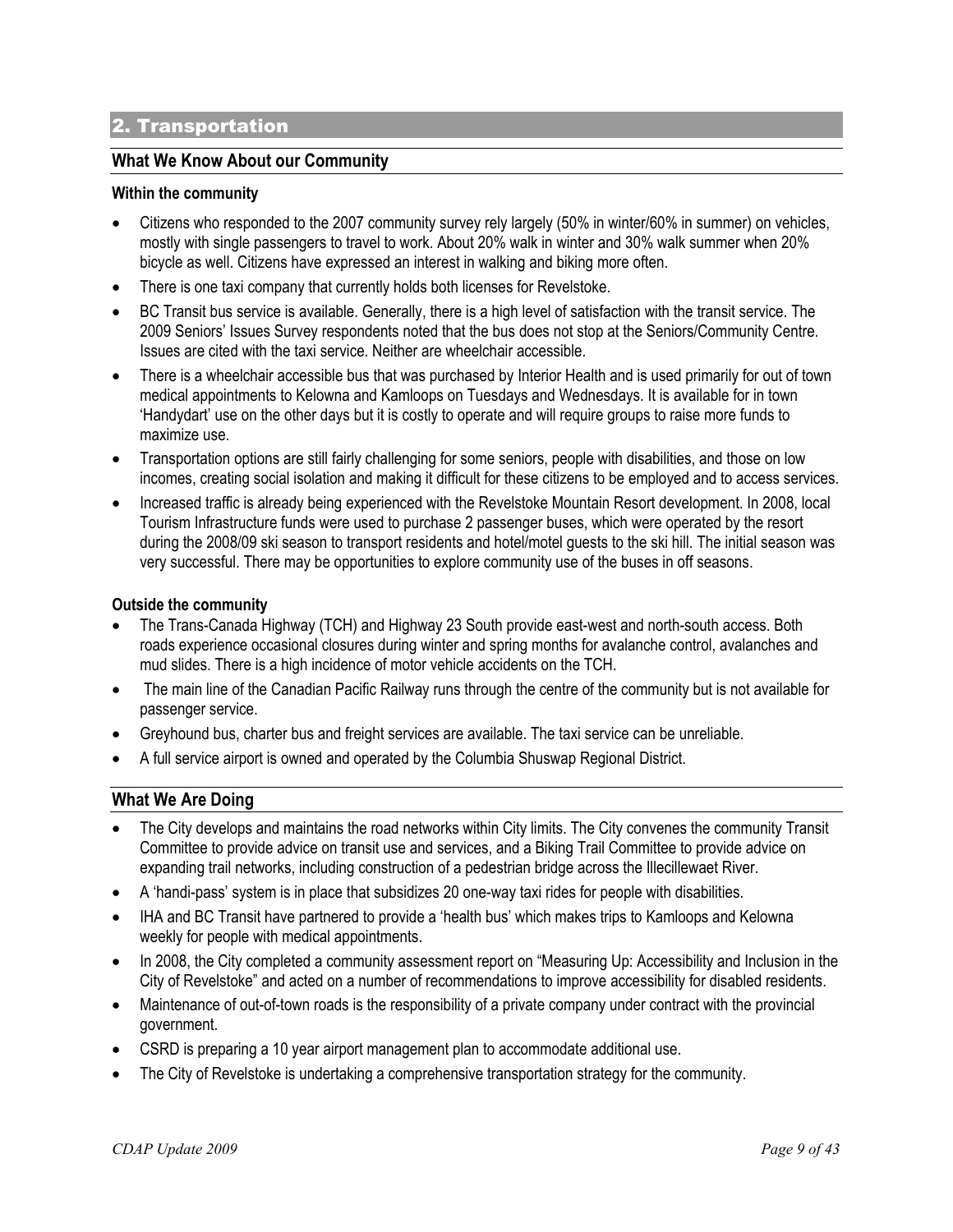## **Community goal**

Create more affordable, accessible transportation alternatives for seniors and citizens living with disabilities or on low incomes.

## **Objective:**

**A.** Transportation does not unduly restrict citizen access to basic needs, or cause isolation.

| <b>Objective</b> |                | <b>Projects/Tasks</b>                                                                                                       | <b>Priority</b> | Leader                      | Cost   |
|------------------|----------------|-----------------------------------------------------------------------------------------------------------------------------|-----------------|-----------------------------|--------|
|                  |                | Continue the Handi-pass program. Evaluate accessibility issues created by having the<br>application process at the hospital | Highest         | ТC                          | Lowest |
|                  | $\overline{2}$ | Develop a 'Handydart' service that is wheel-chair accessible for handi-pass users and<br>others                             | Highest         | I(TC. SCA Medium<br>Others) |        |
|                  | $A \mid 3$     | Advocate for taxi service that meets the needs of the community                                                             | Highest         | All                         | Lowest |
|                  | 4              | Continue the BC Transit bus service and expand as demand allows                                                             | High            | TC*/BC<br>Transit           | High   |
|                  | 5              | Consider expanding access to bus passes for people living in poverty                                                        | Medium          | (TC)                        | Low    |
|                  | 6              | Investigate grants to provide access to the Car Share Coop                                                                  | Medium          | CSC                         | Lowest |

Note: Continuing the 'medical bus' service is included in the Health services section.

**2.2 Safe vehicle access** 

## **Community goal**

Maintain safe, efficient, affordable and environmentally sound access throughout the community, including to the south side of the Illecillewaet River and the resort.

- **A.** Ensure safe, efficient access to the City off Highway 1 at the western entrance
- **B.** When needed, create new routes to the south side of the Illecillewaet River and the resort to address growing congestion on Victoria and 4<sup>th</sup> Street and create a second emergency exit route.

| Objective |    | <b>Projects/Tasks</b>                                                                                                                            | <b>Priority</b> | Leader                     | Cost   |
|-----------|----|--------------------------------------------------------------------------------------------------------------------------------------------------|-----------------|----------------------------|--------|
| A         |    | Continue to monitor the safety and efficiency of the western City access route                                                                   | Highest         | CE&<br>PW*<br>MOTH         | Medium |
|           | 8  | Complete a comprehensive Transportation Plan for the City of Revelstoke including an<br>analysis of a second crossing of the Illecillewaet River | Highest         | City*                      | Medium |
| B         | 9  | Monitor traffic patterns to identify needed improvements                                                                                         | Highest         | CE &<br>PW*                | Medium |
|           | 10 | Construct new access route across the Illecillewaet River                                                                                        | Medium          | <b>CE &amp; PW Highest</b> |        |
|           |    | Improve Victoria & 4 <sup>th</sup> street intersection                                                                                           | Medium          | CE & PW                    | High   |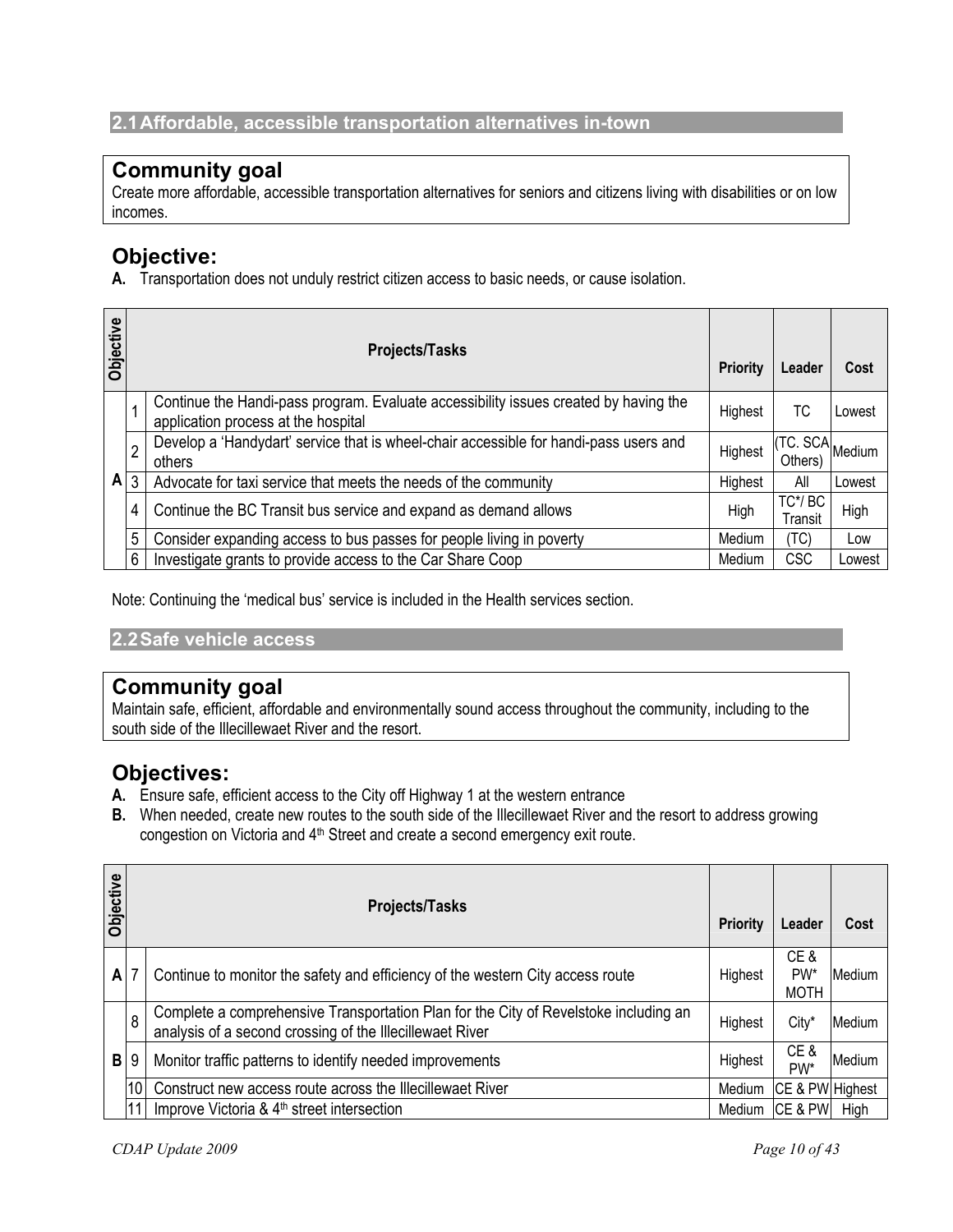## **Community goal**

Encourage use of alternatives to private automobiles, especially non-motorized transportation, as part of healthy lifestyles, to reduce congestion as the community grows, and reduce greenhouse gas emissions.

## **Objective:**

**A.** Decrease the use of motor vehicles.

| <b>Objective</b> |    | <b>Projects/Tasks</b>                                                                                                                                                                                                                                                                                                                                                                                                                                                                                                       | <b>Priority</b> | Leader                                         | Cost                    |
|------------------|----|-----------------------------------------------------------------------------------------------------------------------------------------------------------------------------------------------------------------------------------------------------------------------------------------------------------------------------------------------------------------------------------------------------------------------------------------------------------------------------------------------------------------------------|-----------------|------------------------------------------------|-------------------------|
|                  | 12 | Implement approaches which promote reduced vehicle use:<br>- complete the planning and implementation a system of bikeways on city streets<br>(including painting of bike lanes, providing end-of-trip facilities with more bike racks<br>with secure locking capacity and plowing snow on the river trail)<br>- revise municipal subdivision control bylaws to provide for sidewalks, bikeways and<br>pathways to be constructed as part of new subdivisions<br>- encourage walkable neighbourhoods through zoning in OCPs | High            | City<br>ED/Plan*<br>(CE/PW)<br>City*/<br>CSRD* | Medium<br>Low<br>Lowest |
| A                | 13 | Implement strategies to increase transit ridership, including:<br>- promotional campaign and incentives<br>- major service additions,<br>- extended hours (revision/improvements to schedule)<br>- addition of Sunday service<br>- addition of a bus stop at the Seniors/Community Centre<br>- business use incentives (eg. coupons)                                                                                                                                                                                        | High            | TC*                                            | Medium                  |
|                  | 14 | Support reduced vehicle use by expanding:<br>- use of the car share co-op.<br>- carpooling including using the ride share (carpooling) website                                                                                                                                                                                                                                                                                                                                                                              | High            | Citizens*                                      | Lowest                  |
|                  | 15 | Initiate a commuter challenge or 'Leave Your Car At Home Week' (Bike to Work week)                                                                                                                                                                                                                                                                                                                                                                                                                                          | High            | (CSC,<br>NCES)                                 | Lowest                  |
|                  | 16 | Incentives for apartments/businesses to install more bike racks                                                                                                                                                                                                                                                                                                                                                                                                                                                             | Medium          | City*<br>NCES*                                 | Low                     |
|                  | 17 | Start a blue bike (shared bicycles) program and/or bike swap program to buy/sell/trade<br>used bikes                                                                                                                                                                                                                                                                                                                                                                                                                        | Medium          |                                                | Medium                  |
|                  | 18 | Improve/identify bike routes throughout the city, expand street sweeping to include the<br>bike lanes, and encourage better bike storage facilities throughout the community                                                                                                                                                                                                                                                                                                                                                | Medium          | City*                                          | Medium                  |
|                  |    | 19 Advocate for a taxi service that better meets the needs of the community                                                                                                                                                                                                                                                                                                                                                                                                                                                 | Medium          | City*                                          | Lowest                  |

#### **2.4 Out-of-town transportation**

## **Community goal**

Enhance existing highway, rail and air transportation options to improve the safety, reliability and cost of transportation to Revelstoke.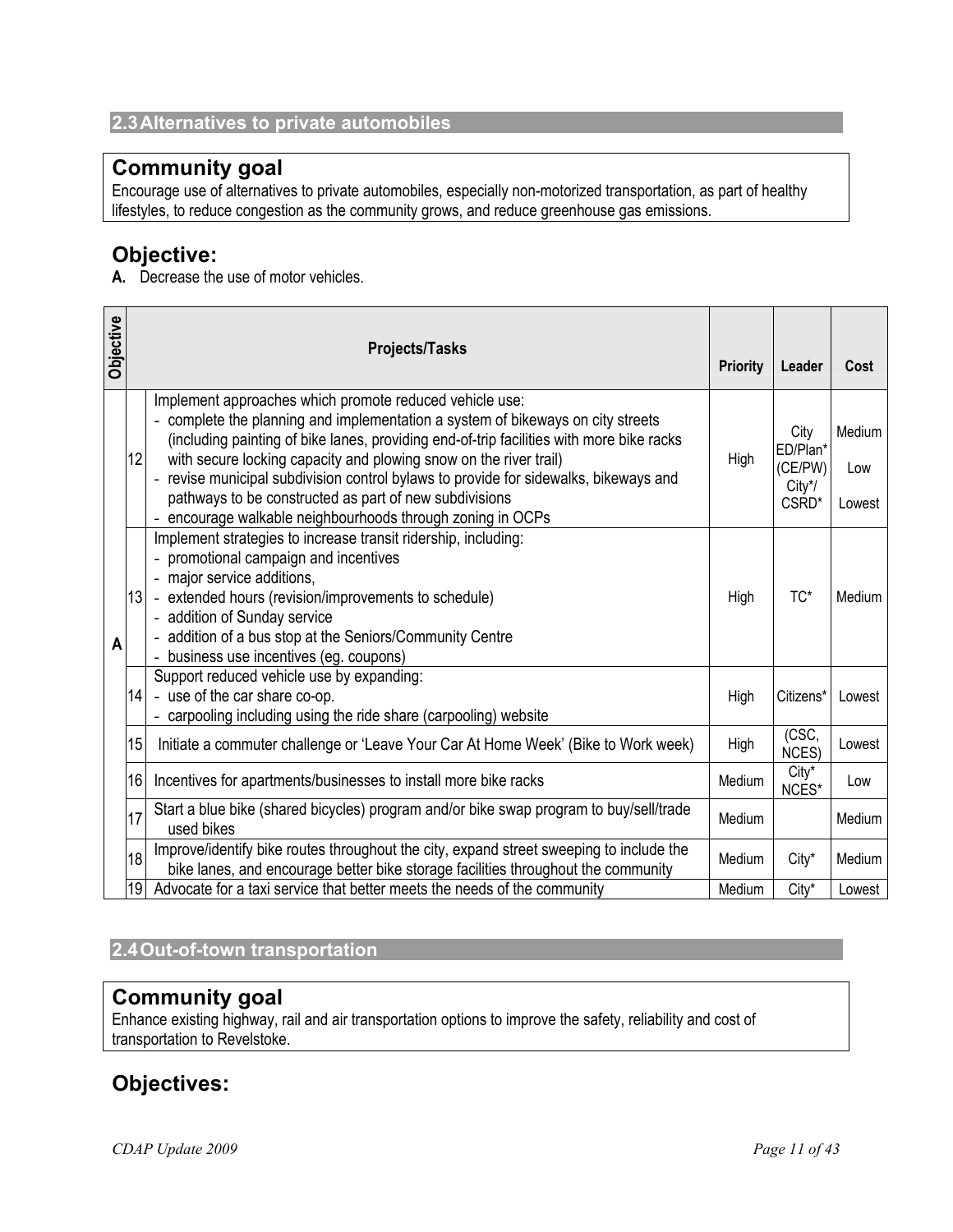- **A.** Improve the safety and accessibility of the highway system serving the community to reduce the number of accidents and the number of road closures
- **B.** Maintain the existing rail system and business in the community, and enhance passenger rail transport when feasible.
- **C.** Implement feasible and appropriate airport development, recognizing the terrain and weather limitations of this area

| Objective |           | <b>Projects/Tasks</b>                                                                                                    | <b>Priority</b> | Leader                                        | Cost    |
|-----------|-----------|--------------------------------------------------------------------------------------------------------------------------|-----------------|-----------------------------------------------|---------|
|           | 20        | Continue to support innovative snow removal and avalanche control practices                                              | Highest         | <b>MOTH</b>                                   | Highest |
|           | 21        | Continue the enhanced policing at high accident locations.                                                               | Highest         | RCMP*                                         | Highest |
|           | $A _{22}$ | Continue to lobby federal and provincial government to reduce safety hazards on Trans<br>Canada Highway 1 (TCH)          | Highest         | Citizens<br>for a Safel<br>TCH*;<br>City; CoC | Low     |
|           | 23        | Lobby provincial government to make winter snow tires mandatory on all rental vehicles                                   | High            | City*                                         | Lowest  |
|           | 24        | Continue communication links between CPR, the City and Chamber of Commerce                                               | High            | CPR*<br>City*                                 | Lowest  |
| B         | 25        | Explore options for rail passenger transport                                                                             | High            | City CED/<br>CoC/<br>RMR*                     | Lowest  |
|           | 26        | Continue to operate the airport for a range of users                                                                     | High            | CSRD*                                         | Highest |
|           | 27        | Complete the 10 year management plan to accommodate additional use                                                       | High            | CSRD*                                         | Low     |
| C         | 28        | Investigate the feasibility of an airport shuttle service between airports in<br>Calgary/Kamloops/Kelowna and Revelstoke | Medium          | City<br>CED*                                  | High    |

## 3. Workforce and Adult Learning

#### **What We Know About our Community**

- In 2006 4,910 individuals earned employment income, with 2,640 being men and 2,270 women. In 2006, the most recent year information is readily available the average labour force participation rate in Revelstoke was 70.2%. Men had a higher participation rate (78.2%) than women (62.5%). Overall, the city's labour force participation rate was slightly higher than the provincial average of 65.6%.
- Since Nov 08 to Jan 09 the unemployment rates have increased to 7% up 2.2% from 4.8% at the same time last year, though the rate locally remains higher due of seasonal work in tourism, retail, service and forestry, with the summer and winter months being the high demand seasons. Even though the Thompson-Okanagan experienced an increase in employment (3,000), the labour force increased by more than three times as much (9,600) during the same period. As a result, the number of unemployed grew, pushing the unemployment rate upwards (2.2%) over the same period last year.
- Responses to the 2007 community survey identified lack of training for the jobs available and people not wanting to work as the main reasons for unemployment, with no jobs, drug or alcohol abuse and lack of daycare and transportation less important. This is a big change from 2000 when 70% of responses cited 'no jobs' as the main reason.
- There are about 80 unfilled positions chronically advertised at the Employment Centre for a variety of jobs from housekeepers to trades people. Skilled labour/trades represent about 11 positions 13.8% of these vacancies. Most local trades employers are laying off and foresee the slowdown to continue in the coming months.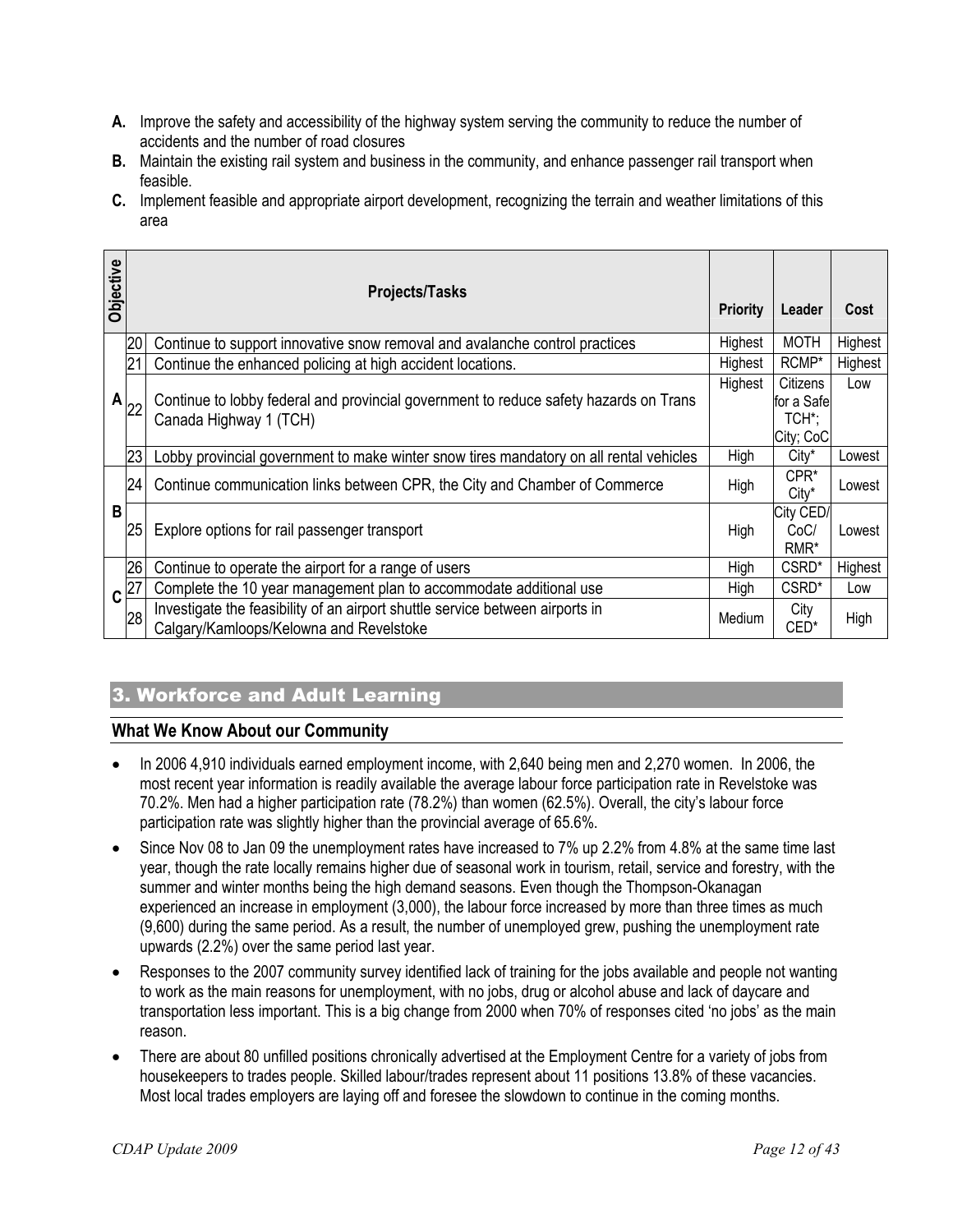- From December 2008 to March 2009 workers seeking employment support at the Employment Services Centre had the following characteristics:
	- More younger people than older: 37.2% 15-29 years, 29.7% 30-39 years, 12.8% 40-49 years, 17.6% 50 plus years
	- Less women (32.4%), than men (67.6%)
	- Most with grade 12 education (37.2%); 31.1% have completed post secondary training, and approximately 18.2% with less then grade 12
	- A wide range of work preferences, with labourer, equipment operator, truck driver and carpenter being most frequent.
- Most individuals who are not working experience multiple barriers to being successful full-time employees, including life skills challenges, substance abuse, mental health issues, lack of experience or training and limited transportation and childcare options. Employers are seeking work-ready employees – creating a challenge to placing local unemployed individuals into local positions.
- Over the last year (March 1 2008 to March 31 2009) 60 disabled individuals sought support to achieve employment at the Employment Centre. Wheel chair accessibility, particularly downtown, as well as barriers experienced by others limit employment options for these individuals.
- Over the last year (March 1 2008 to March 31 2009) there were 50% more people aged 15 to 29 years compared to those who are 45 to 65 years old, who sought assistance at the Employment Centre, signaling a growing youth labour market in the community.
- Over the next few years, the Revelstoke Mountain Resort development, BC Hydro's fifth/sixth turbine installation at Mica Creek just north of Revelstoke, as well as the construction of two new schools in downtown Revelstoke, may require workers.
- For some employers it is difficult to pay a 'living wage' that keeps pace with the rising cost of living and higherpaying jobs elsewhere. 66% of 2007 community survey respondents listed higher wages as the primary reason they or someone they knew has or is working out-of-town rather than in Revelstoke. Better benefits and training followed at 32% and 30%.
- It is currently an employers market, different from a year ago. Employers are reporting that they are receiving a high number of resumes/applications for the number of positions available.
- Immigration has been considered one possible solution to fill job vacancies. While two thirds of 2007 survey respondents thought Revelstoke is welcoming to people of all cultures, only 55% thought it was a good idea to consider immigration as one possible solution if Canadians cannot be found to fill available jobs, with younger respondents being especially unsupportive.
- The percentage of population over the age of 15 who have not achieved high school graduation is approximately five per cent above the provincial average.
- A higher percentage of population over the age of 15 have an apprenticeship or trades certificate or diploma than the provincial average, but this is heavily bolstered by the 35-64 age group. Those workers 15-24 and 25- 34 are below the provincial average for apprenticeship or trades certificates or diplomas, suggesting a need for more trades training targeted at young workers.
- Approximately half as many individuals in all age groups have university level education compared with provincial levels.
- Interest in adult education is strong, with almost 60% of 2007 Community Survey respondents having participated in training.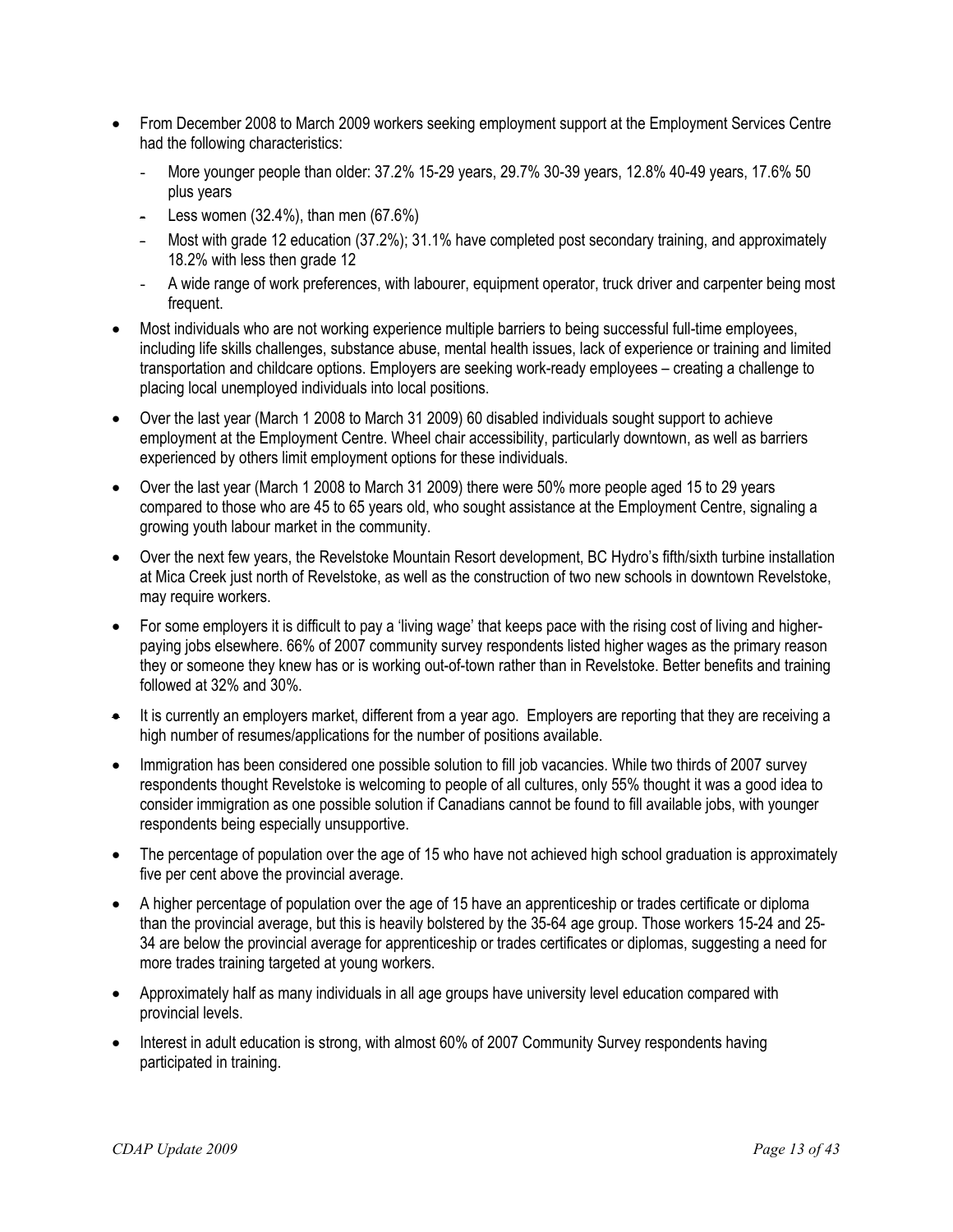- Based on community surveys, citizens were satisfied with both the quality and access to education and training services in Revelstoke. Barriers to participation cited in 2007 include lack of time/too busy, cost, courses offered but not run due to low registration of participants, no training available in field or to suit needs, and cost of travel/accommodation for out of town programs.
- In the 2007 community survey education and training was the top priority economic and employment sector that the community should develop.

#### **What We Are Doing**

- The total annual budget for employment services in the community is approximately \$500,000, with 12 full-time positions. Okanagan College, the primary centre for adult learning, has an approximate annual budget of \$250,000 and provides 6 full-time and 11 part-time positions.
- The Revelstoke Employment Services Centre and Stepping Stones Consulting offer employment and preemployment support services for workers and recruitment support for employers. Goshen Consulting provides employment supports to residents with disabilities. Revelstoke Community Futures hosts the Self Employment Benefit program. Shuswap Community Futures operates the Employment Wage Subsidy program. These services are funded by the BC Ministry of Housing and Social Development and Service Canada. The City assists employers with workforce issues.
- Okanagan College runs basic adult education, certificate programs, employment training, English as a second language and literacy tutoring through classroom sessions, online and distance learning, and a Centre of Learning which includes exam supervision, study space, computer/internet use, learning supports and one-onone activities. Recently, Okanagan College has received funding to create partnerships to focus on immigration, multiculturalism, workplace diversity and issues related to building and sustaining welcoming and inclusive communities.
- The Literacy Action Committee is the advisory body for the Columbia Basin Alliance for Literacy, the Okanagan College volunteer adult literacy tutoring program, the English as a Second Language Settlement Assistance program (ELSAP), and the Community/District Literacy Plan for Revelstoke. Strong community partnerships continue to expand literacy and learning opportunities work for adults.
- The Columbia Mountains Institute and the Canadian Avalanche Centre provide ecological and avalanche safety and management activities for citizens and non-residents.

#### **3.1 Workforce**

## **Community goal**

Alleviate workforce shortages by collective actions focused on employment of local residents, particularly by reducing the barriers faced by youth, women, older workers and the working poor and by attracting new residents to fill jobs that cannot be filled by residents.

- **A.** Community organizations work together on an ongoing basis to meet the workforce needs of local employers and workers.
- **B.** Enrich the employment experience to attract and retain workers.
- **C.** Provide supports for residents to reduce their employment barriers so they are able to join the workforce and earn an adequate income.
- **D.** Attract and retain workers from other provinces to fill gaps that cannot be filled by local workers.
- **E.** Attract and retain workers from other countries to fill employment gaps that cannot be filled by local workers.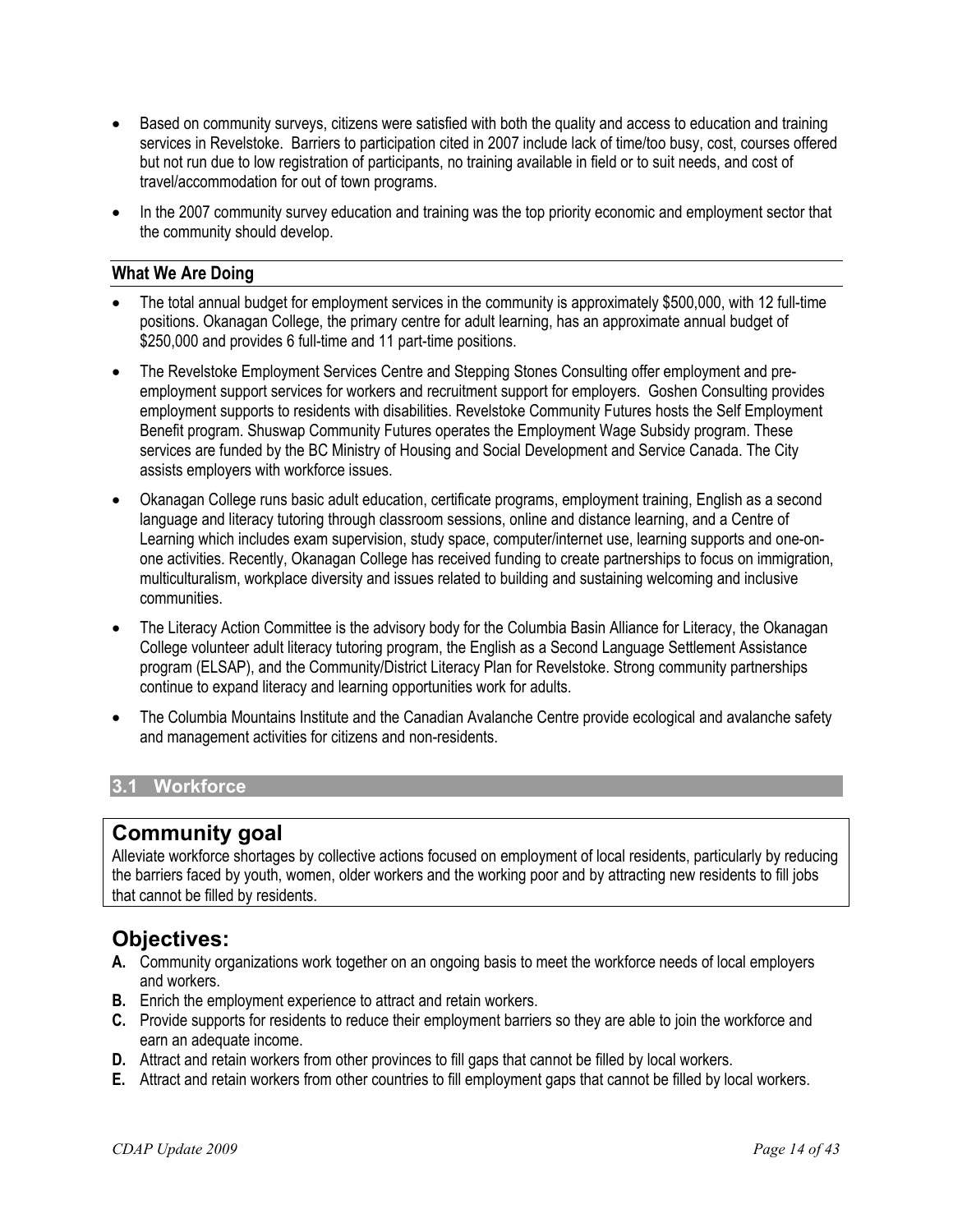| Objective |                                   | <b>Projects/Tasks</b>                                                                                                                                                                                                                                                                                                                                                                                                                                                                                                                                                                                                                 | <b>Priority</b> | Leader                                                    | Cost          |  |  |
|-----------|-----------------------------------|---------------------------------------------------------------------------------------------------------------------------------------------------------------------------------------------------------------------------------------------------------------------------------------------------------------------------------------------------------------------------------------------------------------------------------------------------------------------------------------------------------------------------------------------------------------------------------------------------------------------------------------|-----------------|-----------------------------------------------------------|---------------|--|--|
|           | 1                                 | Create a 'Workforce Partnership' including the City, Community Futures, the<br>Employment Services Centre, Okanagan College, Stepping Stones Consulting, the<br>School District/high school, Literacy Action Committee, Childcare Society and major<br>employers.                                                                                                                                                                                                                                                                                                                                                                     |                 | Highest   City CED   Lowest                               |               |  |  |
| A         | $\overline{2}$                    | Develop and implement a workforce strategy to:<br>- Identify current and future workforce gaps<br>Support employers to recruit and retain workers<br>- Maximize local employment at the resort<br>- Expedite the involvement of youth (14-29 year olds) in local employment<br>- (e.g. via coop programs)<br>- Encourage older workers to extend their working lives (care for aging<br>parents may be a barrier)<br>- Address barriers for citizens to be successful in the workforce<br>Expand linkage with cooperative work/learning programs at educational<br>institutions<br>- Communicate the results broadly in the community | Highest         | City CED<br>Partner-<br>ship                              | Low           |  |  |
|           | 3                                 | Work with employers and RCHS to address employee housing needs                                                                                                                                                                                                                                                                                                                                                                                                                                                                                                                                                                        | Highest         | (RCHS)                                                    | Highest       |  |  |
|           |                                   | $B/4$ Encourage employers to consider 'perks' (e.g. events, gift certificates, bonuses)                                                                                                                                                                                                                                                                                                                                                                                                                                                                                                                                               | Medium          | (CofC)                                                    | Low           |  |  |
|           | 5                                 | Continue the community-based employment supports, including job postings,<br>employment coaching and support for workers with multi-barriers.                                                                                                                                                                                                                                                                                                                                                                                                                                                                                         | Highest         | OC*/CC<br>RESC*                                           | Medium        |  |  |
| C         | 8                                 | Develop and implement strategies to address identified barriers (affordable housing,<br>training, transportation, child care, substance abuse, literacy) for local workers, being<br>mindful of the potential differences in barriers for young workers (under 30 years)                                                                                                                                                                                                                                                                                                                                                              | Highest         | RESC*,<br>$OC^*$<br>SSC*,<br>RLAC*,<br>RCCS*              |               |  |  |
|           | 9                                 | Continue to develop and implement strategies for employment of workers with<br>disabilities to achieve the provincial '10 by 10' challenge (10% increase in employment<br>of people with disabilities by 2010).                                                                                                                                                                                                                                                                                                                                                                                                                       | High            | (Goshon<br>Consultin<br>$g)^*$<br>City ED,<br>CC<br>RESC* |               |  |  |
| D         |                                   | 10 Learn from other communities who are successfully attracting Canadian workers                                                                                                                                                                                                                                                                                                                                                                                                                                                                                                                                                      | Highest         | Partnersh Lowest                                          |               |  |  |
|           | 11                                | Advertise in strategic locations to attract workers based on community assets (eg.<br>skihill, outdoor adventure opportunities, early childhood learning supports)                                                                                                                                                                                                                                                                                                                                                                                                                                                                    | Highest         | Partnersh <sub>Medium</sub><br>ıp                         |               |  |  |
|           | $E$ 12                            | Designate a community contact for immigration information for employers and potential<br>new workers, including information about the START Canada hospitality immigration<br>program and the provincial nominee program                                                                                                                                                                                                                                                                                                                                                                                                              | Highest         | City ED*<br>(OC)                                          | Lowest        |  |  |
|           | 13                                | Recruit recent graduates from resort management programs by participating in career<br>fairs and coop learning programs                                                                                                                                                                                                                                                                                                                                                                                                                                                                                                               | High            |                                                           |               |  |  |
|           | 14                                | Improve the experience of settling in the community<br>- Continue to provide English as a second language training for adults and expand the<br>Host program<br>- Complete the community handbook/directory and produce in multiple languages<br>- Create a 'language bank' of trained volunteer interpreters<br>- Community services available in multiple languages                                                                                                                                                                                                                                                                 | High            | $OC^*$<br>City ED*                                        | Low<br>Medium |  |  |
|           | CDAP Update 2009<br>Page 15 of 43 |                                                                                                                                                                                                                                                                                                                                                                                                                                                                                                                                                                                                                                       |                 |                                                           |               |  |  |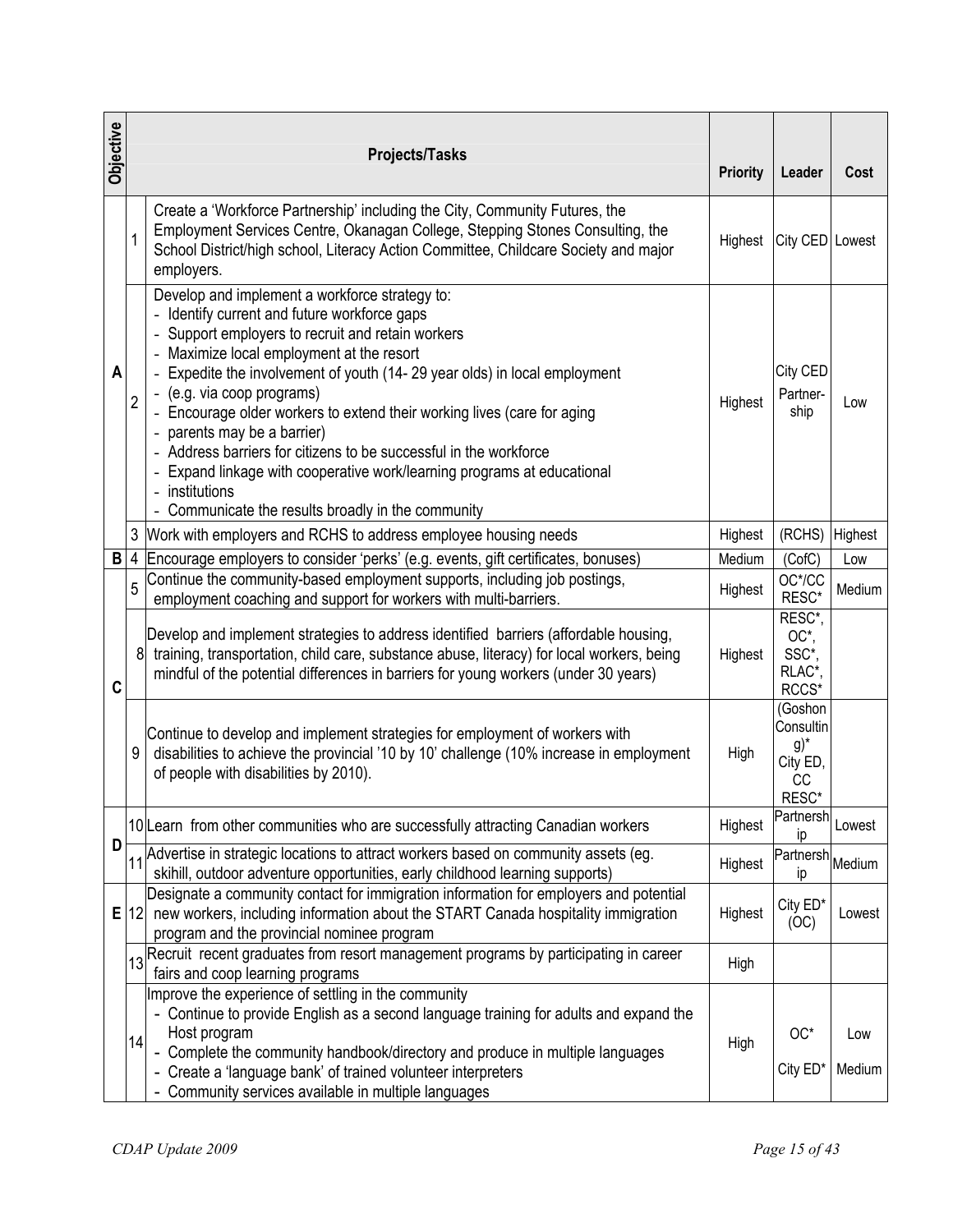| 15 | $_{16}$ Establish and maintain links with immigration settlement services in Vancouver and<br>Calgary, including job board links | High   | City ED<br><b>RESC</b> | Low |
|----|----------------------------------------------------------------------------------------------------------------------------------|--------|------------------------|-----|
|    | 16 Develop and implement targeted attraction campaigns based on employment gaps and<br>potential employee sources                | Medium | City ED                |     |
|    | <sub>47</sub> Encourage the Union of BC Municipalities to advocate for continuing to swiftly review<br>immigrant credentials     | Medium | (City)                 | Low |

#### **3.2 Adult learning**

## **Community goal**

Strengthen the adult education system to allow local residents to compete for available employment opportunities, build community capacity, and engage in learning activities for personal and work related goals.

- **A.** Residents have reasonable access to education and training so they are the first choice for hiring by local employers.
- **B.** Provide life-long learning opportunities for all adult community members

| Objective  |    | <b>Projects/Tasks</b>                                                                                                                                                                                                                                               | <b>Priority</b> | Leader                                 | Cost   |
|------------|----|---------------------------------------------------------------------------------------------------------------------------------------------------------------------------------------------------------------------------------------------------------------------|-----------------|----------------------------------------|--------|
|            | 18 | Offer accredited, transferable, academic post-secondary training opportunities as well<br>as employment-related and leisure courses and programs which will expand and adjust<br>to meet the needs of the community                                                 | Highest         | SD19*/<br>$OC^*$                       | Medium |
|            | 19 | In recognition of Revelstoke's smaller population and low enrollment challenges,<br>advocate for base funded, subsidized, or innovative programming rather than cost-<br>recovery programming                                                                       | Highest         | $OC^*$                                 | Medium |
| $ A ^{20}$ |    | Maintain literacy, numeracy and English as a second language learning opportunities,<br>through one-on-one volunteer tutoring, classroom and/or online delivery in order to<br>address the needs & styles of learners to minimize employment barriers for residents | High            | $OC*$ /<br>RLAC*                       | Medium |
|            | 21 | Identify, develop and implement strategies to reduce identified barriers to training for<br>local citizens (eg. transportation, funding).                                                                                                                           | High            | (OC/<br>RLAC)                          | Low    |
|            | 22 | Promote, provide and advocate for continued and improved access to online learning<br>opportunities through a dedicated Centre for Learning which has state of the art<br>computer and conferencing capabilities                                                    | High            | <b>OC</b>                              | High   |
|            | 23 | Advocate for funding to create more training opportunities and access to learning<br>programs                                                                                                                                                                       | High            | <b>OC</b>                              | High   |
| B          | 24 | Develop partnerships with community organizations in order to coordinate and expand<br>learning opportunities                                                                                                                                                       | Highest         | RLAC*,<br>CBAL*,<br>RESC*,<br>OC*, SC* | Lowest |
|            | 25 | Ensure Revelstoke is represented on the Okanagan College regional board and/or that<br>the local advisory committee has a means of reporting to community training needs to<br>local and regional stakeholders, as well as the general                              | High            | As above                               | Low    |
|            | 26 | Develop programming which will encourage and attract students from other<br>communities or countries to enroll locally                                                                                                                                              | High            | (OC)                                   | Lowest |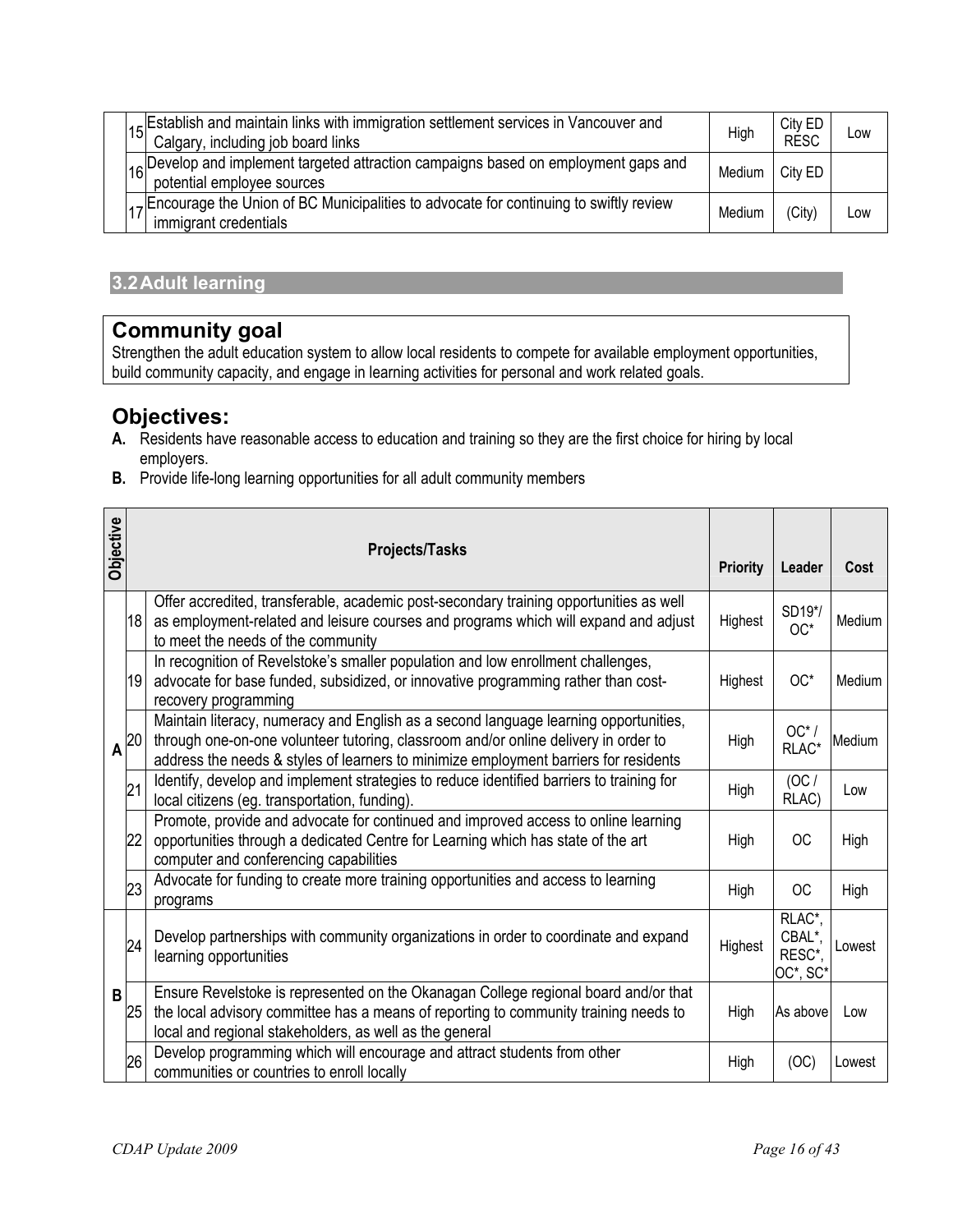## 4. Child and Youth Learning

#### **What We Know About our Community**

- School District 19 operates four elementary schools and one secondary school in the community with provincial government funding. About 150 people (125 full-time equivalents) are employed by the School District.
- School enrollment has declined steadily since 1994 to 1,050 students.
- An independent assessment of the District recognized '…the District, like the entire community… is focused on the well-being of their children. The district and community epitomize the idea that "it takes a village to raise a child".'
- Assessment results of grade four reading, writing, and math levels found Revelstoke students exceed provincial standards, with Revelstoke out performing other districts in the province in reading.
- One measure of scholastic achievement indicates that since I997, the graduation rate of grade 8 students entering Revelstoke Secondary School has improved from 64%, 7% below the provincial average, to 84%, 4% above the average. In 2008, RSS graduated 95% of eligible students, exceeding the provincial average by 17%
- Based on the 2008 Provincial Satisfaction survey responses, parents are generally satisfied with the school system, Respondents cited the need for programs for gifted children, increased communication with parents, French Immersion, and more physical education in the elementary schools. In response to parental feedback, the district is implementing a comprehensive gifted education program, has focused on communication by enhancing newsletters and the district website, is implementing Daily Physical Activity, supporting the Community Screen Smart initiative and investigated the feasibility of implementing Early French Immersion.
- School facilities are aging and declining enrollment has prompted the need to examine facilities. Subsequent to the submission of a comprehensive business case, the district was awarded a new elementary school to consolidate the downtown population and a new high school to replace the existing structure.
- Declining enrollment makes for significant budget challenges. The Board places the highest priority on programs and services to students, and as a result, most budget reductions have come from facility and administrative savings.

#### **What We Are Doing**

- The District has set and achieved or exceeded goals for reading, math and social responsibility. The social responsibility initiatives have greatly increased students' sense of safety in schools. The number of students supported with behavioral challenges is at an all time low, due to the proactive and preventative measures in place.
- The District explored the feasibility of commencing an early French Immersion program, but a feasibility study determined that numbers of students are insufficient to sustain the program K-12. The district has commenced both a late French Immersion and Intensive French feasibility study.
- The consolidation of the two downtown elementary schools with construction of a new school and construction/renovation of the high school is underway. Both projects secured Neighborhoods of Learning funding to enhance the space as community hubs. The new schools are slated to open in September 2011.
- The district participates actively in community early childhood, literacy and social development initiatives. Early learning initiatives include the StrongStart program, a free parent and child drop-in program for children 5 years and under , Ready, Set, Learn, Leap Land and support to the Revelstoke Child Care Society to assist with additional child care pre-school spaces.
- The Early Childhood Development Committee is a cross-sectoral volunteer committee which acknowledges, values and supports the shared responsibility of investing in young children (0-6 years) so that they may live, learn, play and dream in safe and healthy surroundings. It coordinates community-wide early learning and care,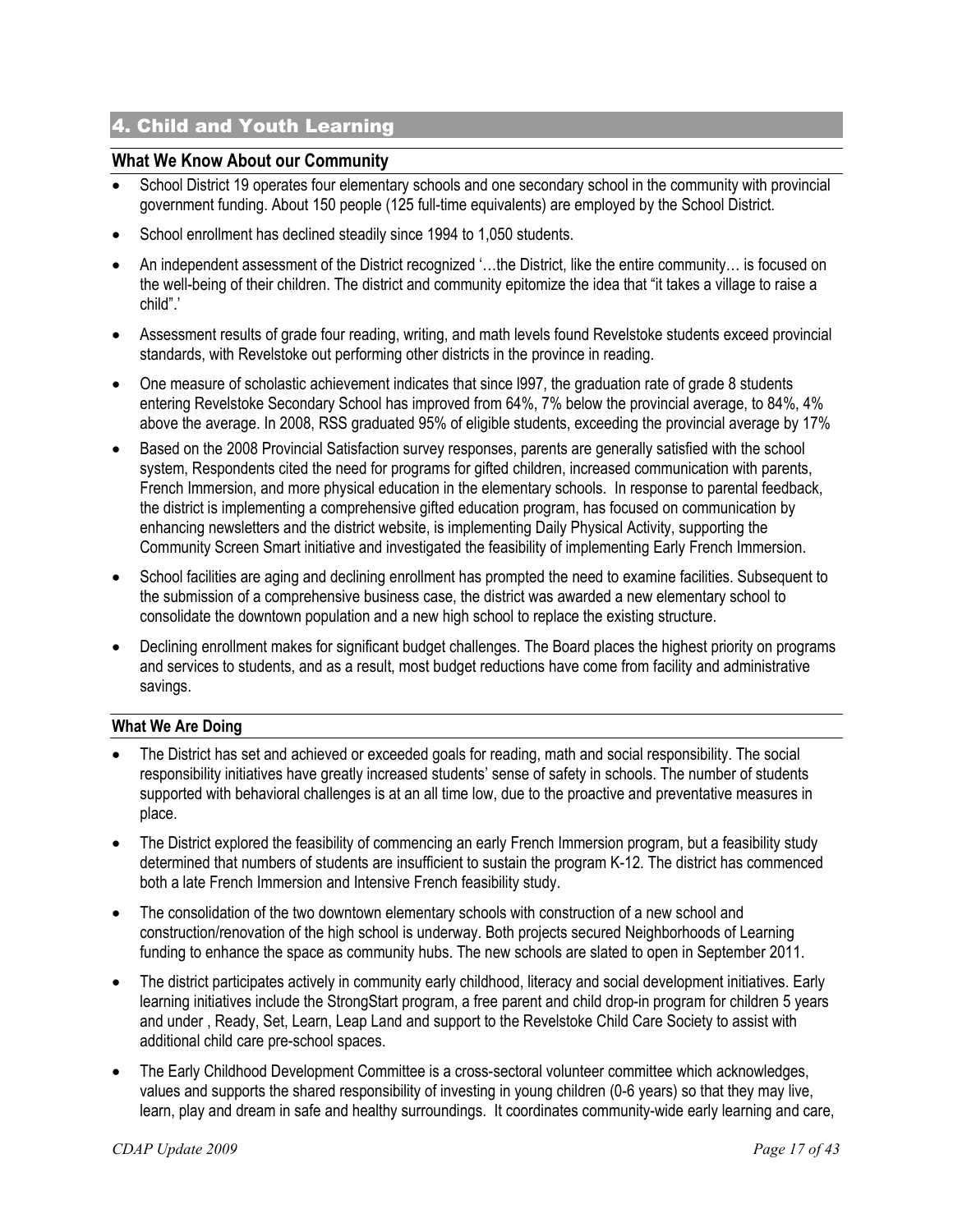supports parents and providers through information and resources, and encourages family-friendly initiatives. Through outstanding collaborative planning, Revelstoke's children are among the least vulnerable in the province, based on research by the Human Early Learning Partnership.

• The Literacy Action Committee is an advisory body for the Columbia Basin Alliance for Literacy (family literacy, and children's literacy programming) and the Community/District Literacy Plan. Schools continue to benefit from literacy support for children through strong community partnerships.

## **Community goal**

Support the current high quality formal education for children and youth, and provide informal learning opportunities.

## **Objectives:**

- **A.** Continue to enhance extensive early childhood development initiatives.
- **B.** Continue to implement community-wide literacy programs.
- **C.** Maintain a high-quality of education in the school system.

| Objective          |                | <b>Projects/Tasks</b>                                                                                                          | <b>Priority</b> | Leader                                         | Cost   |
|--------------------|----------------|--------------------------------------------------------------------------------------------------------------------------------|-----------------|------------------------------------------------|--------|
| $\pmb{\mathsf{A}}$ |                | Continue to update the early childhood development strategy and implement priority<br><b>ECD</b> activities                    | Highest         | ECDC*<br>SC19*                                 | Medium |
| B                  | $\overline{2}$ | Continue to update the Community/District Literacy Plan and implement priority literacy<br>activities with community partners. | Highest         | RLAC*,<br>ECDC*<br>CBAL*,<br>SD19*             | Medium |
|                    | 3              | Expand opportunities for youth and seniors to learn together                                                                   | High            | SD19*,<br>SCA.*                                | Low    |
|                    | 4              | Continue to implement early intervention strategies                                                                            | Highest         | SD19*                                          | Medium |
|                    | 5              | Continue to offer a broad range of programs at RSS                                                                             | Highest         | $SD19*$                                        | High   |
|                    | 6              | Continue effective social responsibility initiatives                                                                           | High            | <b>SD19</b>                                    | Low    |
| C                  |                | Continue to offer appropriate personal planning programs throughout a student's school<br>experience                           | High            | Schools*;<br>Public<br>health;<br><b>SAFER</b> | Medium |
|                    | 8              | <b>Continue Screen Smart initiative</b>                                                                                        | High            | RSSC*                                          | Medium |
|                    | 9              | Continue to plan for opportunities for community use of surplus school facilities                                              | High            | SD19,<br>City                                  | Low    |

## 5. Drinking Water and Food Security

#### **5.1 Drinking Water**

Note: See the Water section under Primarily Environmental Goals for information on water conservation

#### **What We Know About our Community**

- Drinking water is provided through three systems:
	- Greeley Creek watershed/treatment plant This system serves the needs of the majority of the community. Unfortunately the watershed is not explicitly protected from timber harvesting or other development.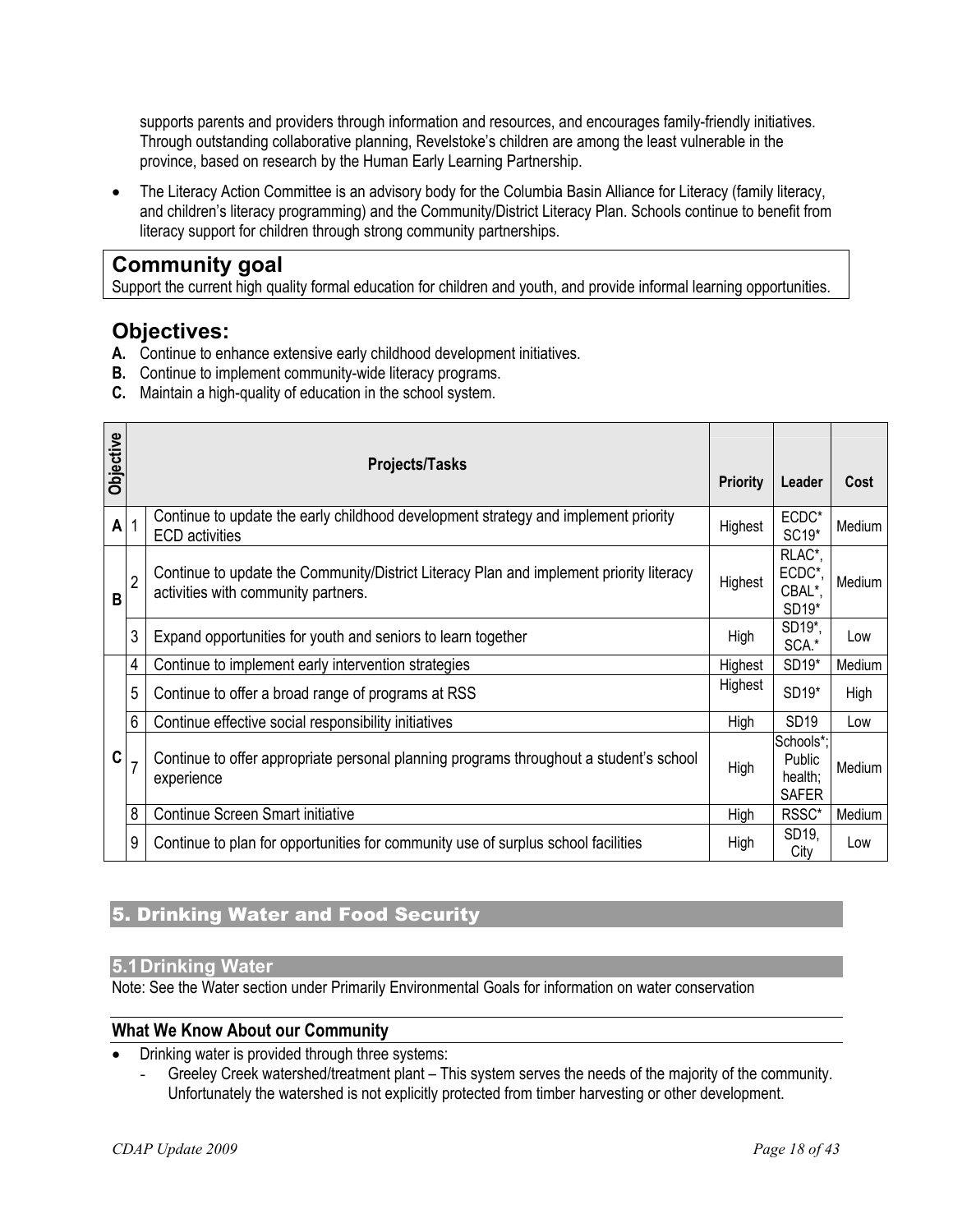Furthermore, the aging reservoir is in need of upgrading. A City-operated state-of-the-art water treatment plant located 10 km east of town treats this water before distribution to all City residents excepting the Big Eddy area, some properties along Highway 23 North and in Upper Arrow Heights. Water from this source well exceeds mandatory provincial safe drinking water standards in all categories.

- Big Eddy water system Surface water and well-sourced water is not disinfected and is under permanent boil water advisory.
- Outside the City limits Wells or surface sources, also vulnerable to contamination, provide water.
- 2007 community survey respondents ranked quality drinking water was the third most important environmental issue with 40% flagging it as important.

#### **What We Are Doing**

- The City is responsible for the water treatment plant which provides water to most of City residents.
- The City has begun to implement a Water Conservation Strategy, which includes irrigation water restrictions and monitoring, repair of water main leaks and a water metering trial. This has helped reduce the amount of water used for irrigation by an estimated 30%.
- A back-up well has been drilled at the City golf course and provides irrigation water to the course. A reservoir has also been added in Arrow Heights.
- A local water purveyor group oversees the Big Eddy water system.

## **Community goal**

Maintain safe and secure sources of drinking water for all residents of the City of Revelstoke and area.

## **Objective:**

**A.** Watersheds that provide drinking water for the community are protected and water safety issues related to the City's water system are resolved.

| <b>Objective</b> |   | <b>Projects/Tasks</b>                                                                                                                                                                                                                        | <b>Priority</b> | Leader                                         | Cost   |
|------------------|---|----------------------------------------------------------------------------------------------------------------------------------------------------------------------------------------------------------------------------------------------|-----------------|------------------------------------------------|--------|
|                  |   | Protect the Greeley Creek and Dolan Creek Watersheds by either including the area<br>within the City of Revelstoke city limits, or enhance land-use management practices in<br>these drainages to ensure surface water quality is protected. | Highest         | (CE&<br>PW.<br><b>IProvincial</b><br>agencies) | Medium |
| $\mathsf{A}$     |   | Upgrade the Greeley Creek reservoir                                                                                                                                                                                                          | Highest         | City PW                                        | High   |
|                  | 3 | Address water issues for residents living below Revelstoke Mountain Resort                                                                                                                                                                   | Highest         | <b>CSRD</b><br><b>RMR</b>                      | Medium |
|                  | 4 | Provide the public with education on protecting water sources including wells and<br>surface water throughout the community and area                                                                                                         | High            | (City/<br><b>CSRD</b>                          | Low    |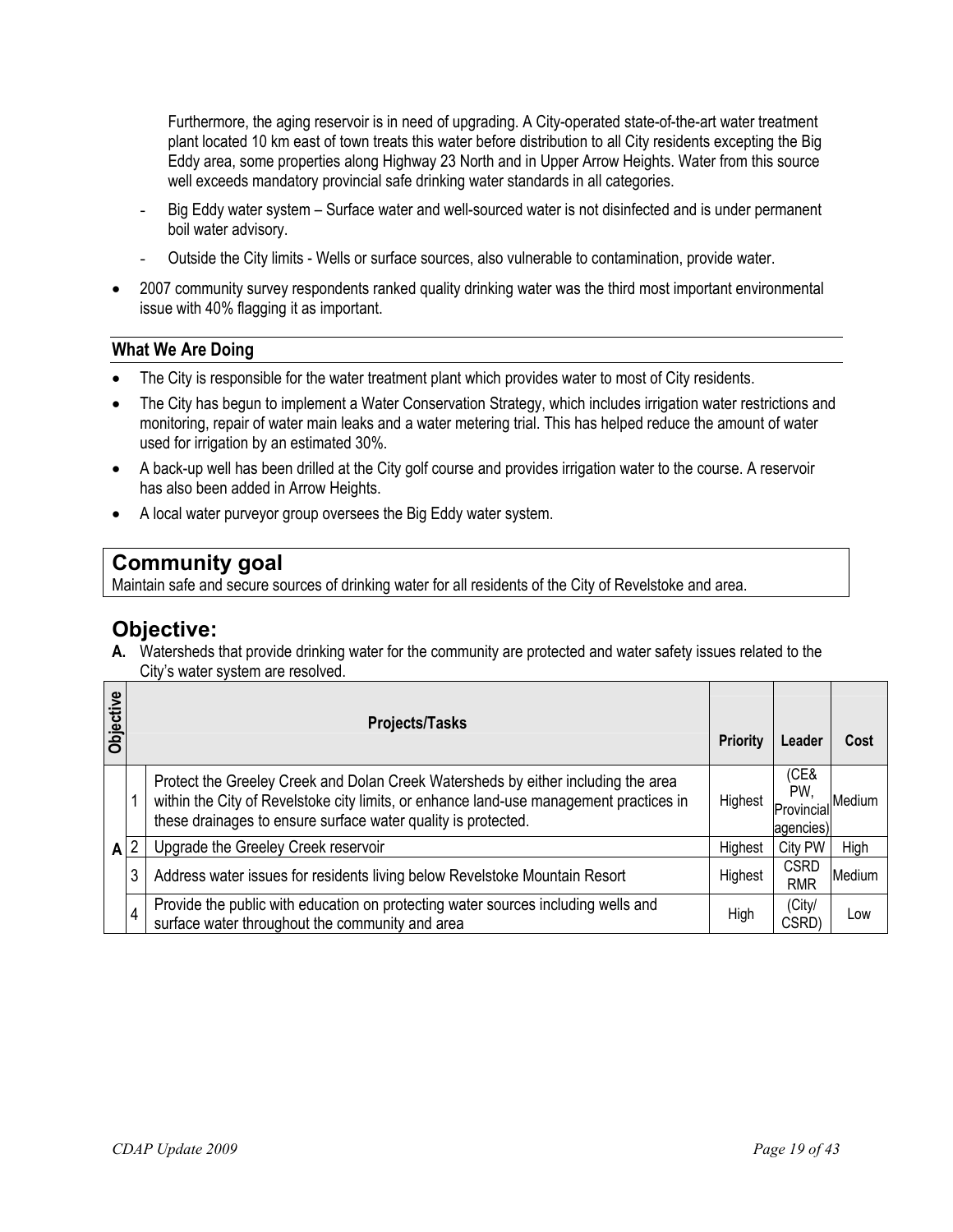#### **What We Know About our Community**

- In the early years of the community, local businesses and families met a large portion of their food needs locally through gardening, hunting and agricultural businesses which provided produce, dairy and meat**.** Farming was a significant component of the economy, particularly to the south of Revelstoke.
- The creation of the reservoir for the Keenleyside dam flooded much of the arable, valley bottom land around the community and to the south.
- Currently there are two small lots of land totaling less than 5 acres/2 hectares within the Agriculture Land Reserve within the City boundaries. The Regional District lands in South Revelstoke include significant areas within the Agricultural Land Reserve; however some of these lands may be eligible for exclusion.
- Most citizens have come to rely on grocery stores for their food.
- Food supply has been disrupted locally because of our isolated geographical location and frequent highway/rail closures. There are concerns about global food distribution disruptions from environmental or political upheavals, or energy shortages.

#### **What We Are Doing**

- Citizens currently have access to local foods (defined as from within 100 miles of the community) through the weekly summer Farmers Market and winter fairs, as well as from a private sector household 'basket' service and health food store.
- Some citizens continue to garden, hunt and preserve foods, thus supplying a portion their own needs.
- Community Connections Outreach Program has taken the lead in a new initiative with interested community members to educate, create awareness about food security issues and generate enthusiasm for possible solutions.

## **Community goal**

Community members are aware of and there is community-wide planning to address food security issues.

#### **Objective:**

**A.** Increase community member awareness of local food security issues.

| <b>Objective</b> |                 | <b>Projects/Tasks</b>                                                                                                                          | <b>Priority</b> | Leader               | Cost   |
|------------------|-----------------|------------------------------------------------------------------------------------------------------------------------------------------------|-----------------|----------------------|--------|
| A                | 5               | Create a local Food Security Task Force                                                                                                        | Highest         | CC*                  | Low    |
|                  | 6               | Endorse a Food Security Charter                                                                                                                | Highest         | CC, City             | Low    |
|                  |                 | Develop and implement a long-term plan, including community awareness and<br>education                                                         | High            | CC.<br>NCES,<br>City | Medium |
|                  | 8               | Map available community food sources                                                                                                           | Medium          | CC*                  | Low    |
|                  | 9               | Explore options to implement local gardening and agriculture activities                                                                        | Medium          | $CC^*$               | Low    |
|                  | 10 <sub>1</sub> | Integrate with Emergency Preparedness Planning (for example, encourage households<br>to keep a 3 day supply of food set aside for emergencies) | Medium          | ESS*<br>$CC^*$       | Low    |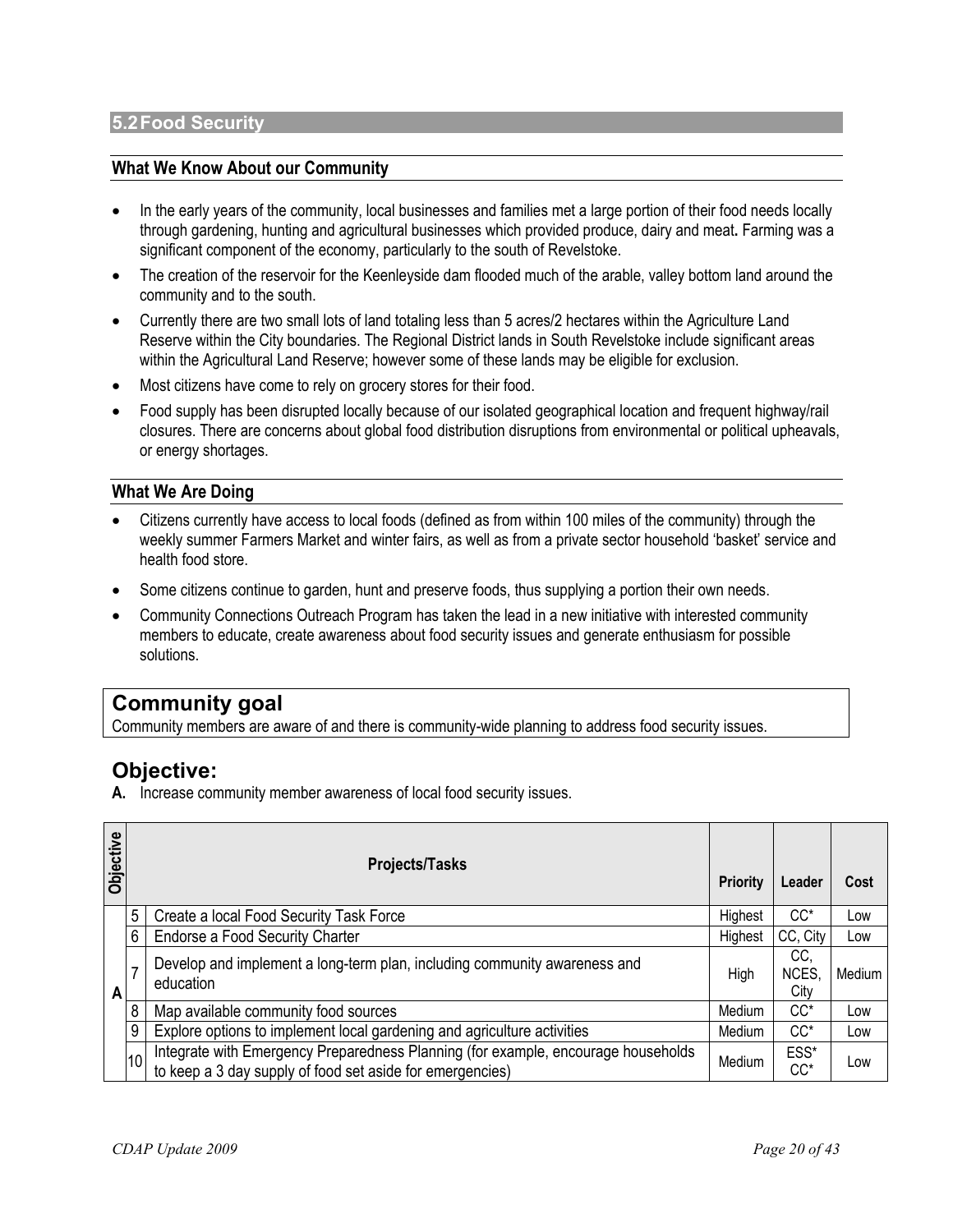#### 6. Community Character and Sense of Belonging

#### **What We Know About our Community**

- The 2007 survey results describe the current community character and sense of belonging:
	- The five words most often cited to describe the community were: friendly, beautiful, safe, scenic, and clean.
	- Most citizens are proud of Revelstoke 78% of survey respondents answered "yes" (up from 60% in 2000) and 21% "somewhat" when asked this question. Almost all survey respondents invited people to vacation in the area - over 44% regularly (up from 18% in 2000), and almost 50% occasionally.
	- There is a strong sense of belonging almost 90% of respondents indicated a very strong or somewhat strong sense of belonging, about 15% more than in 2000.
	- There is optimism about the future of the community almost  $90\%$  of responses were 'yes' to this question about 10% higher than the 2000 survey.
	- Revelstoke citizens are active volunteers 64% of respondents indicated they volunteer their time and talents to the community.
	- Citizens take an active role in community decisions as in 2000, almost half of the respondents indicated they had provided input on a major community decision in the past year. Younger respondents were less likely to have provided input - only 19% under the age of 30 responded "yes", compared to 50 - 55% of those older than 30. Reasons for not providing input included the perception that their voice would not be heard (52% of respondents thought that public input influences major decisions, 22% were not convinced and 26% didn't know), being too busy, and lack of interest.
- Service providers have identified social isolation as an issue for some seniors, people with disabilities and people living on low incomes.
- Newcomers and immigrants to the community can be confused about how to find services and supports in the community. There are no centralized supports or resources to alleviate this issue.

#### **What We Are Doing**

- The City, CSRD and community organizations provide avenues and mechanisms for the public to provide input into key decisions.
- Many volunteer groups take active roles in the economic, recreational and social dimensions of the community and have been responsible for key initiatives.
- Despite high participation, finding enough volunteers is limiting some groups. The local Community Futures Development Corporation has a committee to recognize and attract volunteers.
- The Senior's Association, IHA funded Adult Day Program for seniors with certain needs, Community Connections Outreach Program and the Awareness and Outreach Program for people with mental disabilities are providing opportunities for socially isolated individuals to engage in activities.
- Okanagan College has embarked on a Welcoming and Inclusive Communities and Workplaces program funded by the BC's Settlement and Multiculturalism Division (WelcomeBC).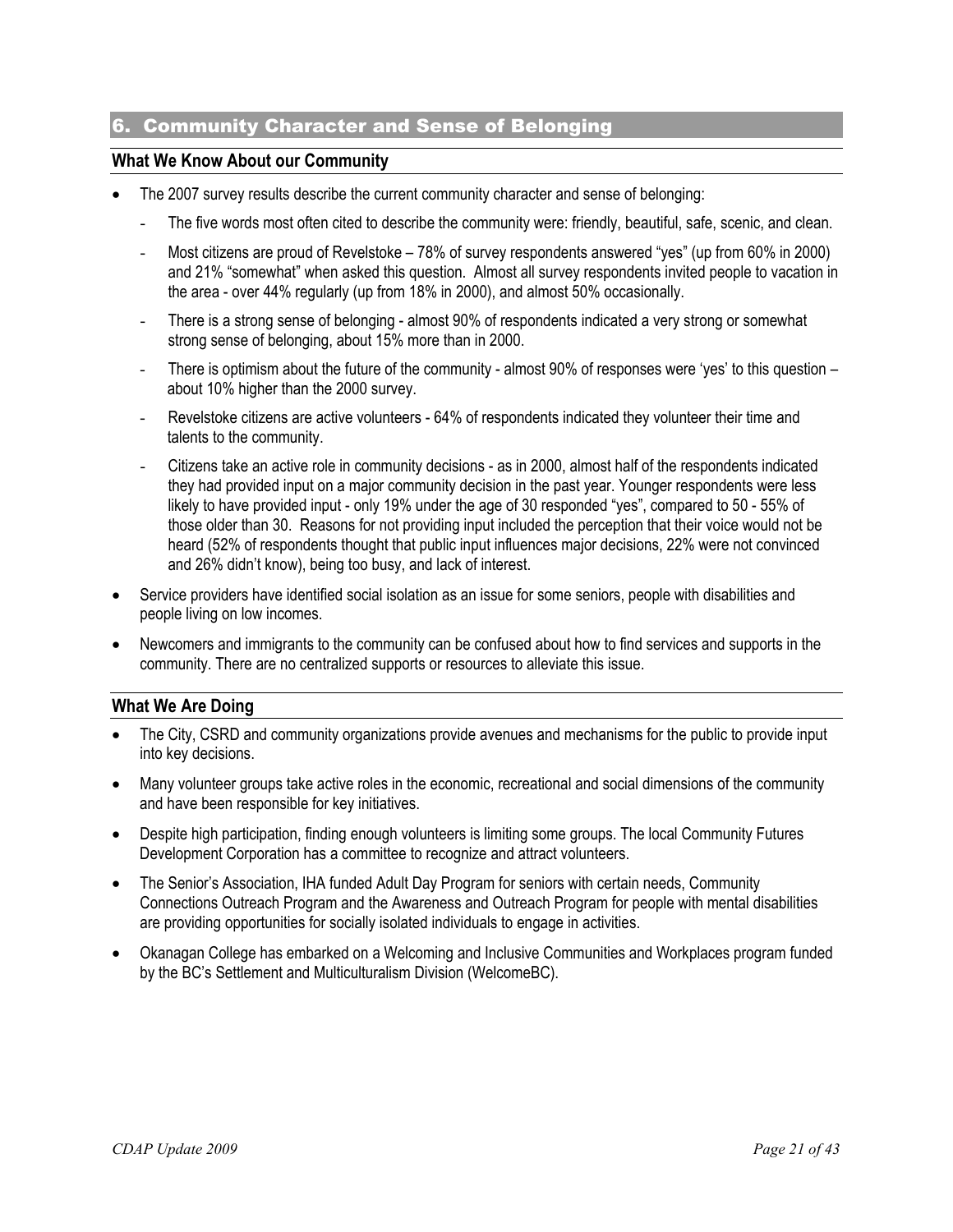## **Community goal**

Retain the friendly, beautiful, safe, clean small-town community character in this historic mountain setting where a diverse mix of people live as respectful neighbours enjoying a high quality of life.

Many of the elements of this goal are covered in other sections of this plan. This section addresses the friendly, small-town, neighbourly aspect of community life.

- **A.** Residential neighbourhoods retain a high sense of safety and quality of life.
- **B.** New residents and visitors are welcomed to the community and are invited to respect and participate in community life.

| Objective |                | <b>Projects/Tasks</b>                                                                                                                   | <b>Priority</b> | Leader            | Cost   |
|-----------|----------------|-----------------------------------------------------------------------------------------------------------------------------------------|-----------------|-------------------|--------|
| A         |                | Citizens continue to welcome new neighbours and inform them about community<br>norms                                                    | Highest         | (Citizens) Lowest |        |
|           | $\overline{2}$ | Zoning to limit vacation rental properties within residential neighbourhoods. (duplicated<br>in Housing section)                        | Highest         | (City<br>Plan)    | Lowest |
|           | 3              | Complete the Community Handbook/Directory describing services and small-town<br>customs; update as needed                               | High            | OC/City<br>$FD^*$ | Medium |
|           | 4              | Upgrade the City of Revelstoke website – user-friendly & welcoming                                                                      | High            | City              | Medium |
| B         | 5              | Continue to build on community partnerships and collaborative actions                                                                   | High            | All               | Low    |
|           | 6              | Host community events to welcome new residents (Health & Wellness Fairs to<br>introduce services to new residents - at least once/year) | Medium          | СC<br>City        | Low    |
|           |                | Familiarization (Fam) tours offered to new residents, hosted by long-time residents                                                     | Medium          | Museum<br>CoC     | Low    |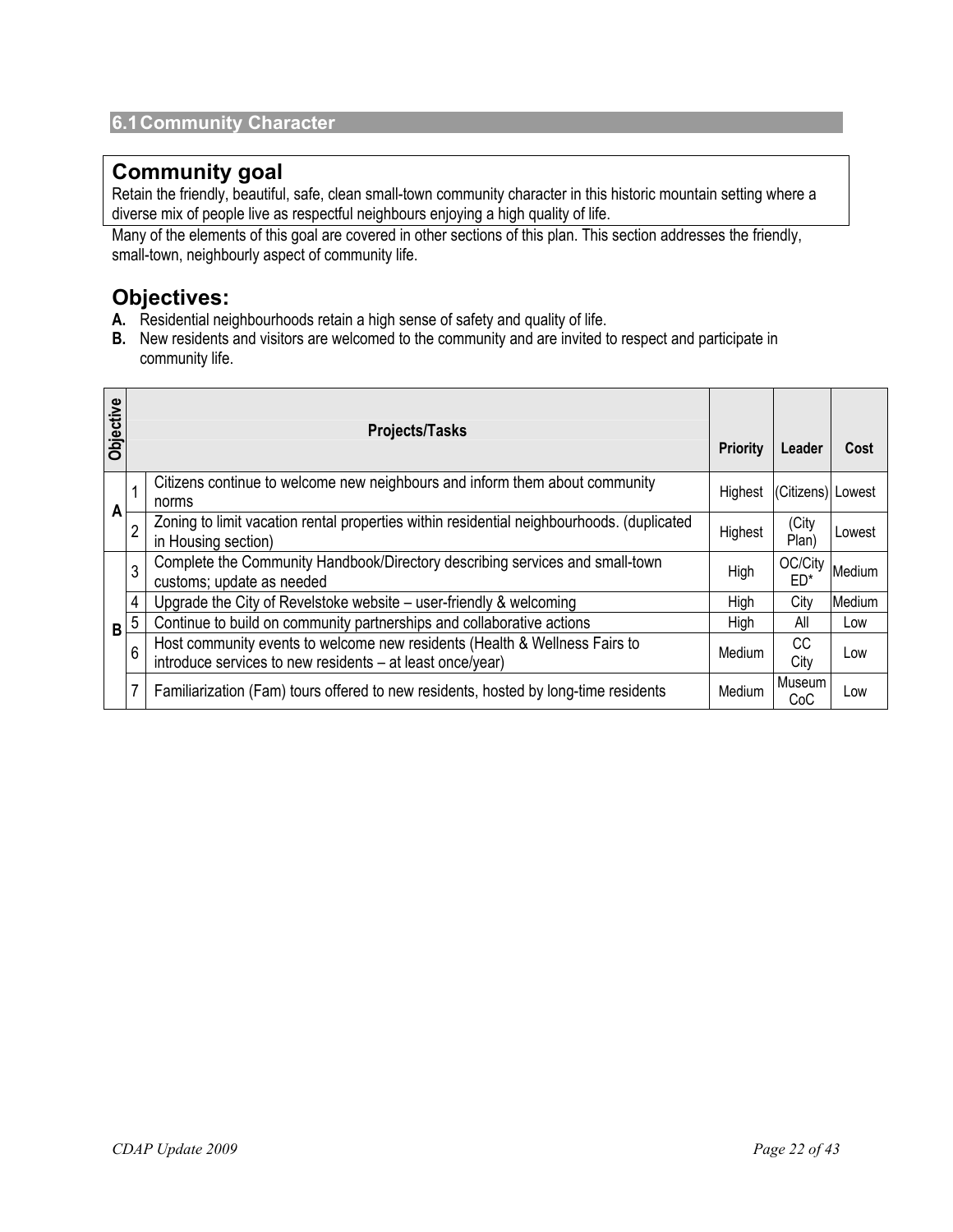## **Community goal**

Continue the high level of participation, volunteerism and involvement of citizens in community activities and decisions, which leads to the current high sense of belonging.

- **A.** Continue opportunities for community input to planning and decision processes.
- **B.** Maintain and expand volunteering.

| Objective |    | <b>Projects/Tasks</b>                                                                                                                                              | <b>Priority</b> | Leader       | Cost    |
|-----------|----|--------------------------------------------------------------------------------------------------------------------------------------------------------------------|-----------------|--------------|---------|
|           | 8  | Continue the City services website survey                                                                                                                          | High            | City*        | Lowest  |
|           | 9  | Continue to seek community input to community and sector strategic plans and<br>development plans                                                                  | High            | City*        | Medium  |
|           | 10 | Involve, engage, and encourage youth to provide meaningful input; ensure services are<br>'youth-friendly' to encourage a sense of belonging                        | High            | All          | Low     |
| A         | 11 | Support the formation of community neighbourhood associations to provide input into<br>development within specific neighbourhoods                                  | High            | City Plan    | Low     |
|           | 12 | Provide opportunities to welcome newcomers to become part of the community<br>(immigrants, persons with disabilities, persons whose first language is not English) | High            | ОC<br>City   | Medium  |
|           | 13 | Develop a cultural centre with a theatre/performing arts space as a 'hub'                                                                                          | High            |              | Highest |
|           | 14 | Continue the Volunteer Revelstoke group and consider creating a volunteer coordinator<br>position/point of contact                                                 | High            | CFDC*        | Lowest  |
| B         | 15 | 'Volunteer Revelstoke' website on its own but linked to other websites (City, Chamber,<br>CFDC)                                                                    | Medium          | (CFDC)       | Low     |
|           | 16 | Continue to explore and implement new opportunities for volunteer recognition                                                                                      | Medium          | CFCD*<br>all | Low     |
|           |    | Develop links between groups needing volunteers and seniors                                                                                                        | Medium          | SCA*         | Lowest  |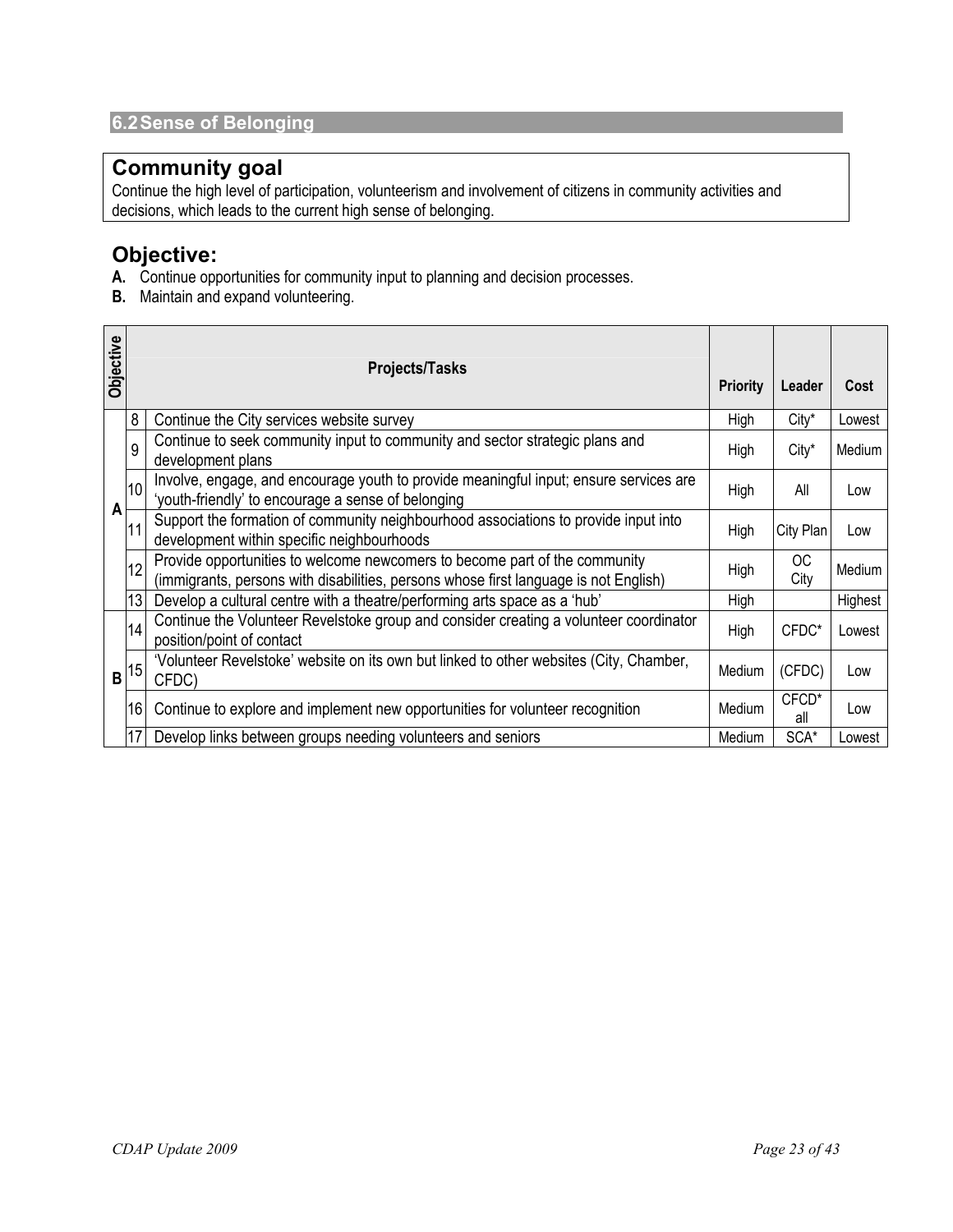## Primarily Social Goals

#### 12. Safety and Emergency Services

#### **What We Know About our Community**

- 95% of the community survey respondents felt safe in the community, and almost 100% of respondents felt safe in their homes, a slight improvement from 2000 when 89% felt safe in the community and about 94% felt safe at home.
- The average serious crime rate increased slightly (1.5%) from 2001-03 to 2004-06. Crime levels are relatively low, excepting for youth property crimes, spousal assault and non-cannabis drug offenses which are slightly higher than provincial averages.
- The Community Response Network, an organization that trains and supports citizens to identify adult abuse has noted a rising number of incident reports.
- Slightly over half of the 2007 community survey respondents reported that they, their family or a close friend had experienced crime in the past three years. Theft and vandalism are most frequent, followed by physical assault and substance related crimes.
- Community safety generally was not noted as an important community issue in the 2007 survey. Family violence was cited as the third lowest social priority compared to the second highest in 2000.
- Increased crime and the need for more policing are concerns raised by survey respondents about the resort development.
- Wildfires adjacent to Revelstoke in recent years have heightened concerns about risks to the community.
- The annual call volume for paramedics is now over 1100, up from around 600 in 2000. About 30% of these callouts are for trauma, with a good portion being motor vehicle accident related.
- Citizens have continually been satisfied with fire protection and police services over the past decade. 2007 community survey respondents expressed the highest level of satisfaction for emergency services (police, fire, ambulance) of all services listed, with 85% being somewhat or very satisfied. Emergency services were the second lowest priority for improvement.
- Community Connections and the Ministry of Children and Family Development have identified the need for support for men experiencing and involved in violence. As well, there is limited available support for single males who have problems dealings with child custody issues, supervised visits, and other matters.

#### **What We Are Doing**

- Police services are provided by the local branch of the Royal Canadian Mounted Police under contract with the City with 11 full time officers and three auxiliaries. As well, the province funds three Integrated Road Safety Unit officers, two Forensic Identification officers, and two General Duty officers.
- The Revelstoke Fire Department has seven paid members and 30 volunteers and provides service within the City and to some rural areas. The plan for Revelstoke Mountain Resort includes a site for a potential satellite fire station on resort lands. As well, the fire department provides a base for the local Highway Rescue Society.
- In 2006 the City commissioned a Community Wildfire Protection Plan and have created a Community Wildfire Committee to support implementation of the plan.
- The Revelstoke branch of the BC Ambulance Service strives to have four paramedic staff on call 24 hours per day. There are eight part-time paramedic staff available, with one full-time member – down from 13 in 2000. Two emergency vehicles are available and each has a capacity of two patients. Planning is underway for the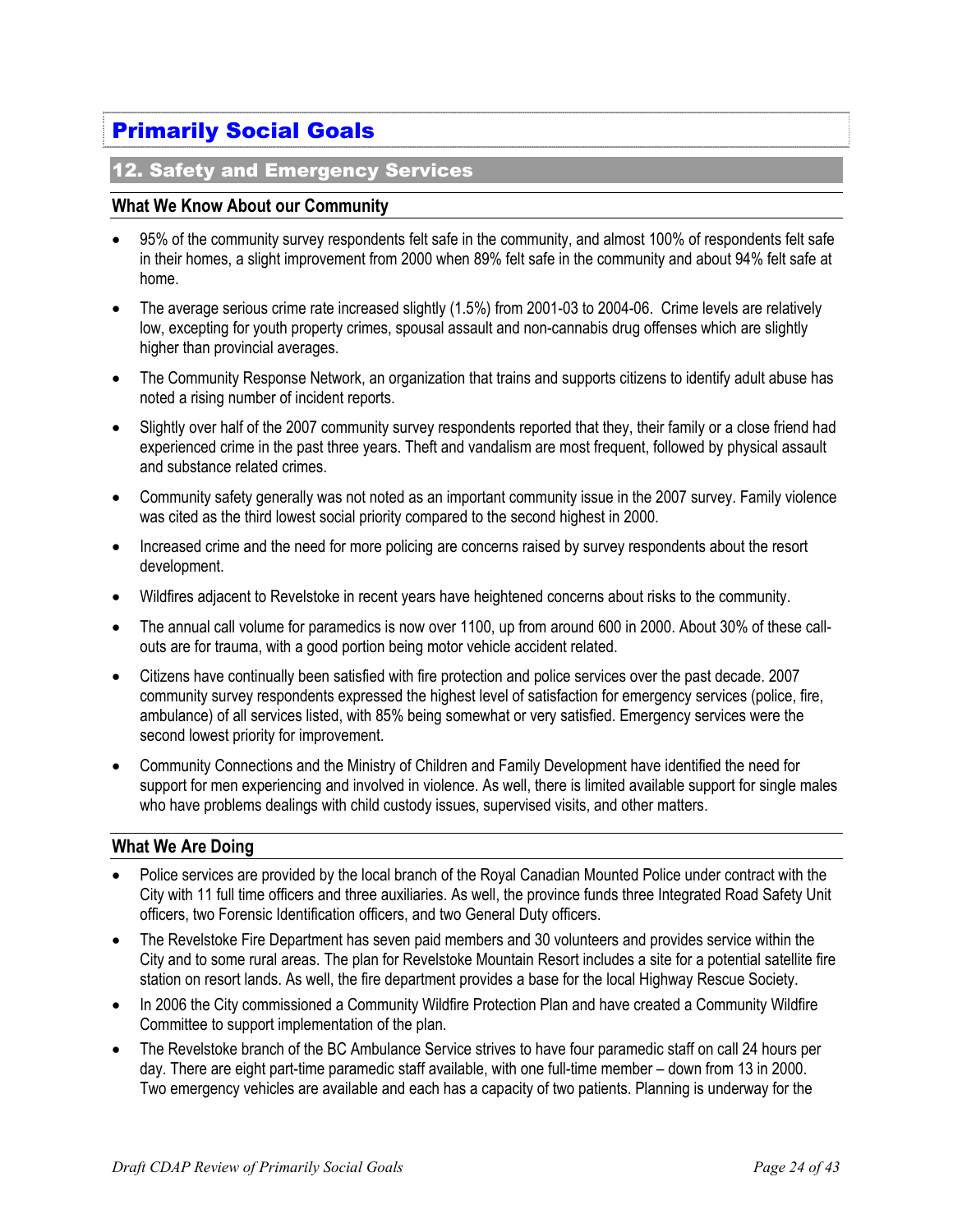construction of a new ambulance station: land has been purchased, construction finances approved and set aside, and architectural design services contracted out. It is hoped construction will commerce in July 2009.

- The City has an Emergency Planning Committee involving all emergency organizations, and has, in partnership with CSRD, hired a coordinator and Emergency Social Services personnel.
- Emergency management training is being delivered to city staff and other agencies.
- A local Search and Rescue group provides expertise, training and manpower for all-season backcountry rescues.
- In partnership with the province, the City funds Victim Support Services.
- The Women's Shelter Society runs Forsythe House with programs to assist women and children experiencing violence as well as the Community Response Network, and Community Connections offers counseling for children and families experiencing violence.
- The Revelstoke Fire Department has initiated a First Responder Program.

## **Community goal**

Improve on the current high sense of safety in the community by continuing to address conditions that lead to violence and crime and by providing emergency services and services to support victims.

- **A.** Maintain availability of services for policing, fire protection, search & rescue and ambulance, with expansion as needed
- **B.** Expand emergency preparedness and wildfire protection activities
- **C.** Reduce family, spousal and relationship violence and abuse

| <b>Objective</b> |                | <b>Projects/Tasks</b>                                                                                                                                                                                                                                      | <b>Priority</b> | Leader                                 | Cost    |
|------------------|----------------|------------------------------------------------------------------------------------------------------------------------------------------------------------------------------------------------------------------------------------------------------------|-----------------|----------------------------------------|---------|
|                  | $\overline{1}$ | Continue policing, fire protection, highway rescue and backcountry search and rescue<br>services to meet existing community needs                                                                                                                          | Highest         | City*,<br>RCMP*<br>Search &<br>Rescue* | Highest |
| A                | $\overline{2}$ | Establish additional fire protection services for the resort area                                                                                                                                                                                          | Highest         | RFD/<br>RMR*                           | Highest |
|                  | 3              | Establish a police community consultation group                                                                                                                                                                                                            | High            | <b>RCMP</b><br>City                    | Low     |
|                  | $\overline{4}$ | Monitor population growth, visitor levels, and crime incidents to identify and secure<br>additional resources for needed service expansion as population and visitations grow                                                                              | High            | City,<br><b>RCMP</b><br>S&R            | ??      |
|                  | 5              | Stabilize paramedic staffing and complete construction of a permanent base location                                                                                                                                                                        | High            | Prov gov't                             | Highest |
|                  | 6              | Establish a police front office at the resort base                                                                                                                                                                                                         | Medium          | <b>RCMP</b><br><b>RMR</b>              | High    |
| B                | $\overline{7}$ | Continue the emergency preparedness program by:<br>Continuing to retain a coordinator and emergency social services coordinator<br>Updating the community preparedness plan<br>Continuing to implement mock-up exercises, training, and equipment upgrades | Highest         | <b>RFD</b>                             | High    |
|                  | 8              | Implement the community wildfire protection plan                                                                                                                                                                                                           | High            | RFD*                                   | High    |
|                  | 9              | Encourage households to practice emergency preparedness                                                                                                                                                                                                    | High            | $RFD^*$                                | Lowest  |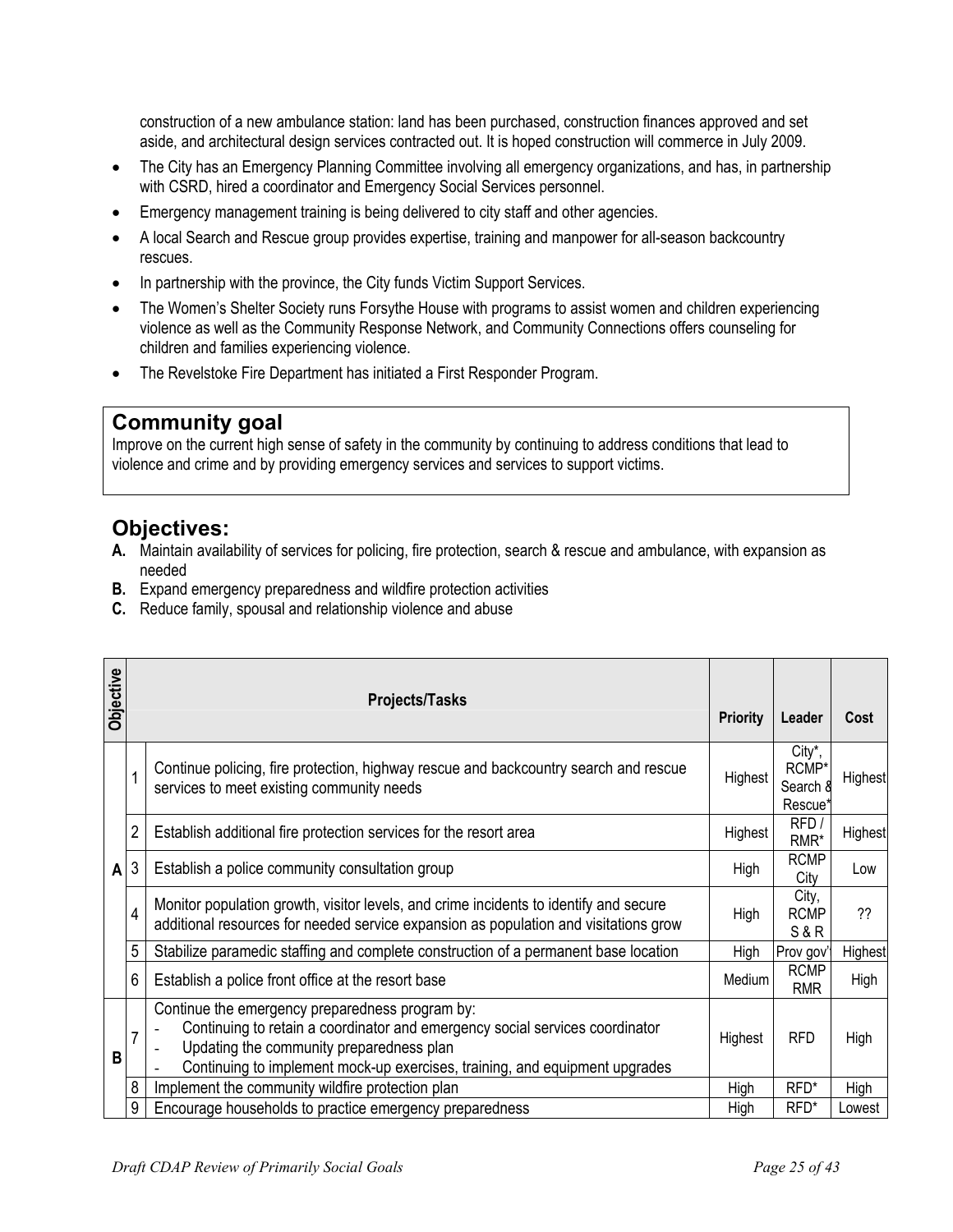|  |                 | 10 Continue counseling services for children and families experiencing violence | Highest | CC*            | Medium, |
|--|-----------------|---------------------------------------------------------------------------------|---------|----------------|---------|
|  |                 | <b>Continue Victim Support Services</b>                                         | Highest | City*          | Medium  |
|  |                 | [12] Continue the Women's Shelter                                               | Highest | WSS*           | High    |
|  |                 | $C _{13} $ Continue the Community Response Network                              | Highest | WSS*           | Medium  |
|  | 14              | Re-establish a dating anti-violence program                                     | Highest | RSS/CC*        |         |
|  | 15 <sup>1</sup> | Explore approaches for violence prevention for men and women                    | Medium  | MCF/<br>$CC^*$ |         |

Note: Substance abuse related projects are listed under b) Substance Abuse. Elder abuse related projects are listed under e) Health, Medical and Wellness

## 13. Health and Wellness

#### **13.1 Meeting Basic Needs**

#### **What We Know About our Community**

- In the last few years, there have been national price increases for homeowner's replacement costs and food purchased in restaurants. Gasoline prices fluctuate but remain fairly high. Rental housing costs have also increased locally.
- There are several indicators of increasing hardship for a certain portion of the population: use of the local food bank has risen dramatically since 2001 and there are growing waiting lists for all subsidized housing in the community. The local MCFD office is seeing is seeing an increase in calls related to poverty issues and is finding creative ways to support families.
- Recent research from Selkirk College found that in 2006, 15.6% of owner households (365), and 32.7% of tenant households (245) – a total of 615 households - were spending 30% or more of household income on shelter.
- In 2006, compared to 2004 data the number of low income familes decreased by 30 families but the median incomes increased somewhat. 2006 income tax returns indicate the following households fall below the lowincome cut-offs used by the federal governemnt to define low-income families:
	- 40 couples with no children and median annual income of \$13,400
	- 50 couples with 110 children and median income with two children of \$19,500.
	- 150 lone parents with 220 children and median income for two children of \$16,800.
	- 370 individuals with median income of \$10,600.
- The percent of Revelstoke's population receiving income assistance is less than provincial averages.
- In 2007 186 residents were receiving provincial disability pensions. Many of these individuals live in poverty, particularly recently as housing costs have increased.
- The proportion of low-income families is almost half the provincial average using a measure of spending more than 20% of the average family on food, clothing and shelter.
- Since Nov 08 to Jan 09 the unemployment rates have increased to 7% up 2.2% from 4.8% at the same time last year, though the rate locally remains higher due of seasonal work in tourism, retail, service and forestry, with the summer and winter months being the high demand seasons.
- Recent food bank client information provides more insights into who is struggling to make ends meet in the community:
	- Most food bank users are single people, with the remaining being equally lone- and two- parent families and couples with no children.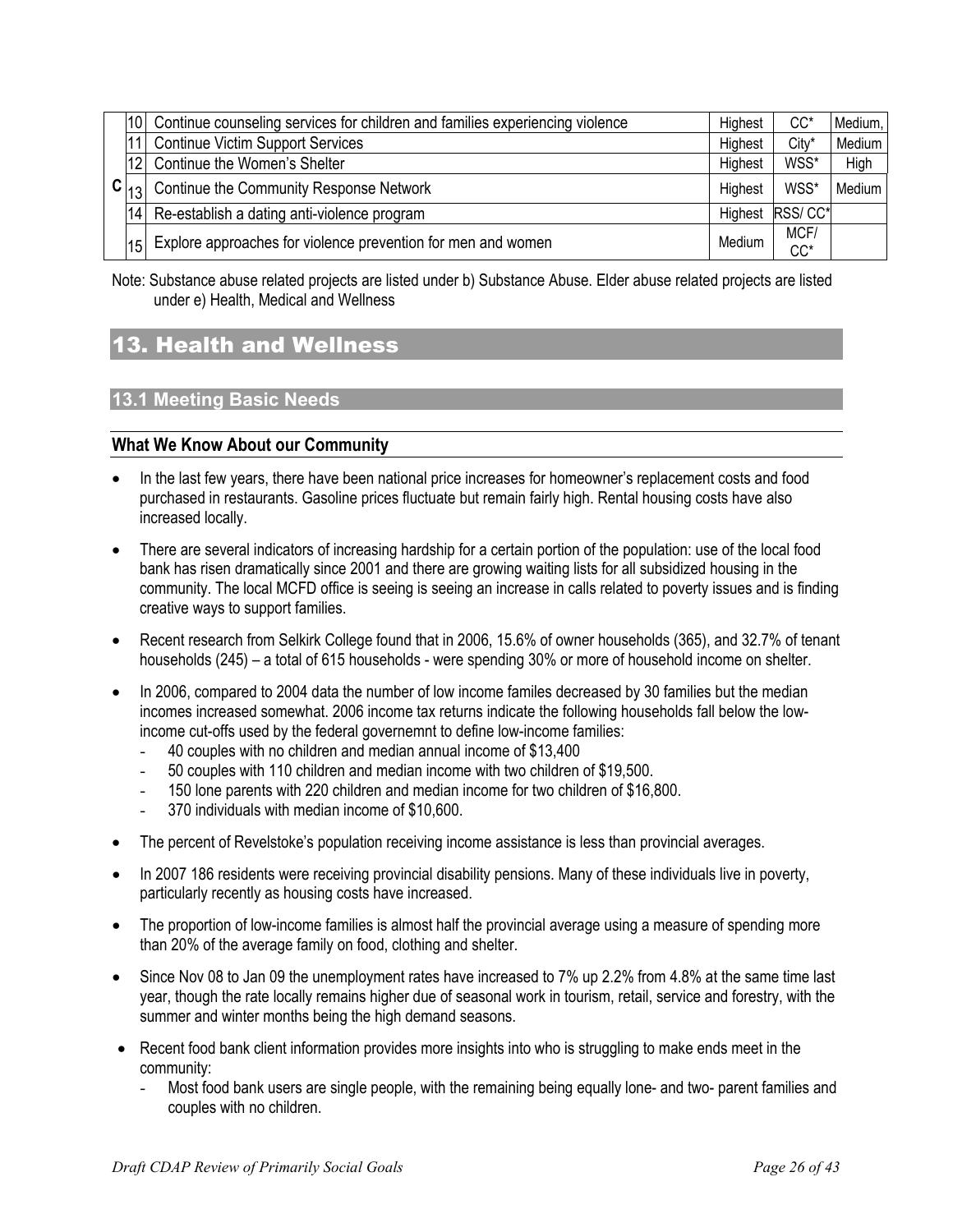- Major income sources for clients are employment income ranking the highest followed by social assistance and disability support programs then followed by pension income.
- Aboriginal people use the food bank at 10-fold higher rates than their representation in the community population.
- The vast majority are renters, with some living in social housing and most people pay more than 50% of their income on rent. Several families and individuals have moved to other communities after being evicted and not being able to find suitable, affordable housing.
- 36% of respondents to the 2007 community survey identified access to basic food, shelter and clothing as an important social issue needing attention – making this the  $4<sup>th</sup>$  highest priority. Child poverty was ranked  $6<sup>th</sup>$  with 19% of responses.
- The 2007 community survey revealed that lower income households were more likely to experience social isolation. Low-income families were also the likeliest to describe their family situation as "messed up" (26%) and have difficulty accessing recreation due to cost. Low-income households were much more likely to select "Access to basic food, shelter and clothing" as a priority social issue.
- With new eligibility requirements and accounting procedures for income assistance and employment insurance, there is concern among social service providers that some people are 'falling through the cracks'.
- Literacy and employment support providers identify reliable transportation as a key factor that limits the potential for low-income families to access services and retain employment.

#### **What We Are Doing**

- Since the closure of the Ministry of Human Resources office in 2001, some services have been developed in the community for people facing emergency financial or housing situations – in particular, Community Connections provides advocacy through the Social Justice Advocate, Housing Outreach Worker and Tenant Support Worker positions. However, people still face many challenges. For those 2007 community survey respondents who were, or had anyone close as recipients of income assistance or social services support, over 68% were somewhat or very dissatisfied with income assistance, and almost 62% were somewhat or very dissatisfied with social service support.
- Community Connections Outreach Program runs the food bank, community garden and community kitchen, provides baby bundles and promotes other community activities to support families living in poverty.
- Some schools provide food programs for children living in poverty.
- Churches are active in supporting those in need, with one hot lunch program offered by the United Church.
- The Women's Shelter assists women and families in crisis to meet their immediate needs.
- The Revelstoke Awareness and Outreach Program for people living with mental disabilities is sponsored by the Canadian Mental Health Association and runs primarily with volunteers.
- The Seniors Association is implementing new programs to support seniors to meet their basic needs.

## **Community goal**

Increase the wellness and sense of belonging of citizens coping with poverty, mental health challenges or social isolation.

- **A**. Support all citizens to access healthy foods.
- **B.** Citizens have equal access to the resources, employment, services and opportunities they require to meet their basic needs.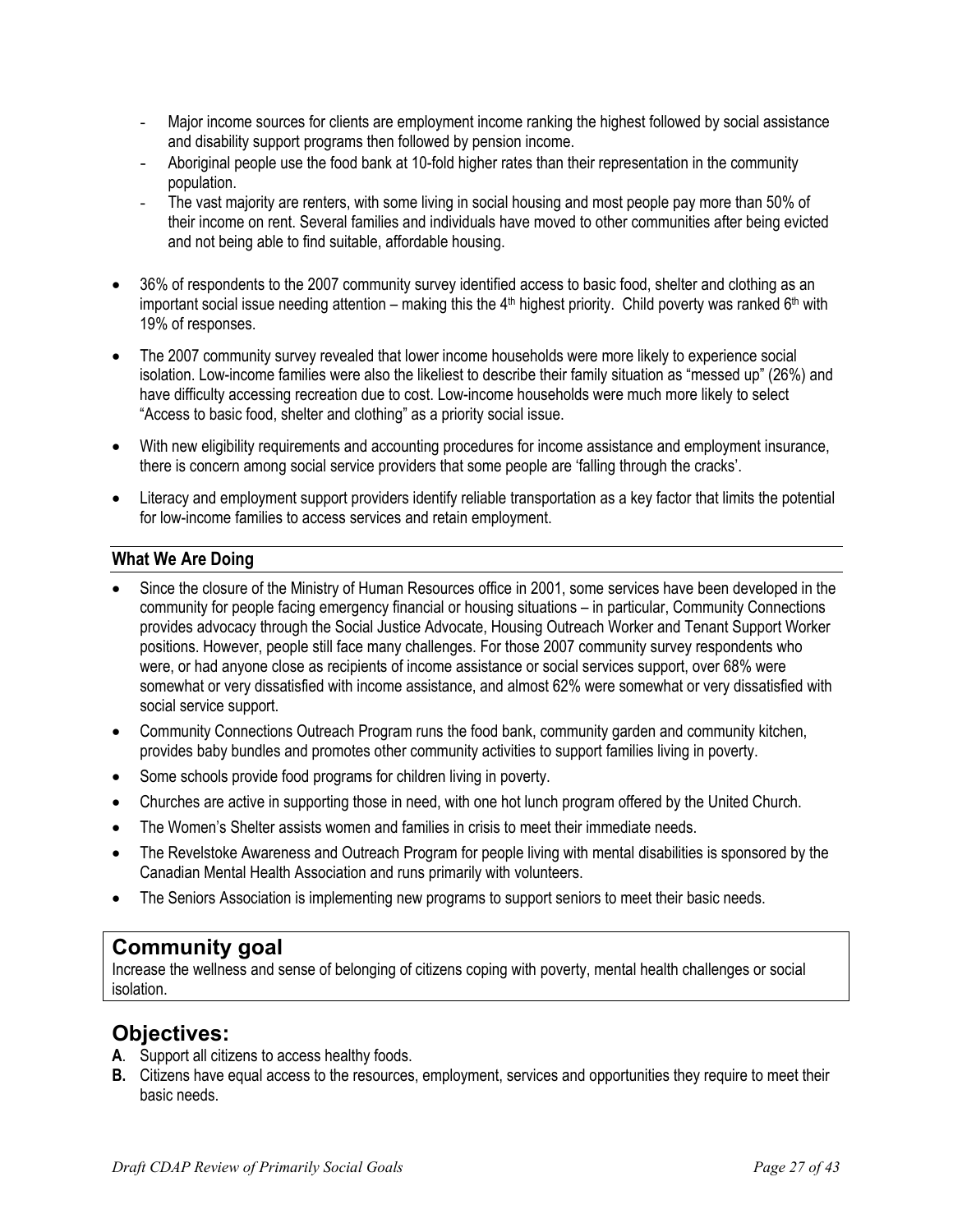- **C.** Citizens have at least one source of family, friend or professional support in the community.
- **D.** Provide services to meet short-term, emergency needs

| Objective    |                | <b>Projects/Tasks</b>                                                                                                                                             | <b>Priority</b> | Leader                                    | Cost    |
|--------------|----------------|-------------------------------------------------------------------------------------------------------------------------------------------------------------------|-----------------|-------------------------------------------|---------|
|              | 1              | Continue the community food bank/garden/kitchen and outreach program                                                                                              | Highest         | $CC^*$                                    | High    |
| A            | $\overline{2}$ | Continue and encourage further church sponsored soup/lunch programs.                                                                                              | Highest         | <b>Churches</b>                           | Low     |
|              | 3              | Continue Meals on Wheels program and Seniors Helping Seniors and programs                                                                                         | Highest         | SCA*                                      | Medium  |
|              | 4              | Expand school breakfast/lunch and emergency food stores programs to all schools                                                                                   | Highest         | Schools*                                  | Medium  |
|              | 5              | Continue programs and services for developmentally disabled citizens                                                                                              | Highest         | $CC^{\ast}/$<br>CLBC*                     | Highest |
| $\, {\bf B}$ | 6              | Provide points of contact for citizen concerns about local, federal and provincial<br>services, including computer access of issues other than employment topics. | Highest         | $CC^*$                                    | Medium  |
|              | $\overline{7}$ | Lobby for an income assistance office in the community                                                                                                            | Highest         | All                                       | Low     |
|              | 8              | Continue the awareness and outreach program for citizens with mental health<br>challenges                                                                         | High            | IHA*                                      | High    |
|              | 9              | Continue the life skills worker                                                                                                                                   | High            | IHA*                                      | High    |
| C            | 10             | Support men's basic needs such as shelter, healthy lifestyles, mental & emotional<br>health, while transitioning to the community                                 | High            | MCFD,<br>CC                               | High    |
|              | 11             | Continue the summer entertainment in the Plaza, and explore ways to offer free<br>entertainment at other times of the year (including by & for youth)             | High            | City                                      | Medium  |
|              | $D$ 12         | Develop local, collective solutions (eg. homeless shelter, allocated emergency funds,<br>etc.)                                                                    | High            | $CC^*$ /<br><b>WSS</b><br><b>Churches</b> | Low     |

Note: The Housing and Transportation sections include actions to improve these services for people struggling to meet their basic needs. The Solid Waste Management/Recycling section includes an action to create a 'free store' for furniture, and other items that are not currently recycled in the community.

#### **13.2 Healthy Lifestyles**

#### **What We Know About our Community**

- Almost 93% of respondents to the 2007 survey consider the general well being of the people in their households to be stable or improving, almost the same result as in the 2000 survey.
- For infants, the mortality rate and incidence of low birth weights, which increases health risks for children, are close to or better than the provincial rate.
- The average 2006-07 hospitalization rate for children 0-14 years old was much higher than the provincial rate for respiratory diseases, but less than the rate for injuries and poisoning. In 2006/07 the hospitalization rate for youth aged 15-24 was half the provincial rate. In 2004-06 the number of teen pregnancies for 15-17 year old women was also less than provincial averages.
- From 2001-2005 there were slightly more deaths in total than expected compared to provincial rates. Diseases of the circulatory system were the leading cause of death and accounted for over 33% of total deaths.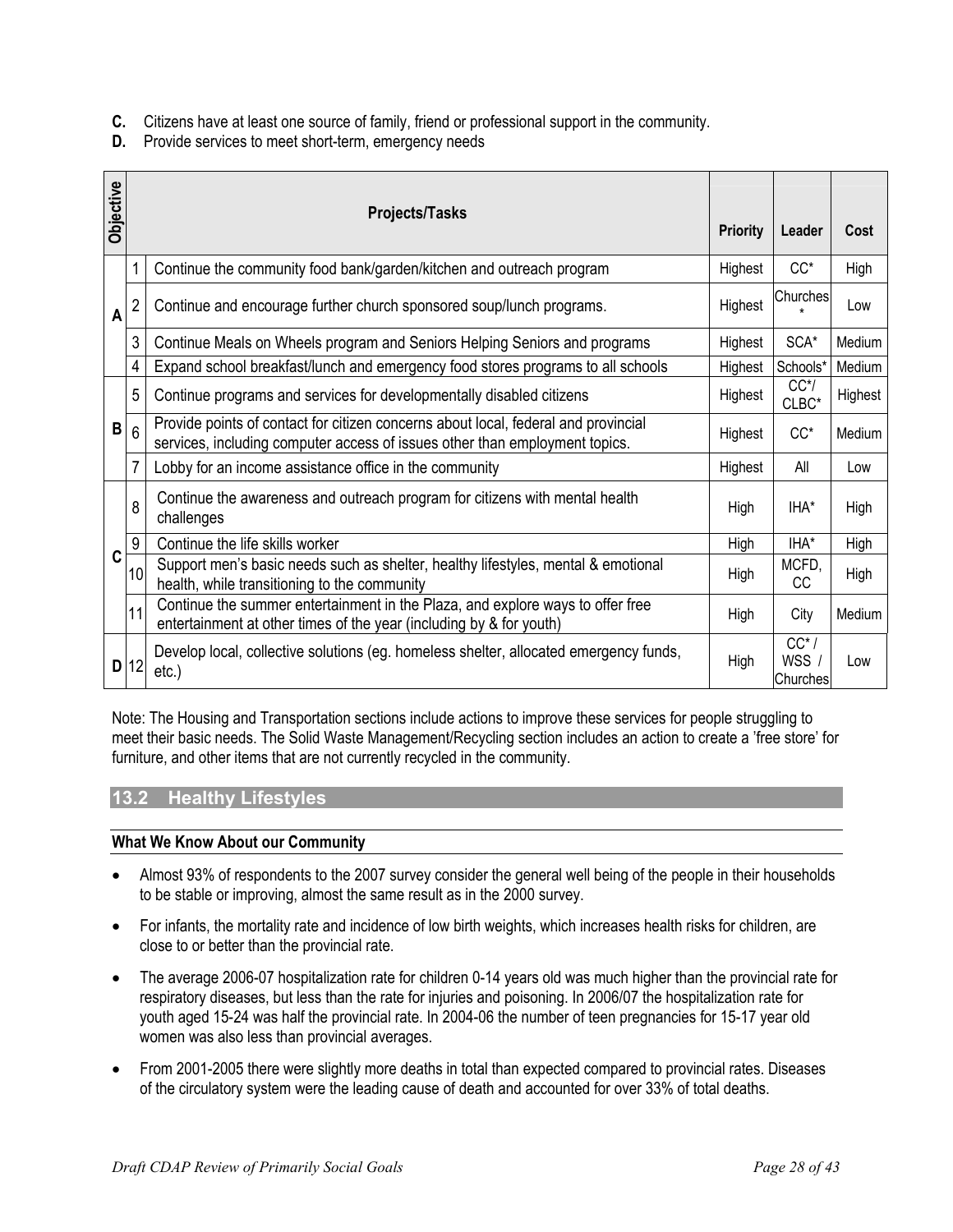- Health professionals indicate community members reflect the national 'crisis' in child and adult health issues related to excess weight such as Type 2 diabetes, although diabetes is no longer one of the top 5 causes of death in the Revelstoke Local Health area.
- Responses to the 2007 community survey indicate about 32% of local citizens experience levels of personal stress or frustration they didn't feel they could handle. This is down from about 40% in 2000. The major sources of stress are personal or family finances, health problems and workplace problems.
- Eighty percent of the survey respondents had someone to turn to, with family and friends being the main sources of support. Almost 27% of survey respondents sought professional help. Half the respondents had used these supports one to three times in the past year, while slightly over 20% turned to their support systems more than 10 times in the past year.

#### **What We Are Doing**

- Provincially funded services offered through public health, the mental health clinic and the hospital promote healthy lifestyles through pre-and post –natal services, counseling and nutrition advice.
- Approximately every second year the community holds a Seniors Health Fair. In October 2008 the first "Health and Wellness Fair" was held open to the all of the public with the aim being that they alternate each year.
- The Screen Smart Committee is providing information and hosting events to encourage alternative family activities to 'screen time', especially physical activities.
- The School District has expanded healthy foods at the high school cafeteria and reduced junk foods in vending machines. The Parks and Recreation Department is shifting to healthier choices for the vending machines in the Community Centre.

## **Community goal**

Promote and encourage healthy lifestyles to improve the health of all citizens.

## **Objective:**

**A.** Improve quality of life and reduce mortality rates from unnatural causes

| <b>Objective</b> |    | <b>Projects/Tasks</b>                                                                                                                 | <b>Priority</b> | Leader               | Cost   |
|------------------|----|---------------------------------------------------------------------------------------------------------------------------------------|-----------------|----------------------|--------|
|                  | 13 | Continue to promote alternative family activities to 'screen time'.                                                                   | Highest         | RSSC*                | Low    |
|                  | 14 | Expand active, non-competitive sports programs at schools                                                                             | Highest         | SD#19,<br><b>RTA</b> | Low    |
|                  | 15 | Inform the community about the highest preventable sources of mortality (currently<br>circulatory) and prevention options             | Highest         | ΙH                   | Low    |
|                  | 16 | Raise the profile and broaden the Community Health Fair, particularly to include<br>promotion of active, healthy lifestyles           | High            | CС<br>City           | Medium |
| A                |    | Explore options to support other health & wellness fairs (seniors, men's health, helping<br>residents link up with service providers) | High            | all                  | Low    |
|                  | 18 | Continue to improve universal accessibility to recreation facilities and programs                                                     | High            | City P&R             | Low    |
|                  | 19 | Continue to limit junk food sales in community and school facilities                                                                  | High            | City P&R*<br>$SD19*$ | Lowest |
|                  | 20 | Continue to implement community-based 'healthy lifestyle' days, e.g. Bike and walk to<br>work days                                    | Medium          | City P&R             | Low    |
|                  | 21 | Install more bike racks throughout the community                                                                                      | Medium          | City                 | Low    |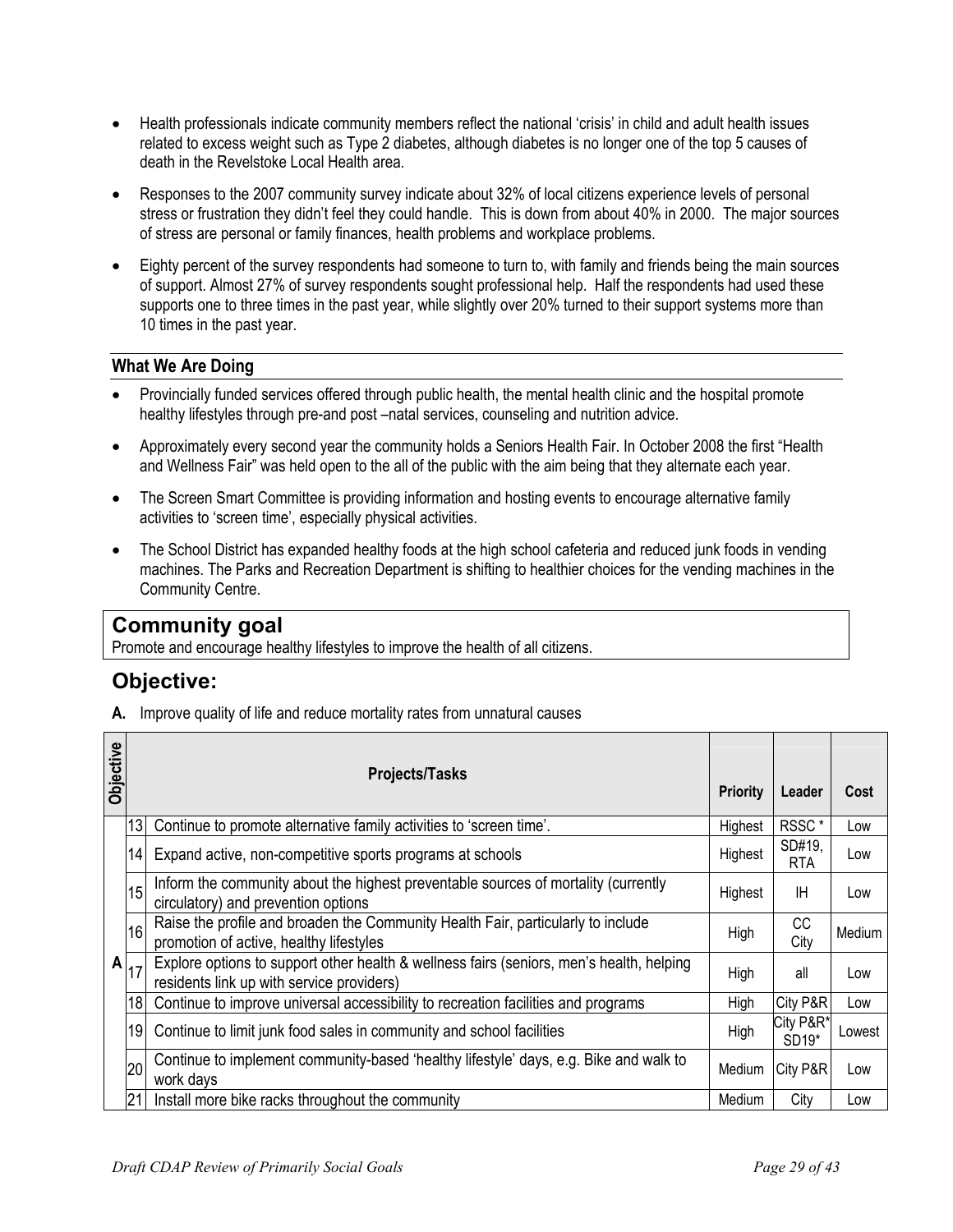#### **13.3 Substance Use**

#### **What We Know About the Situation**

- Citizens see problem substance use as a significant community issue as indicated by the following responses to the 2007 community survey:
	- almost 40% cited problems with substance use in Revelstoke as negatively affecting them, their family, friends or co-workers;
	- 36% identified problem substance use as a reason for unemployment, the third highest ranking, and drug and alcohol counseling was listed as a factor that might have kept someone who was working out of town in the community;
	- substance related crimes were reported as the fourth most common type of crime experienced by respondents, their family, or close friends, the same ranking as in 2000;
	- 52% identified this factor as needing attention the second highest ranking; and
	- in somewhat of a contradiction, substance use was listed as the second lowest source of personal stress, by only nine individuals.
- Community health professionals also identify problem substance use as a major community issue, with services historically provided mainly for alcohol (58%) and cocaine (22%) use, with marijuana being somewhat less (12%), and prescription drug use also a concern. The School District also sees substance use as a significant community issue.
- Over a 1 year period, between March 1, 2007 and Feb 29, 2008, about 44% of client intakes at the Revelstoke Women's Shelter had known problem substance use or addiction issues.
- Between September 2007 & September 2008 18% of local RCMP files were drug & alcohol related, although this does not include crimes where it is thought that problem substance use was involved or crimes committed to support substance use.
- Available statistics and health professionals from outside the community suggest the substance use levels in the community may not be any more significant than in other communities:
	- Between 2000 & 2004, there were 22 alcohol-related deaths and between 2001 & 2005, there were 20 alcohol-related deaths. For Revelstoke, this puts 'alcohol-related' deaths in the top 5 causes of death.
	- Between 2004 & 2006, Revelstoke's 'non-cannabis' drug offenses were higher than provincial averages, ranking Revelstoke the 14<sup>th</sup> (worse) out of 78 Local Health Areas in the province. This is an increase over previous years, when 'non-cannabis' drug offenses were less than provincial averages.
	- Per capita alcohol sales have also been on the rise, and remained consistently significantly higher than provincial averages (with the qualification that high tourist areas will be overstated).
	- The Centre of Addictions Research BC found that overall in BC:
		- Use of tobacco & crystal meth has declined, and use of alcohol, cocaine & crack cocaine has risen.
		- Tobacco and alcohol are responsible for the majority of direct costs to health care and enforcement.
		- Productivity costs in the workplace account for the largest portion of the overall burden of problem substance use on the BC economy.

#### **What We Are Doing**

- An Alcohol and Drug Counselor who is funded by the provincial government through IHA is located at the Mental Health and Addictions Clinic at the hospital and works closely with other clinical staff and the psychiatrist. Approximately, 100 to 150 clients are seen annually by the counselor. Historically 55% are employed and almost 60% are men.
- Most major employers have employee assistance programs that make referrals to counseling available in town.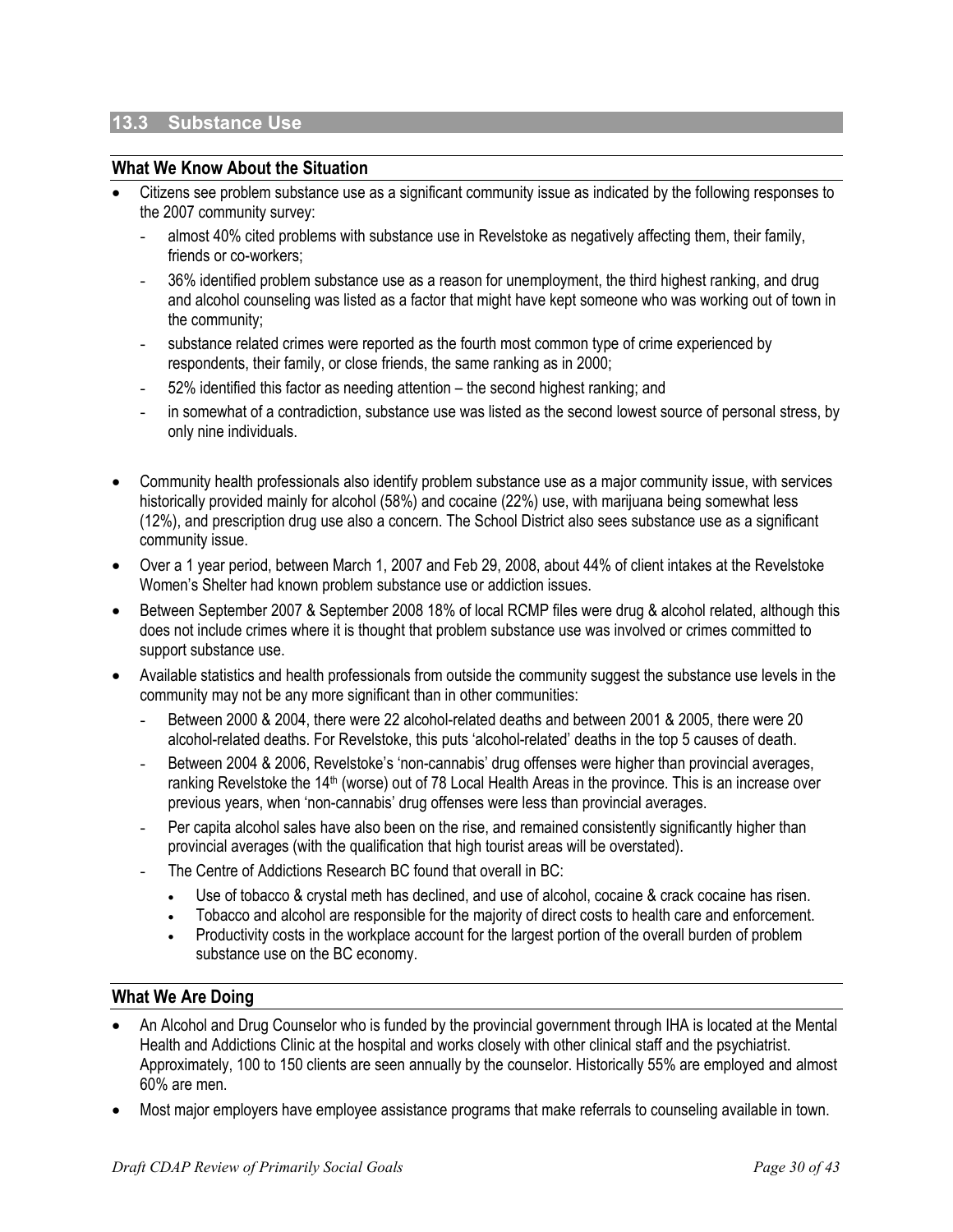- Detox services (usually takes 4-7 days for a patient to detoxify) are available outside of the community, with the closest locations in Kamloops or Kelowna, but are inadequate to meet the demand. Waiting lists for access to detox and treatment exist across the province and it can take anywhere from one day to two weeks to be admitted. There are some private treatment centres in the province, but at \$350/day the cost is prohibitive for the average patient.
- Although this varies, in 2008 approximately 20 individuals were referred for treatment by Mental Health and Addictions program locally; others attend independently. The local annual budget for treatment assistance through the provincial government is approximately \$3,000 – not enough for one month of treatment in most residential programs. Additional funds are sought on a case by case basis.
- There is a School Prevention Worker based at the high school who also provides service to the elementary schools funded through IHA. She also has an office located at Public Health.
- The DARE program, which encourages prevention of drug/alcohol use, has been delivered by the RCMP in grade 5 or 6 classes.
- Twelve substance use self-help/support groups meet every week, attended by an average of 10-15 people per session.
- An Alcohol & Drug Task Force was established in October 2007 and the group developed a mission statement. However, the Task Force recognized the difficulty of trying to do this work off the sides of their desks and the group stalled.
- In 2008, the Revelstoke Community Social Development Committee (RCSDC) recognized substance use as a priority action and named a subcommittee to begin work on a community-wide substance use strategy. In 2009, RCSDC invited Dan Reist from the Centre of Addictions Research BC to the community to present on a healthbased approach to substance use. The workshops were well attended and represented a starting point to develop the strategy.
- Harm reduction packages are available from Public Health and the local pharmacy.

## **Community Goal**

Recognize substance use as a major factor limiting the social and economic life of individuals, families and the community and act collectively to reduce problem use and support treatment.

- **A**. Develop and implement a community-wide substance use strategy
- **B.** Enhance policing and enforcement of substance use related activities.

| <b>Objective</b> | <b>Projects/Tasks</b>                                                                                                                                                                             | <b>Priority</b> | Leader         | Cost |
|------------------|---------------------------------------------------------------------------------------------------------------------------------------------------------------------------------------------------|-----------------|----------------|------|
|                  | Develop a comprehensive community health based approach to lower risk factors on a<br>community-wide basis, including<br>A 22 <br>- Gathering relevant data<br>- Using the 'Four Pillar' approach | Highest         | RCSDC   Medium |      |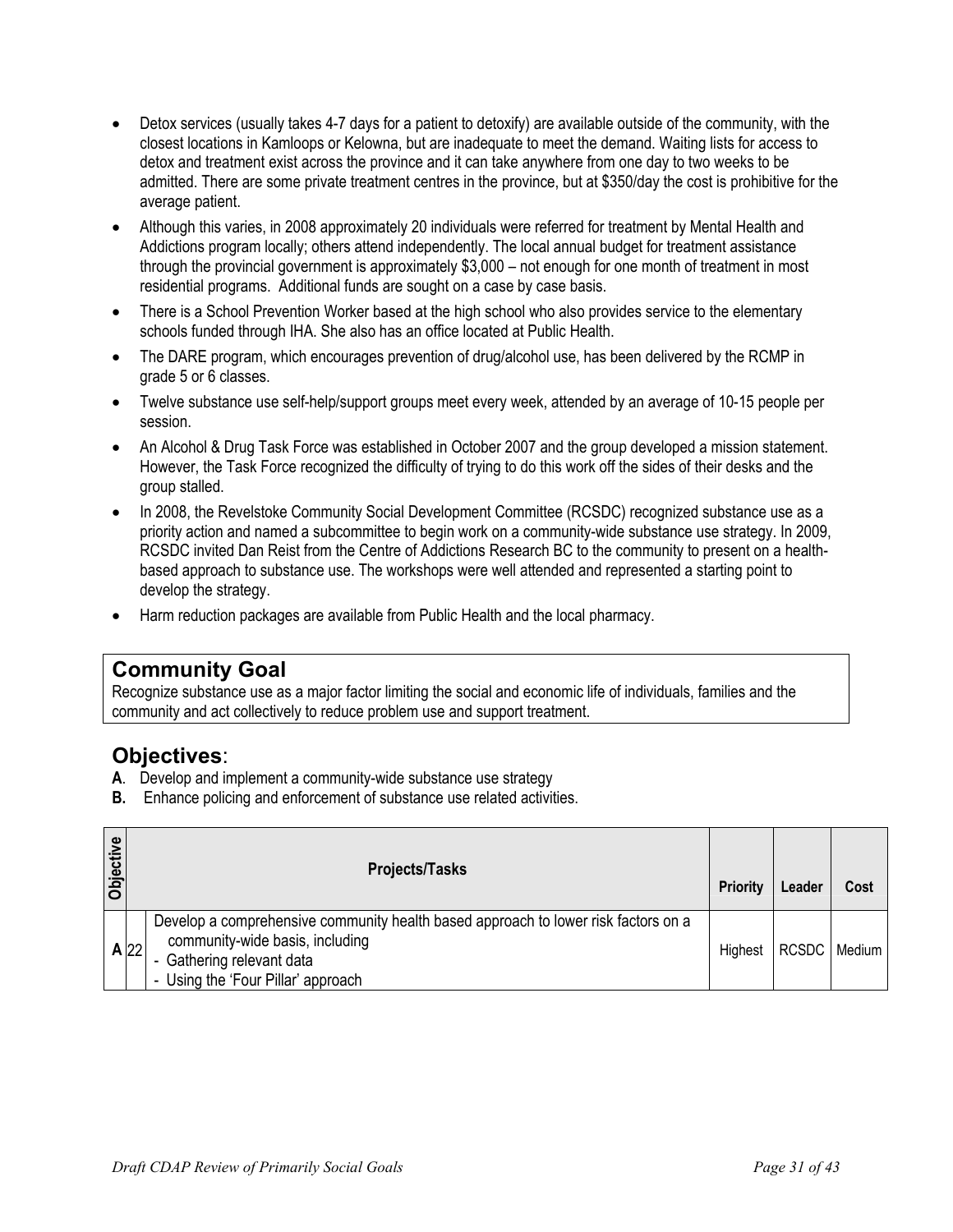|   | 23 | Increase community-wide awareness of problem substance use through activities such<br>as:<br>- Coordinated community-wide communication about substance use levels in the<br>community, its effects on personal, family and community life and available treatment<br>- Informing employers of the substance use situation in the community and resources<br>available to support workers to prevent problem substance use as well as access<br>counseling and treatment (Employee Assistance Programs)<br>- Creating community events around drug awareness week<br>- Organizing and promoting non-alcohol related alternative activities during special<br>events                                                                                                                                                                                                                                                        | Highest | all                                      | Low    |
|---|----|----------------------------------------------------------------------------------------------------------------------------------------------------------------------------------------------------------------------------------------------------------------------------------------------------------------------------------------------------------------------------------------------------------------------------------------------------------------------------------------------------------------------------------------------------------------------------------------------------------------------------------------------------------------------------------------------------------------------------------------------------------------------------------------------------------------------------------------------------------------------------------------------------------------------------|---------|------------------------------------------|--------|
|   | 24 | Encourage responsible use though activities such as:<br>- Enhanced municipal policy related to the sale of alcoholic beverages at community<br>events (e.g., sporting and cultural events)<br>- Coordinated community-based awareness (e.g. information in bars and pubs)<br>program on affects of alcohol and drugs during pregnancy and on fetal development<br>- Establishing the Safe Bar program (effective in Ontario)<br>- Establishing mentor programs for children and youth lacking positive role models                                                                                                                                                                                                                                                                                                                                                                                                         | Highest | City,<br>CoC,<br>private<br>secor,<br>CC | Low    |
|   | 25 | Expand awareness of and access to counselling, detox and treatment services through<br>activities such as:<br>- Continue drug and alcohol counselling in the community<br>- Information campaign to increase awareness of barriers to access to detox and<br>treatment services<br>- Continue to advocate for increased access to regional detox and treatment services<br>- Training hospital staff to handle detox and mental health patients<br>- Providing life skills support for individuals involved in substance use counseling<br>- Working with Public Health to enable more flexibility around availability of tuberculosis<br>tests to expedite access to regional detox services. (Skin tests are offered every<br>week. X ray requests can also be done through physicians)<br>- Providing home care nursing support for in-home detox<br>- Providing access to hospital acute care beds available for detox | Highest | IH.<br>CC<br><b>MCFD</b>                 | Medium |
|   | 26 | Continue, and where appropriate, proactively expand substance use prevention<br>programs to meet identified needs through activities such as,<br>Continue full-time school-based prevention program at the high school and the<br>elementary schools and work with IH to develop these services as appropriate                                                                                                                                                                                                                                                                                                                                                                                                                                                                                                                                                                                                             | Highest | H<br>City                                | High   |
|   | 27 | Encourage enhanced policing of drug and alcohol related activities                                                                                                                                                                                                                                                                                                                                                                                                                                                                                                                                                                                                                                                                                                                                                                                                                                                         | High    | (RCMP)                                   |        |
| B | 28 | Substance use related offenders to be required to enter intervention program and pay<br>fines to local programs where appropriate                                                                                                                                                                                                                                                                                                                                                                                                                                                                                                                                                                                                                                                                                                                                                                                          | High    | (Attorney<br>General)                    |        |

#### **13.4 Health Care Services**

#### **What We Know About our Community**

- The health care system in the community includes provincially funded services, private fee-for-service providers and volunteer groups.
- Provincial services in the community funded by the Interior Health Authority include:

**Queen Victoria Hospital** - Offers services related to stabilization of major trauma in preparation for transfer to the relevant tertiary centre, maternity, minor elective surgeries, laboratory and radiology, physiotherapy, outpatient ambulatory care, nutrition, care for the elderly, respite and hospice with staffing of approximately 90 full-time equivalents. There are ten acute care beds and 45 long-term care beds, which include one respite bed and one palliative care bed. Visiting physicians provide specialized medical care. One benefit of the Revelstoke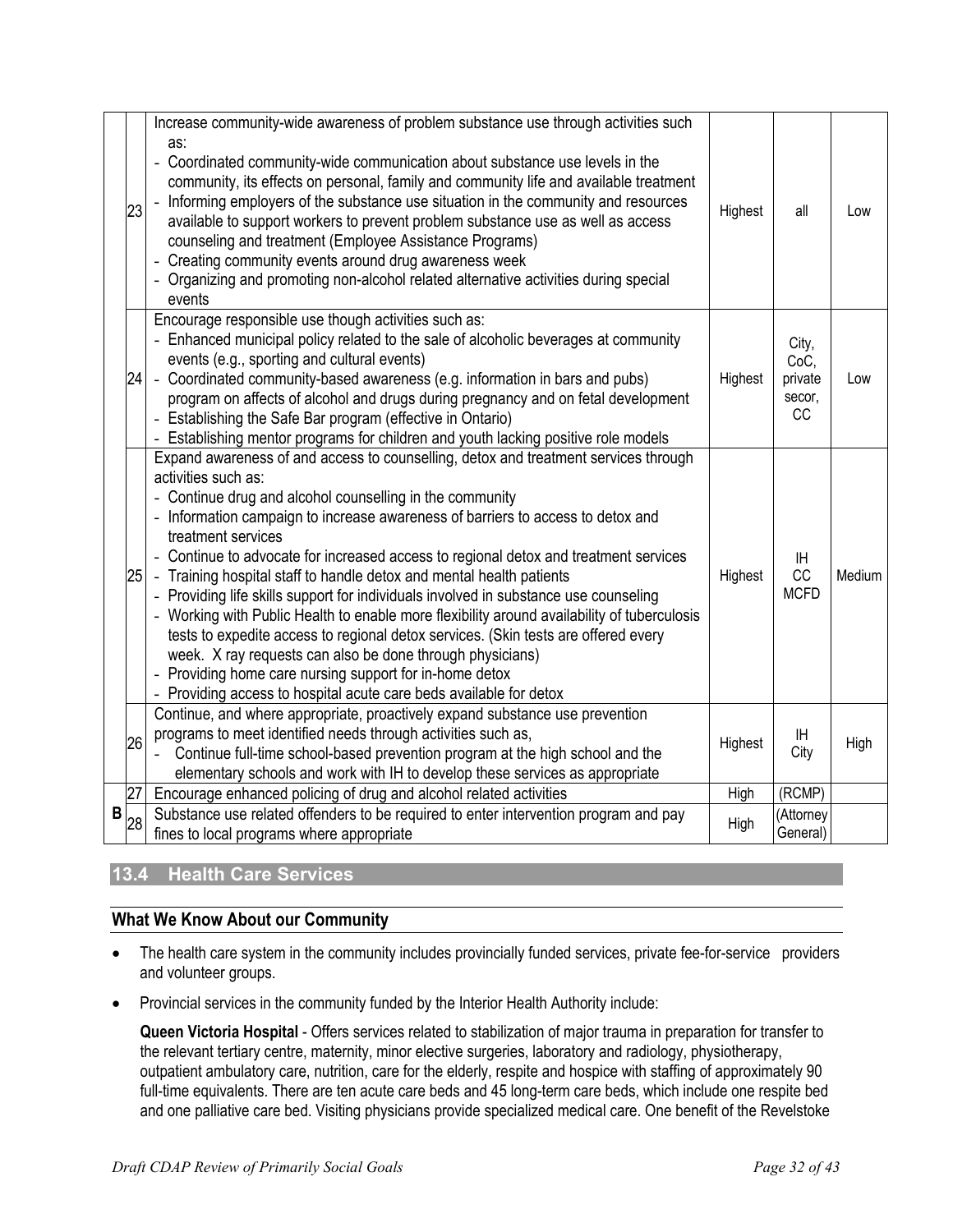Mountain Resort development has been that recruitment for most staff positions has been less challenging however it may become an issue again if there continues to be increases in house prices. An exception is that there continues to be a shortage of home care aid workers – this difficulty has been flagged and management is investigating strategies to address the issue.

**Public health services** - Offers immunizations, hearing screens, baby clinics, influenza and pneumococcal vaccines, communicable & STD disease investigation, education, and resources, prenatal and postnatal services, support for new mothers, services for children with special needs, individual and group counselling on every aspect of health, tobacco education, school health services, and environmental health services. The public health team includes a public health inspector, health unit aide, public health nurses, and a school-based prevention worker. A speech and language pathologist for pre-school children is co-located with the Child Care Society.

Dental health education and services, nutrition services, newborn hearing screening program, preschool vision program and health protection services are provided by IHA through staff from outside the community.

**Mental Health and Addictions Clinic** – Provide counselling and life skills support through one part-time counsellor, one full time community mental health nurse, and one part-time life skills worker. Substance use counselling is provided with one full-time staff.

**Selkirk Medical Clinic** - Houses ten physicians practicing general medicine, a laboratory, and a complement of nursing staff.

- Public health services, the mental health clinic, substance use counsellor and a private psychiatrist are located at the hospital. The benefits to co-location include inter-linking communication and patient care between departments and cost efficiency. However, since the amalgamation, there have been repeated calls for a satellite office downtown to facilitate walk-in access, as well as some concerns about confidentiality due to the public location of the waiting room.
- Independent health care providers include three dentists, two chiropractors, one optometrist, a part-time hearing specialist, two part-time physiotherapists, seven registered massage therapists, and three acupuncturists.
- The Ministry of Children and Family Development (MCFD) provides support to families in their efforts for positive and healthy relationships. Services offered include Individual and Family Support, Child and Youth Mental Health, Foster Care, Respite, Adoption and Protective Services. The local office works along side community and families to engage formal and informal supports toward the goal of healthy families.
- An active volunteer hospice society provides respite and hospice support. A S.A.F.E.R. clinic (Sexual Awareness for Everyone in Revelstoke) provides sexual health counseling. Numerous volunteer support groups bring people with specific health challenges or experiencing bereavement together.
- Satisfaction with health care services has improved from 2000, when citizens were least satisfied with health care services of all community services. There is still a desire for improvement with access to doctors and hospital services ranking second and third out of 12 services in the survey, mental health and home care services ranking eighth and ninth. 2007 community survey respondents cited a desire for a "walk-in" medical office and an overall improvement in health care services in Revelstoke.
- There is also a concern about the impact of Revelstoke Mountain Resort on health care services in the community – 61% of 2007 community survey respondents felt the resort would negatively impact Revelstoke with an increased demand on health care services and 81% felt there should be a high priority placed on taking action to reduce this negative impact.
- 95% of 2009 seniors' issues survey respondents indicated that it was very important/important to know what health and community care services were available in the community and how to access them; 83% thought it was very important/important that flu shots be offered in a downtown location.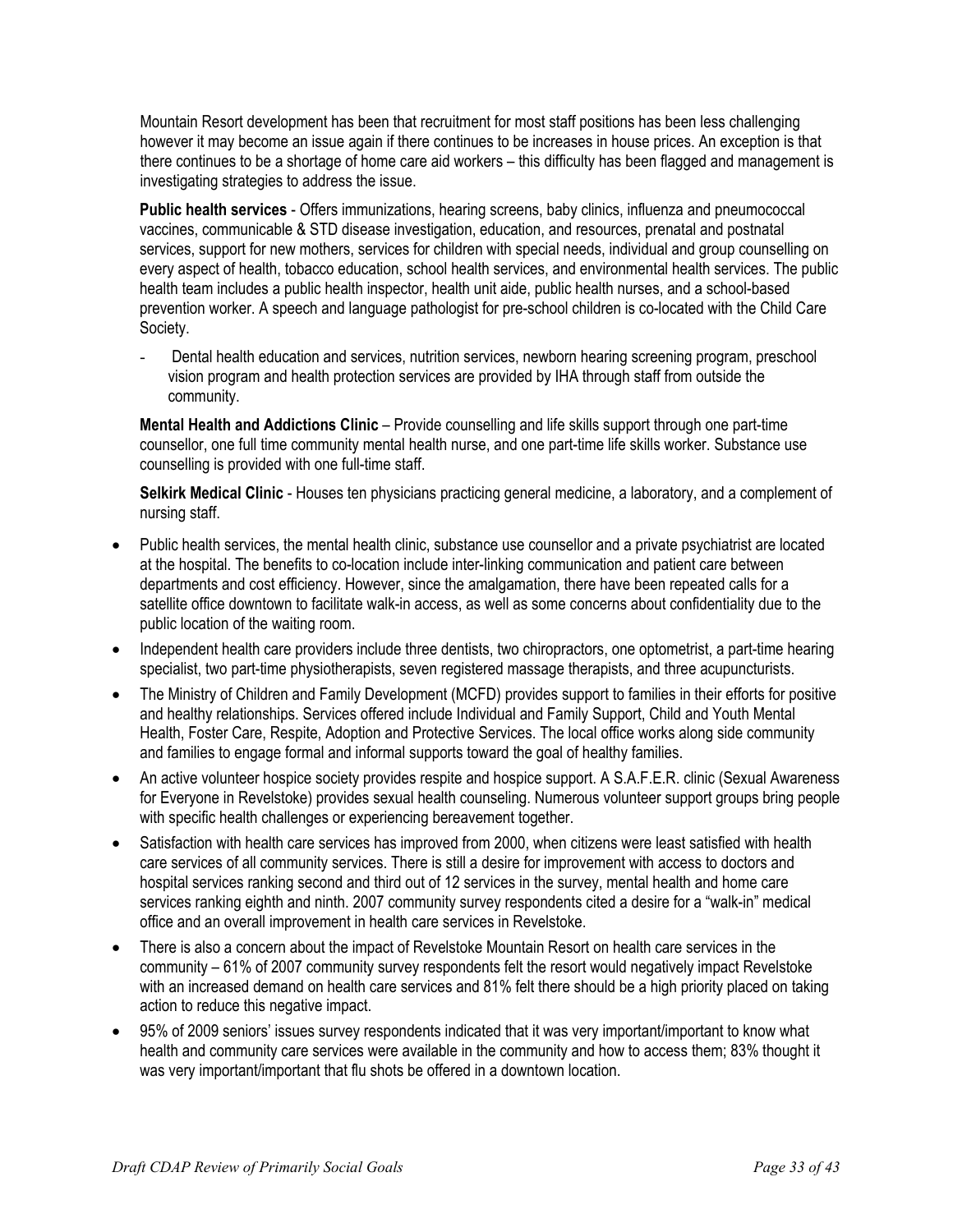• Access to services not available in Revelstoke is a major issue given the geographic location of the community, although this has been alleviated somewhat by a weekly medical health bus service. As well, Interior Health has instigated a regional initiative that will result in a comprehensive plan for critical care transport from rural sites.

## **Community goal**

Enhance local health care services and assist citizens to access out-of-town care when needed.

## **Objective:**

**A.** Continue open communications with IHA to bring appropriate services to the community and initiate proactive strategic thinking to plan for longer term needs.

| Objective |    | <b>Projects/Tasks</b>                                                                                                                                                                                                                                                                                                                                                                                                                                                                                                                                                    | <b>Priority</b> | Leader          | Cost   |
|-----------|----|--------------------------------------------------------------------------------------------------------------------------------------------------------------------------------------------------------------------------------------------------------------------------------------------------------------------------------------------------------------------------------------------------------------------------------------------------------------------------------------------------------------------------------------------------------------------------|-----------------|-----------------|--------|
|           | 29 | Re-convene a Community Health Services Advisory Committee in partnership with<br>Interior Health to:<br>- Advocate for community health services<br>- Clarify the future use of the Moberly Manor building<br>- Develop a shared understanding of the need for medical services, hospital staffing<br>levels and acute care bed needs - particularly as Revelstoke Mountain Resort<br>develops<br>- Continue to monitor opportunities to establish a downtown health unit or satellite<br>office for public health, mental health clinic and Alcohol and Drug counseling | Highest         | $City* / IH$    | Lowest |
|           | 30 | Continue the out-of-town medical bus service                                                                                                                                                                                                                                                                                                                                                                                                                                                                                                                             | Highest         | IH*             | Medium |
| A         | 31 | Ensure timely implementation of increased medical services, including ambulance<br>services, in response to growing need – particularly as Revelstoke Mountain Resort<br>develops                                                                                                                                                                                                                                                                                                                                                                                        | Highest         | (IH/RMR) Medium |        |
|           | 32 | Advocate for expanded hours to Selkirk Medical Clinic to include after business hours<br>and Saturdays                                                                                                                                                                                                                                                                                                                                                                                                                                                                   | Highest         | City/IH         | Medium |
|           | 33 | Reinforce critical care transport services to ensure regional teams are available as<br>needed and air transport is facilitated                                                                                                                                                                                                                                                                                                                                                                                                                                          | High            | (HH)            | High   |
|           | 34 | Continue access to the medical equipment/aids Red Cross Loans Cupboard                                                                                                                                                                                                                                                                                                                                                                                                                                                                                                   | High            | (Red<br>Cross)  | Lowest |
|           | 35 | Monitor 'no refusal' protocol for hospital transfers to ensure local citizens have access<br>to health care as needed                                                                                                                                                                                                                                                                                                                                                                                                                                                    | Medium          | (City/ IH)      | Lowest |

Note: The Seniors section includes action to provide additional services for aging people with developmental disabilities.

## 14. Families, Children and Youth

#### **What We Know About our Community**

• The type and number of households in the community in 2006 were:

| <b>Type of Household</b>  | No. of Households | Percentage  |
|---------------------------|-------------------|-------------|
| Couples                   | 1,830             | 51%         |
| One person                | 1,320             | 37%         |
| Lone parent with children | 430               | 12%         |
| TOTAL                     | 3,580             | <b>100%</b> |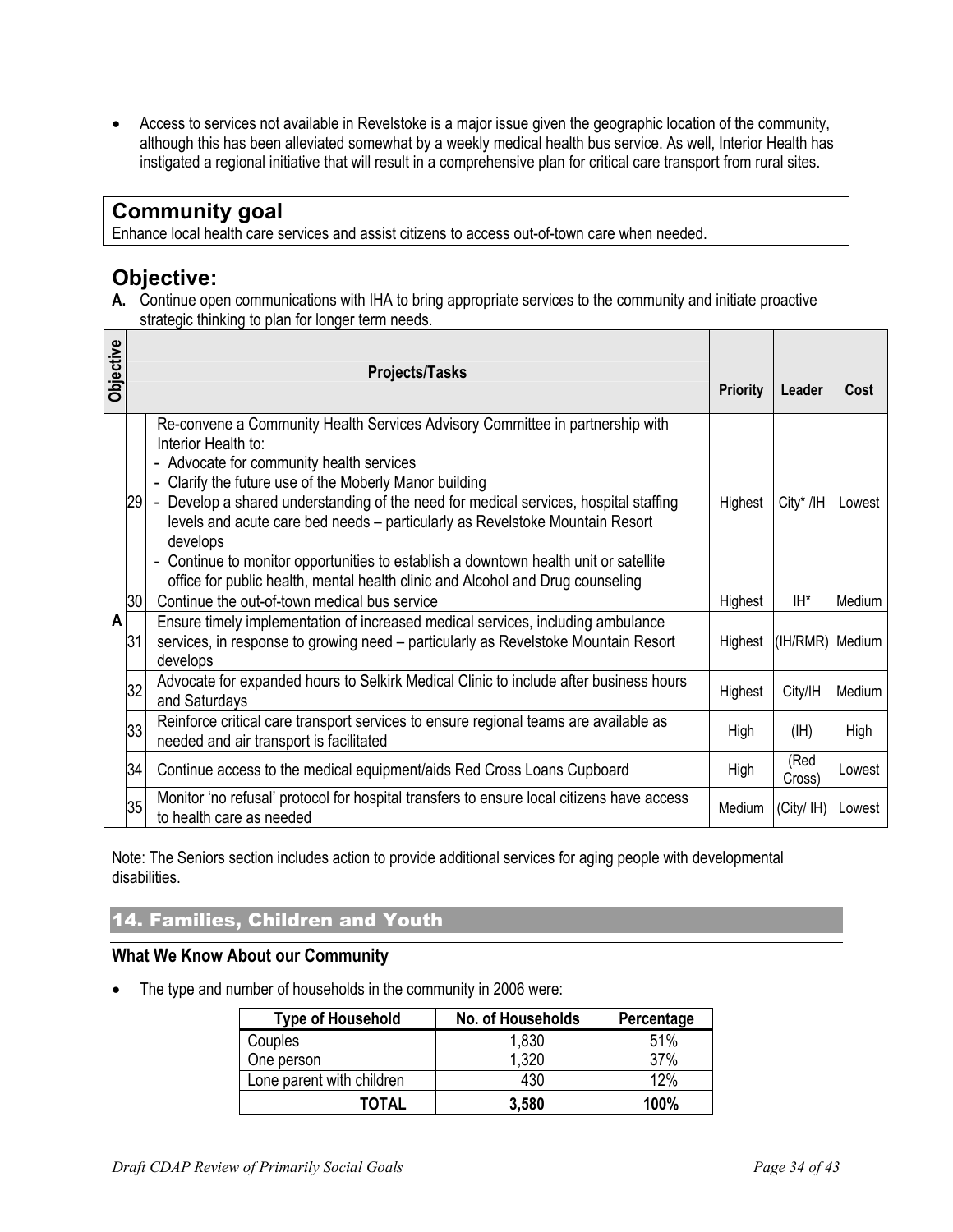- In 2006 about 25% of the population 1,805 young people were between 5 and 24 years old. 950 were between ages 15 to 24
- 97% of 2007 community survey respondents thought it was important to be, and over 90% viewed Revelstoke as being, family oriented, similar to 2000.
- 46% of 2007 community survey respondents described their families as "thriving" (compared to 35% in 2000) and 46.5% as "managing" (compared to 55% in 2000). Conversely, low-income households were the likeliest (26%) to describe their family situation as "messed up". Nearly 48% of 2007 community survey respondents had family members living in Revelstoke other than those in their home.
- Child Care choices have been expanded and in 2009 there is no longer a shortage of care in our community. With the addition of new Licensed Family Child Care providers and the Child Care Society's expansion from 25 spaces to: 20 Licensed Group 3 – 5 year old spaces for at total of 45; 20 Licensed School Age spaces; 20 Licensed Preschool spaces and most recently 12 Licensed Infant and Toddler spaces, waitlists have been addressed. The Child Care Resource and Referral has the new mandate to support parents to access Child Care Subsidy resulting in more families with an income threshold of \$38,000 able to access this support program.
- As of September 2007 the percentage of youth aged 19 to 24 receiving employment insurance was slightly higher in Revelstoke than the provincial average, the percentage of youth under 19 receiving income assistance was much less. In 2008, BC Stats "Index of Youth at Risk" ranked Revelstoke the 13th best area of 77 Local Health Areas in the province  $-$  down from  $5<sup>th</sup>$  best in 2007.
- 65% of 2007 community survey respondents indicated satisfaction with support for families and children, down from 75% in 2000. Citizens indicated a moderate to high priority for improvement in these services.
- Some 2007 community survey respondents felt there could be more activities for youth
- Youth respondents to the 2007 community survey differed from older people:
	- they were more likely to be dissatisfied with Revelstoke as a place to live;
	- they were less likely to have provided input on a major community decision in the last year and were less certain how their input would impact community decisions;
	- they were much more likely to be affected by substance abuse.
	- they displayed the most optimism toward the current state of the economy, with 74% believing the economy is growing.
	- they identified "access to education" as a high social priority.
	- they chose "support for entrepreneurs", "arts and cultural expansion", and not surprisingly, "opportunities for youth" as high economic and employment priorities.
	- they were concerned with environmental priorities such as energy conservation.

#### **What We Are Doing**

- **The Ministry of Children and Family Development (MCFD**) provides support to families in their efforts for positive and healthy relationships. Services offered include Individual and Family Support, Child and Youth Mental Health, Foster Care, Respite, Adoption and Protective Services. The local office works along side community and families to engage formal and informal supports toward the goal of healthy families.
- **Community Connections** The largest community organization, operating as a non-profit society, offering services for adults (including residential group homes) and children with developmental disabilities; counseling services; family support programs; Jumping Jacks preschool; women's programs; outreach programs for individuals and families that live in poverty; and a youth program.
- **Interior Health** Provides pre- and post-natal and parenting services and supports for raising healthy families; communicable disease avoidance and vaccination services; school-based prevention services; hearing and vision services; environmental services and speech and language services.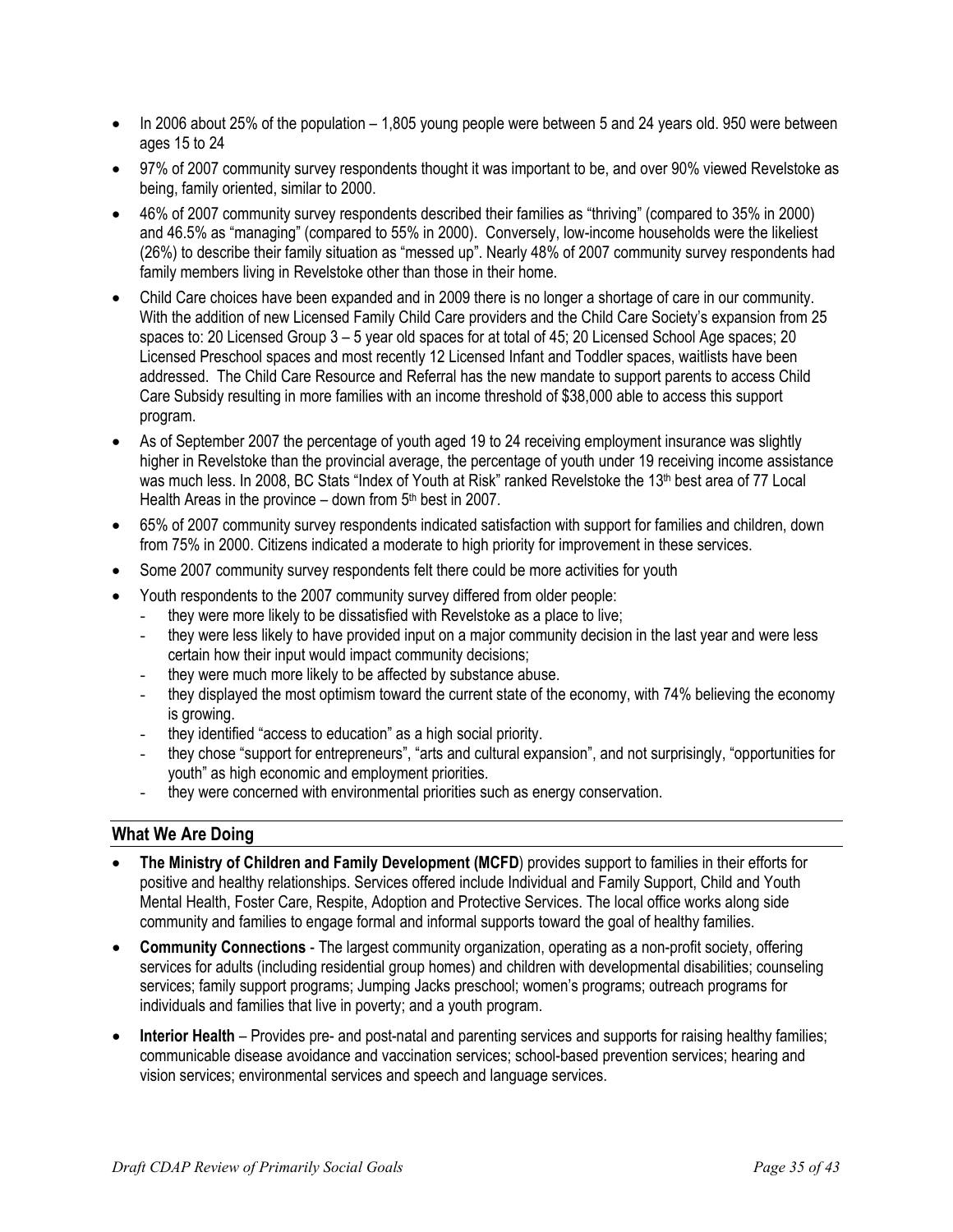- **Revelstoke Community Childcare Society** A non–profit society that focuses on child care and early childhood development. RCCS operates: a group child care for 3 to 5 years; both school-aged and infant/toddler child care; Leap and Learn Preschool; the Early Learning Resource Lending Library; and the Child Care Resource and Referral Program which supports all child care providers and early learning programs in the community with training, education, support and networking. CCRR also supports parents with child care referrals, child care subsidy and information about quality child care and early learning.
- **Early Childhood Development Committee** This cross-sectoral volunteer committee acknowledges, values and supports the shared responsibility of investing in young children (0-6 years) so that they may live, learn, play and dream in safe and healthy surroundings. It facilitates community-wide early learning and care, supports parents and providers through information and resources, and encourages family-friendly initiatives.
- **Columbia Basin Alliance for Literacy** CBAL is a non-profit organization that promotes literacy and lifelong learning in the community. A number of family and children's literacy programs and services are offered. Building on the strengths of families, these programs, either directly or indirectly, support parents to guide their children in learning.
- **School District # 19** In addition to responsibility for the child and youth education system in the community, the School District participates actively in community committees related to child and youth development and learning. Early learning initiatives include the StrongStart Center, a free parent and child (to age 5) drop in program, Baby Talk, a free drop-in program for new parents and babies to 12 months. As well, the Child Care Society opened a licensed preschool hosted at the StrongStart site.
- **City of Revelstoke** Runs a licensed preschool and supports many activities centered around families and children.
- **Okanagan College** Provides a prenatal training program.
- **S.A.F.E.R. clinic** (Sexual Awareness for Everyone in Revelstoke) Provides sexual health counseling for youth. It is staffed by a physician, a nurse and volunteers, many of whom are youth. This clinic addresses the need for confidential health care services for youth, including a drop-in health clinic, with a particular emphasis on sexual health care and education.

## **Community goal**

Continue to demonstrate that our community cares about our children, youth, and families by expanding childcare services and maintaining diverse recreational, cultural, educational and employment opportunities.

- **A.** Maintain the community focus on child care through the Child Care Society with expanded child care services.
- **B.** Maintain community services to support children, parents, teens, couples and individuals
- **C.** Improve teen and youth sense of belonging

| <b>Objective</b> | <b>Projects/Tasks</b>                                                                            | <b>Priority</b> | Leader | Cost |
|------------------|--------------------------------------------------------------------------------------------------|-----------------|--------|------|
| A                | Maintain the Community Child Care Resource and Referral Program                                  | Highest         | RCCS*  |      |
|                  | Maintain a full complement of child care options within the community, including for<br>infants. | Highest         | RCCS*  |      |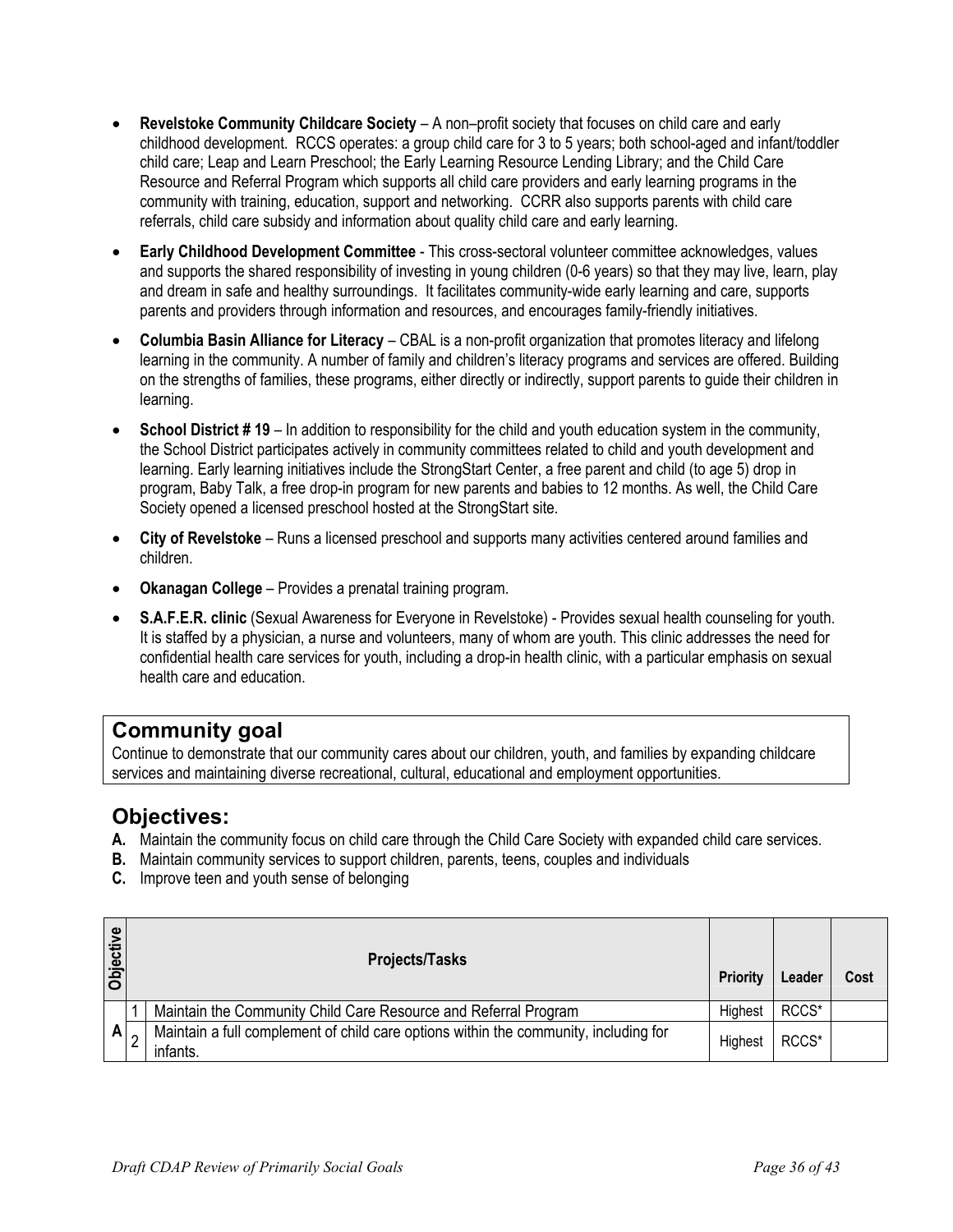| B | 3  | Enhance & improve resources and existing support services for all families, including<br>recreation, programming, prevention, all counseling and crisis support needs                                                                                                                                                                                                                                                                                                                              | Highest                | CC*,<br>MCF*;<br>IHA*,<br>RCCS*,<br>CBAL,<br>SD <sub>19</sub><br>ECDC* | Highest |
|---|----|----------------------------------------------------------------------------------------------------------------------------------------------------------------------------------------------------------------------------------------------------------------------------------------------------------------------------------------------------------------------------------------------------------------------------------------------------------------------------------------------------|------------------------|------------------------------------------------------------------------|---------|
|   | 4  | Continue and expand approaches to make recreational equipment and supervision<br>available to low income families                                                                                                                                                                                                                                                                                                                                                                                  | High                   | MCF*,<br>CC*,<br>RCCS*                                                 | Low     |
|   | 5  | Act on opportunities to expand recreational activities, physical activity and<br>entertainment options for youth and families                                                                                                                                                                                                                                                                                                                                                                      | Medium                 | ECD,<br>RCCS,<br>CC,<br>CBAL,<br>City                                  |         |
|   | 6  | Explore co-location opportunities for family services (teen, alcohol & drug, MCFD,<br>recreation - 'one-stop shop')                                                                                                                                                                                                                                                                                                                                                                                |                        |                                                                        |         |
|   |    | Ensure safe bike paths connecting throughout the community                                                                                                                                                                                                                                                                                                                                                                                                                                         |                        |                                                                        |         |
|   | 8  | Continue the Youth Program Coordinator and events                                                                                                                                                                                                                                                                                                                                                                                                                                                  | Highest                | $CC^{\ast}/$<br>(City)                                                 | Medium  |
| C | 9  | Continue the S.A.F.E.R. program (walk-in sexuality clinic)                                                                                                                                                                                                                                                                                                                                                                                                                                         | Highest                | <b>SAFER</b><br>Society                                                | Medium  |
|   | 10 | Involve teens and youth in community processes                                                                                                                                                                                                                                                                                                                                                                                                                                                     | High                   | RLAC/<br>CC / City                                                     | Low     |
|   | 11 | Establish a youth centre in the community that provides both space and a centre for<br>activities (card table, pool table, climbing wall etc)<br>the contract of the contract of the contract of the contract of the contract of the contract of the contract of<br>and the contract of the contract of the contract of the contract of the contract of the contract of the contract of the contract of the contract of the contract of the contract of the contract of the contract of the contra | Medium<br>$\mathbf{r}$ |                                                                        |         |

Note: Transportation to meet basic needs is addressed in the Transportation section, education and life long learning are included in the Child and Youth Education section, youth recreation projects are included in the Recreation section.

#### 15. Seniors

#### **What We Know About our Community**

- In 2006, there were 1785 citizens aged 55 years and older in Revelstoke. Citizens aged 65 years and older represented just over half of this figure (925), about 12.8% of the overall population. As with most other communities, the aging population is expected to grow significantly over the next several years. In 2009, seniors' survey respondents indicated that most wanted to stay in Revelstoke for the rest of their lives; those who 'didn't know' cited insecurity regarding affordability and whether enough services would be available to meet their needs.
- Currently, most seniors own and live in their own homes. However, there are wait lists for all independent living, subsidized housing, residential care, and assisted living facilities in the community. Furthermore, there are very limited rental, ownership or supported housing options for older residents needing to downsize.
- For many seniors, walking is a priority. A key barrier to accessibility and social participation is the icy, slippery condition of sidewalks in the winter and mounds of snow blocking access to shops, bus stops, postal boxes and the like. Sloping curbs are fine in summer but treacherous in winter if not maintained. Although in recent years there have been improvements to sidewalks in the downtown core, there are many sidewalks and curbs in need of repair. More benches are needed at bus stops, shopping areas, and at other downtown locations. Other accessibility concerns include the need for more disabled parking spaces in the downtown core and the need to enforce existing parking (disabled and senior's parking at the Community Centre). Parking close to shops and medical facilities is important for those for whom walking any distance is difficult. The location of the hospital and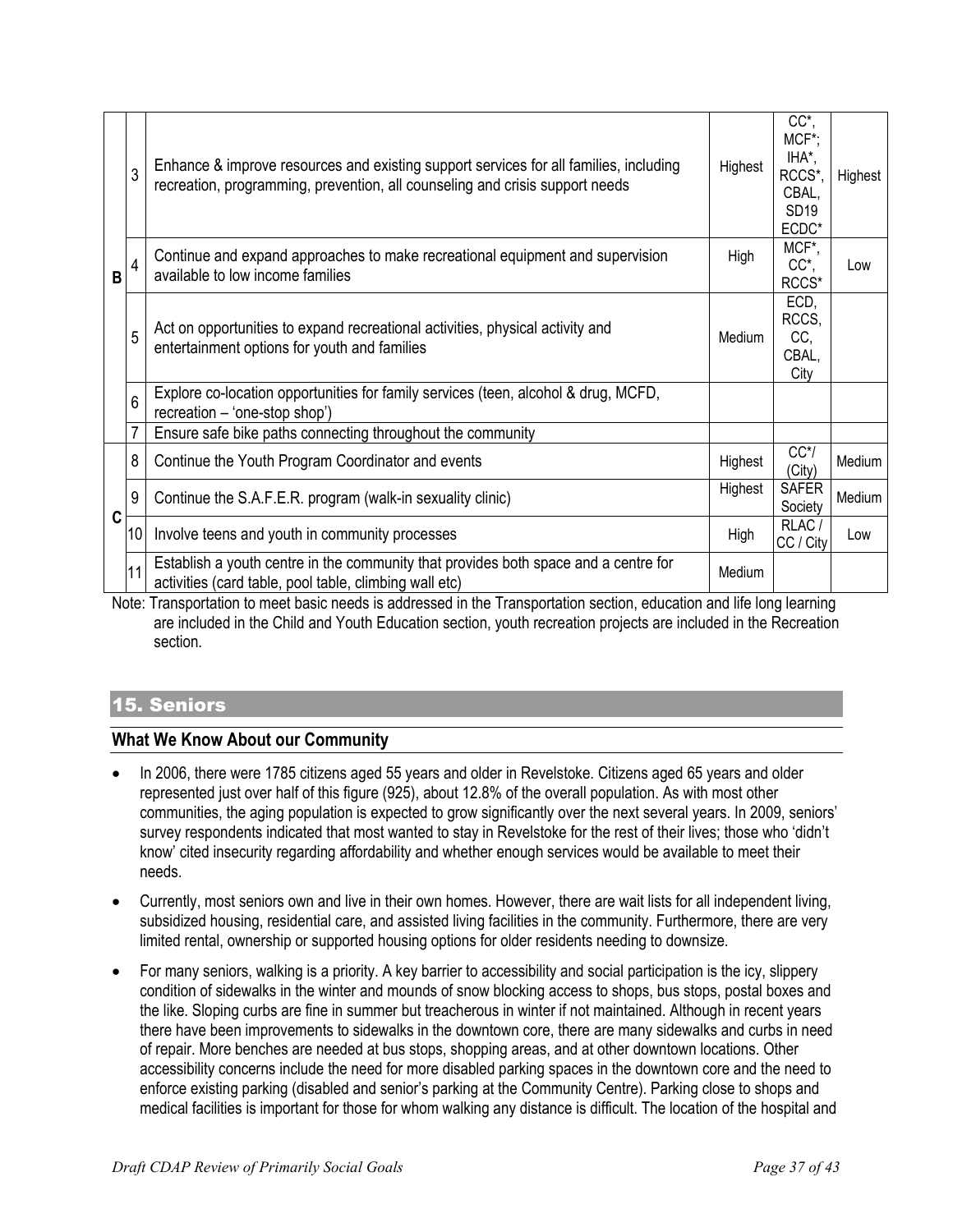related services far from the downtown core makes access difficult. As well, many commercial buildings have steps, narrow aisles and slippery floors.

- The recent addition of a 'handydart' bus to the community has improved transportation options for mobilitychallenged seniors and disabled who are unable to transfer from a wheelchair to a vehicle. However, 2009 seniors' survey respondents pointed out that there is no public transit bus in the evenings, nor does the transit bus stop at the Community Centre or Seniors' Centre.
- The vast majority of seniors feel safe in their homes and around the community, but a significant number do not know whom to call if they feel unsafe. As well, there is a need for better communication and information about accessing local health, community care and government services. The recent loss of a number of provincial offices in the community also affects accessibility to a variety of services and often necessitates traveling outside the community, or leaving the community altogether.
- As the community grows and changes with the development of Revelstoke Mountain Resort, many seniors feel disengaged from planning processes and uncertain about the direction of community development. Concerns revolve around the rising cost of living and the impression that most of the new commercial ventures meet the needs of a younger generation (board and skate shops, bars).

#### **What We Are Doing**

- Revelstoke Senior Citizens Association Branch #83 is a volunteer organization that offers support, social and learning activities for seniors. Programs include Seniors Helping Seniors (grocery shopping for those unable to leave home), guest speakers, choir, and the monthly birthday party, among others. The association is currently upgrading its computer learning resources and is broadening activities for seniors, with a special emphasis on isolated individuals.
- The office for the volunteer senior's counselor, offering advocacy services, is also located in the Seniors' Centre.
- The Community Care Social Worker and Life Skills worker from the hospital provide health related social support. Interior Health Home and Community Care Services offer home support services, community care nursing, an adult day program and respite services.
- Despite limitations, the "Health Bus" for out-of-town medical appointments and 'Handydart' bus are important services for seniors.
- The Community Response Network is focusing on education around adult abuse, neglect and self-neglect.
- Recently, the Revelstoke Community Social Development Committee identified planning for seniors as a high priority and an 'Age-friendly' plan for Revelstoke and Area is underway. As well, funding was obtained to support seniors through the implementation of a number of initiatives. The newly developed Senior's Planning Steering Committee meets on a monthly basis, this includes representation from the Senior's Association; Interior Health; Community Connections and the Social Development Committee.

## **Community goal**

Support seniors to enjoy a high quality of life within the community.

## **Objective:**

**A.** Provide sufficient services to meet seniors' needs and encourage them to stay in Revelstoke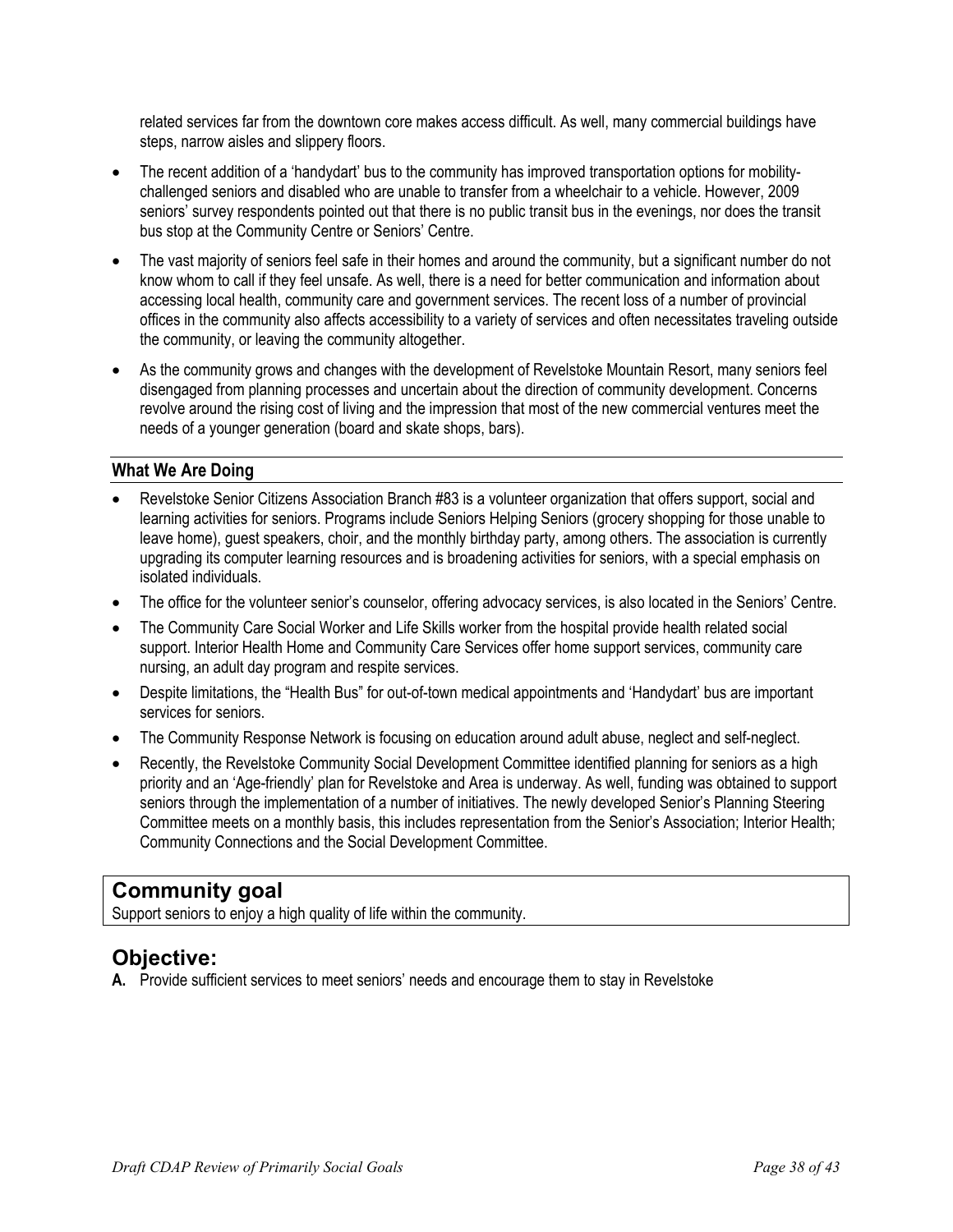| Objective |                                                                                                                                                                                                                                                                                                                                                                                                                                                                                                                                                                                                                                                                                                                                                                                                                                                                                  | <b>Projects/Tasks</b>                                                                                                                                                                                              | <b>Priority</b> | Leader                            | Cost   |  |
|-----------|----------------------------------------------------------------------------------------------------------------------------------------------------------------------------------------------------------------------------------------------------------------------------------------------------------------------------------------------------------------------------------------------------------------------------------------------------------------------------------------------------------------------------------------------------------------------------------------------------------------------------------------------------------------------------------------------------------------------------------------------------------------------------------------------------------------------------------------------------------------------------------|--------------------------------------------------------------------------------------------------------------------------------------------------------------------------------------------------------------------|-----------------|-----------------------------------|--------|--|
|           |                                                                                                                                                                                                                                                                                                                                                                                                                                                                                                                                                                                                                                                                                                                                                                                                                                                                                  | Implement recommendations in the Age-Friendly Plan                                                                                                                                                                 |                 |                                   |        |  |
|           | $\overline{2}$                                                                                                                                                                                                                                                                                                                                                                                                                                                                                                                                                                                                                                                                                                                                                                                                                                                                   | Expand seniors' participation in programs and services                                                                                                                                                             | Highest         | SCA.                              | Lowest |  |
|           | 3                                                                                                                                                                                                                                                                                                                                                                                                                                                                                                                                                                                                                                                                                                                                                                                                                                                                                | Continue and expand existing seniors programs and services (recreation, learning<br>opportunities, shopping support, income taxes, meals, etc.)                                                                    | Highest         | SCA.*/<br>$OC^*$<br>/ RLAC*       | Medium |  |
|           | 4                                                                                                                                                                                                                                                                                                                                                                                                                                                                                                                                                                                                                                                                                                                                                                                                                                                                                | Provide ongoing learning opportunities about personal safety (eg. avoiding scams and<br>thefts – including on the internet – and emergency preparedness) and avoiding abuse<br>(physical, emotional and financial) | Highest         | <b>SCA</b>                        | Lowest |  |
|           | 5                                                                                                                                                                                                                                                                                                                                                                                                                                                                                                                                                                                                                                                                                                                                                                                                                                                                                | Work with RCHS to address the continuum of housing needs for seniors, including the<br>need to downsize from large single family homes                                                                             | Highest         | <b>RCHS</b>                       | High   |  |
|           | 6                                                                                                                                                                                                                                                                                                                                                                                                                                                                                                                                                                                                                                                                                                                                                                                                                                                                                | Explore options to reduce the cost of lifeline (personal emergency alert devices)<br>services so more seniors can afford to use this service                                                                       | Highest         |                                   | Lowest |  |
| A         | 7                                                                                                                                                                                                                                                                                                                                                                                                                                                                                                                                                                                                                                                                                                                                                                                                                                                                                | Develop supports for seniors to purchase medical supplies and services                                                                                                                                             | High            | (CC,<br>SCA)                      | Medium |  |
|           | 8                                                                                                                                                                                                                                                                                                                                                                                                                                                                                                                                                                                                                                                                                                                                                                                                                                                                                | Re-establish the fall prevention program                                                                                                                                                                           | High            | (IHA,<br>SCA)                     | Lowest |  |
|           | 9                                                                                                                                                                                                                                                                                                                                                                                                                                                                                                                                                                                                                                                                                                                                                                                                                                                                                | Expand snow removal, yard and handyman services                                                                                                                                                                    | High            | <b>CFDC</b>                       | Lowest |  |
|           | 10 <sup>°</sup>                                                                                                                                                                                                                                                                                                                                                                                                                                                                                                                                                                                                                                                                                                                                                                                                                                                                  | Pharmacist support to help sort-out and dispose of old medications                                                                                                                                                 | High            | (Pharmac<br>ists) /<br><b>SCA</b> | Lowest |  |
|           | 11                                                                                                                                                                                                                                                                                                                                                                                                                                                                                                                                                                                                                                                                                                                                                                                                                                                                               | Maintain and expand Home and Community Care services as needed.                                                                                                                                                    | High            | (HHA)<br>Private<br>sector)       | ??     |  |
|           | 12                                                                                                                                                                                                                                                                                                                                                                                                                                                                                                                                                                                                                                                                                                                                                                                                                                                                               | Encourage employers to provide retirement planning at the workplace                                                                                                                                                | Medium          | Employe <sup>®</sup><br>rs)       | Lowest |  |
|           | 13                                                                                                                                                                                                                                                                                                                                                                                                                                                                                                                                                                                                                                                                                                                                                                                                                                                                               | Ensure adequate medical care for aging individuals with developmental disabilities.                                                                                                                                |                 | (IHA, CC,<br>CLBC)                |        |  |
|           | Note: Transportation to access basic needs is addressed in the Transportation section; abuse prevention<br>(Community Response Network) is addressed in the safety and emergency services section                                                                                                                                                                                                                                                                                                                                                                                                                                                                                                                                                                                                                                                                                |                                                                                                                                                                                                                    |                 |                                   |        |  |
|           |                                                                                                                                                                                                                                                                                                                                                                                                                                                                                                                                                                                                                                                                                                                                                                                                                                                                                  | <b>16. Recreation</b>                                                                                                                                                                                              |                 |                                   |        |  |
|           |                                                                                                                                                                                                                                                                                                                                                                                                                                                                                                                                                                                                                                                                                                                                                                                                                                                                                  | Note: See the Parks and Green Space section for information on parks.                                                                                                                                              |                 |                                   |        |  |
|           |                                                                                                                                                                                                                                                                                                                                                                                                                                                                                                                                                                                                                                                                                                                                                                                                                                                                                  | <b>What We Know About our Community</b>                                                                                                                                                                            |                 |                                   |        |  |
|           | Public recreation facilities include:<br>A full service community center with Okanagan Regional Library, an attached seniors activity center, aquatic<br>centre and gym. The Aquatic Centre, which opened in March 2005, is popular with residents and tourists<br>alike and has quickly become a prized feature of the community.<br>Revelstoke Golf Course (18 holes).<br>Revelstoke Forum skating/hockey arena with adjacent curling rink.<br>$\overline{\phantom{a}}$<br>Three community parks, six neighbourhood parks, including skate board park, soccer, ball fields, and tennis<br>courts.<br>Several other park areas, such as the heritage garden at the museum, Williamson's Lake swimming area,<br>and Grizzly Plaza.<br>Undeveloped parks (e.g. east Williamson's Lake).<br>Some community facilities need upgrades, such as the hockey arena and Centennial Park. |                                                                                                                                                                                                                    |                 |                                   |        |  |
|           | Draft CDAP Review of Primarily Social Goals<br>Page 39 of 43                                                                                                                                                                                                                                                                                                                                                                                                                                                                                                                                                                                                                                                                                                                                                                                                                     |                                                                                                                                                                                                                    |                 |                                   |        |  |

#### 16. Recreation

#### **What We Know About our Community**

- Public recreation facilities include:
	- A full service community center with Okanagan Regional Library, an attached seniors activity center, aquatic centre and gym. The Aquatic Centre, which opened in March 2005, is popular with residents and tourists alike and has quickly become a prized feature of the community.
	- Revelstoke Golf Course (18 holes).
	- Revelstoke Forum skating/hockey arena with adjacent curling rink.
	- Three community parks, six neighbourhood parks, including skate board park, soccer, ball fields, and tennis courts.
	- Several other park areas, such as the heritage garden at the museum, Williamson's Lake swimming area, and Grizzly Plaza.
	- Undeveloped parks (e.g. east Williamson's Lake).
- Some community facilities need upgrades, such as the hockey arena and Centennial Park.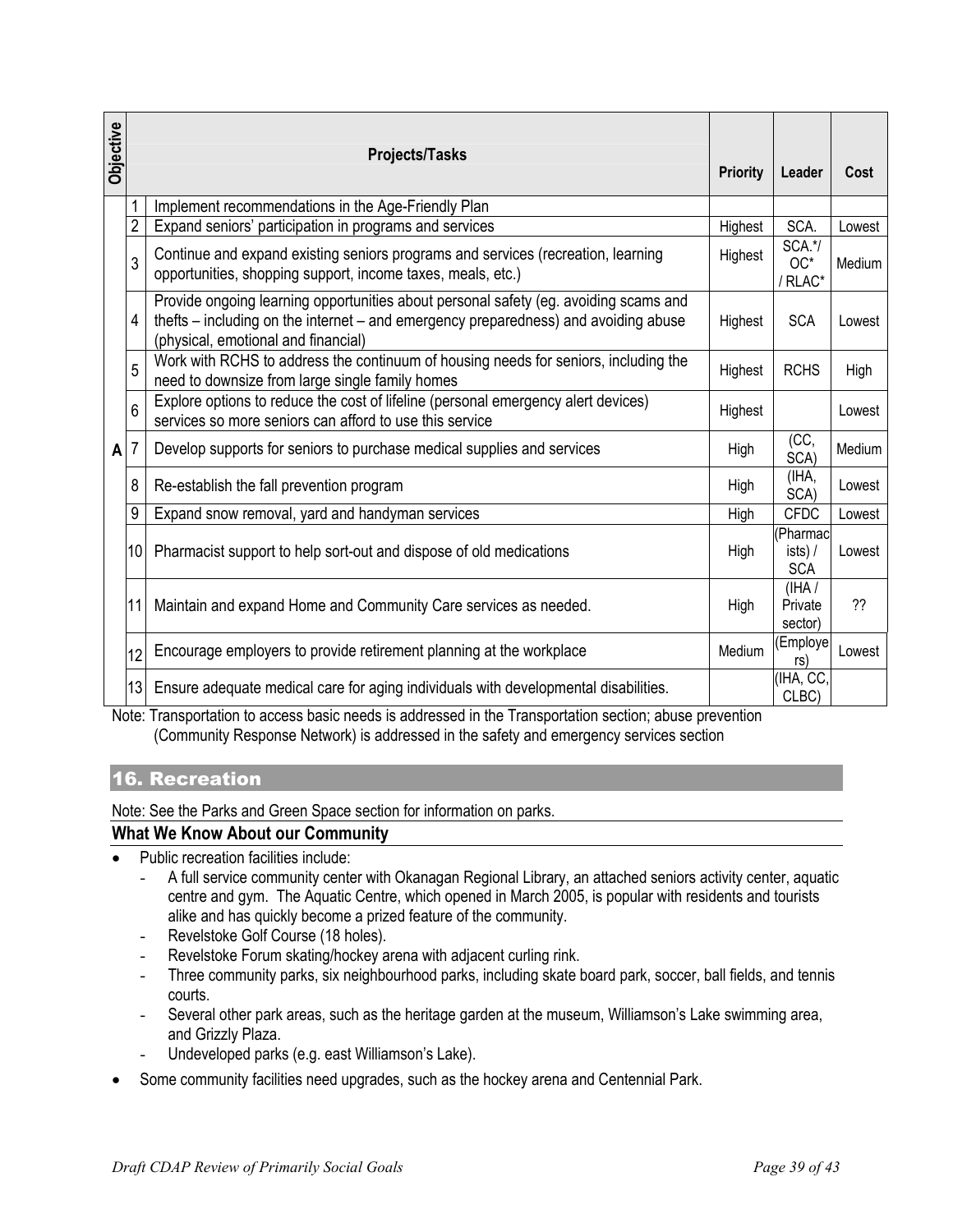- The City Parks and Recreation Department offers a range of activities for children and adults. Organized recreation is also available through 75 recreation groups. 34 of these groups organize activities for children. The community hosts a wide range of tournaments and other sporting events.
- Private businesses operate two gyms and a bowling alley. The former community ski hill has undergone expansion into Revelstoke Mountain Resort.
- The regional district and surrounding public forests offer hiking, rock-climbing, mountain biking, mountaineering, camping, bird-watching, boating, fishing, Nordic and back-country skiing, snowshoeing and snowmobiling.
- Two national parks and three provincial parks are easily accessible from the community.
- Almost 85% of 2007 community survey respondents felt their recreational needs were being met, compared to 50% in 2000. Suggestions for further activities included more biking and walking trails, a boat launch, climbing gym and more facilities for youth.
- Almost 90% of survey respondents' families were able to participate in the organized recreational activities in which they were interested, compared to 76% in 2000.

#### **What We Are Doing**

- The City's Parks and Recreation Department manages community recreation facilities and hosts programs. CSRD has a cost sharing arrangement with the City for recreation services (including the indoor pool).
- The City's Parks and Recreation staff supports recreation groups with organizational development, accessing funding and hosting special events.
- The Revelstoke Board of Education has created the Leap Land Indoor Playground. It is an indoor play space located at Mt. View School for children birth to school age, accompanied by their parent or child care provider – free of charge.
- Formal and informal mechanisms exist to support children whose families cannot afford recreation costs to participate in activities.
- The City has convened a biking trail committee to expand the trail network.
- BC Hydro is exploring options to improve the Centennial Park boat launch; a separate initiative is underway to develop a boat launch on Lake Revelstoke.

## **Community goal**

Retain the broad range of recreation opportunities and support accessibility for all citizens.

- **A.** Replace unsafe equipment and infrastructure in community parks and facilities to support a full range of recreational pursuits
- **B.** Ensure recreation facilities and activities are affordable for all residents

| <b>Objective</b> |                | <b>Projects/Tasks</b>                                                                                                                                              | Priority | Leader          | Cost |
|------------------|----------------|--------------------------------------------------------------------------------------------------------------------------------------------------------------------|----------|-----------------|------|
| $\mathsf{A}$     |                | Continue to upgrade community park equipment                                                                                                                       | Highest  | City P&R*       | High |
|                  | $\overline{2}$ | Examine and implement feasible and affordable options to upgrade the Forum (skating<br>and curling rinks)                                                          | Medium   | City P&R        | High |
|                  | 3              | Examine and implement feasible and affordable options to develop Centennial Park<br>with suitable facilities for a variety of sports (also in the Tourism section) | High     | City P&R<br>CED | High |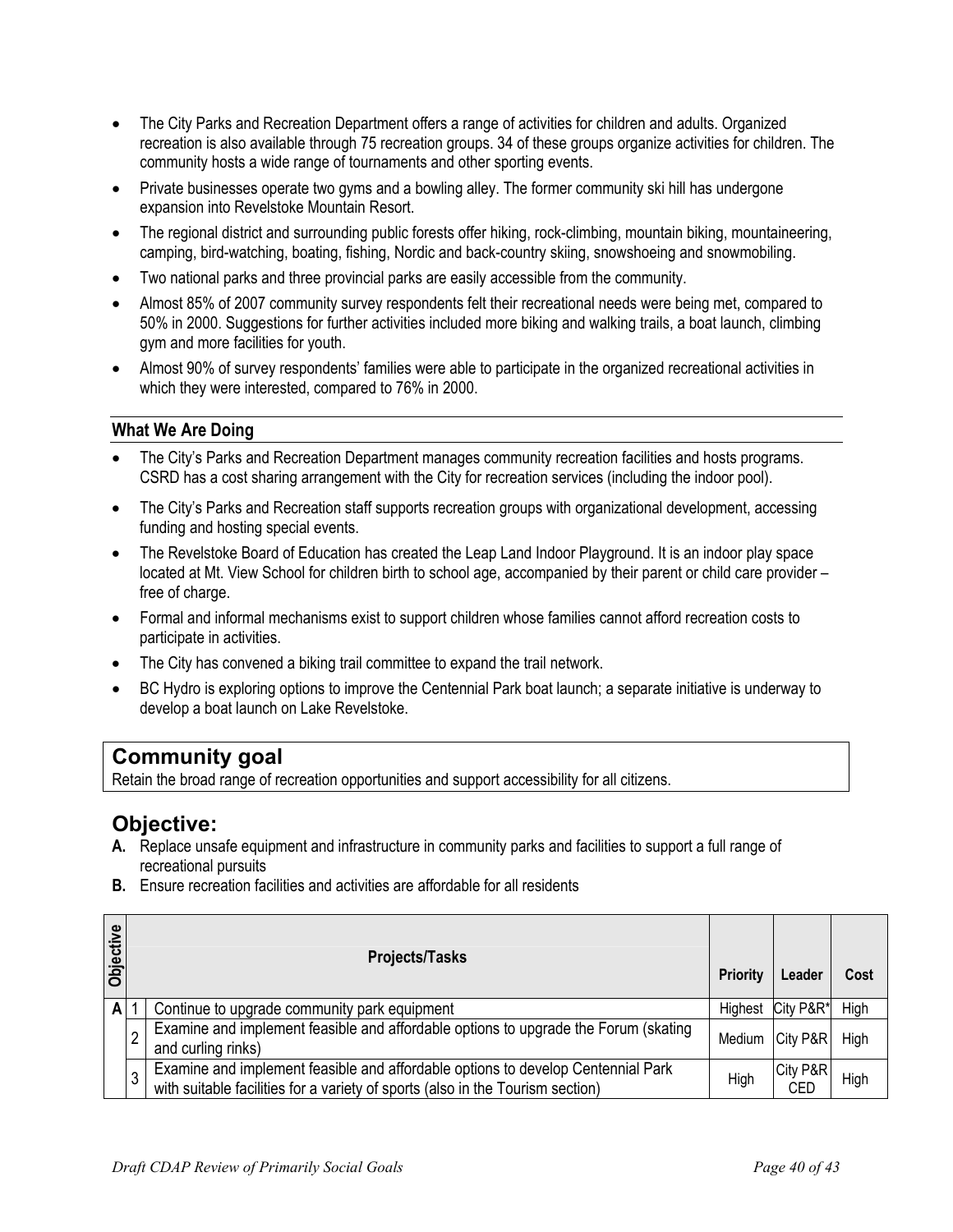|   |   | Develop permanent bocce and lawn bowling facilities for use by seniors and others<br>(perhaps at the golf course)                                | Low    | City P&R Medium |        |
|---|---|--------------------------------------------------------------------------------------------------------------------------------------------------|--------|-----------------|--------|
| B |   | Continue the free pass program at the pool for low-income residents and expand to include other city recreational facilities as well as programs | High   | City P&R Medium |        |
|   | 6 | Develop more indoor winter recreation opportunities for a variety of groups and<br>residents                                                     | Medium | City P&R L      | Medium |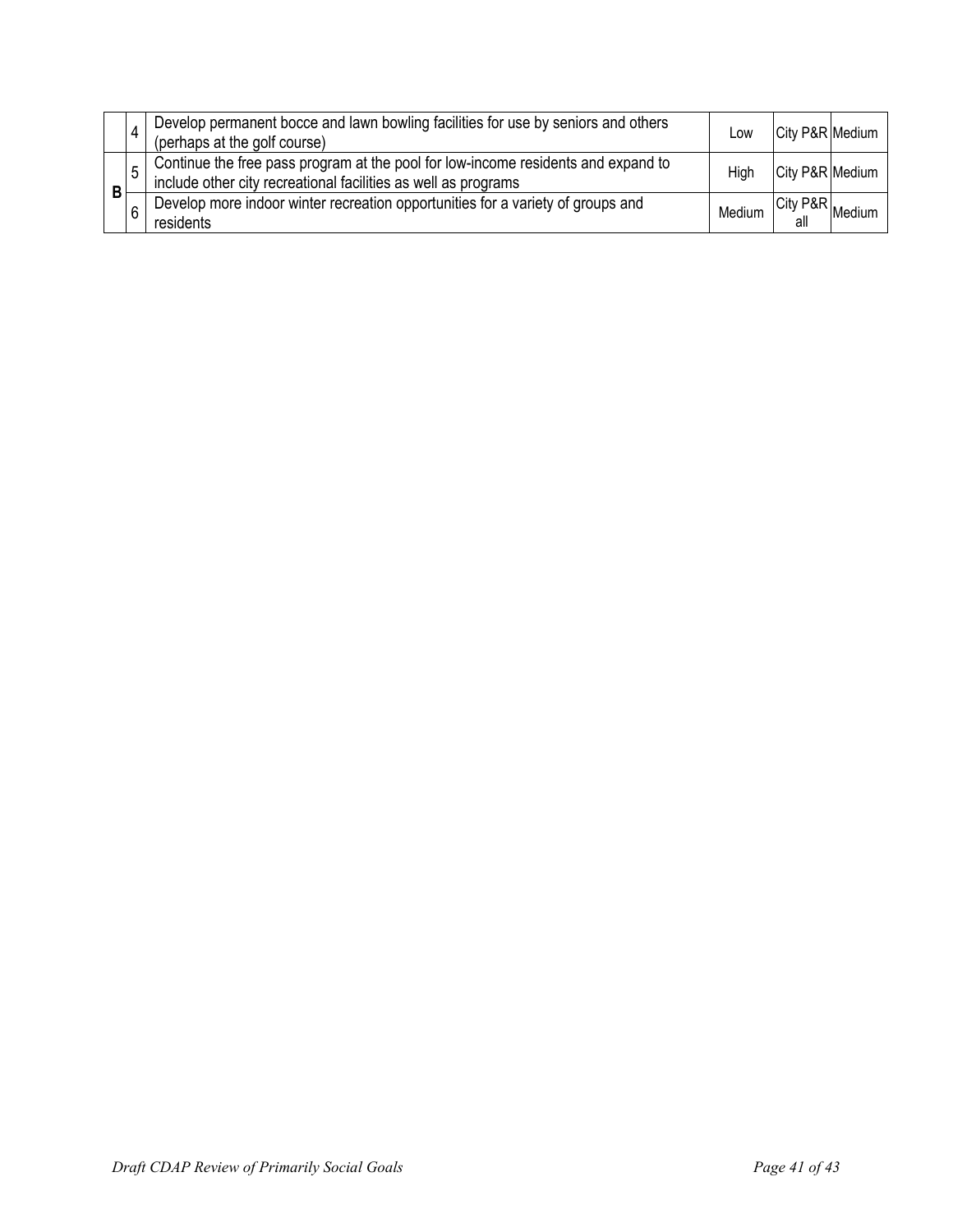## Community Organization Abbreviations

|  | AG  Ministry of the Attorney General                       |
|--|------------------------------------------------------------|
|  | AQC Air Quality Committee                                  |
|  | CC  Community Connections                                  |
|  | CDCConservation Data Centre                                |
|  | CFDC  Revelstoke Community Futures Development Corporation |
|  | City CED City Community Economic Development Department    |
|  | CE & PW  City Engineering and Public Works Department      |
|  | City P&R City Parks and Recreation Department              |
|  | City Plan  City Planning Department                        |
|  | CPR Canadian Pacific Railway                               |
|  | CSCCarshare Coop                                           |
|  | CSRD  Columbia-Shuswap Regional District                   |
|  | MCFD  Ministry for Children and Family Development         |
|  | M&GC Museums & Gallery Collective                          |
|  | MOTH Ministry of Transportation & Highways                 |
|  | MOFR Ministry of Forests and Range                         |
|  | OC  Okanagan College                                       |
|  | PAC's  Parent Advisory Council for each school             |
|  | PC  Parks Canada                                           |
|  | RAA  Revelstoke Accommodation Association                  |
|  | RACRevelstoke Arts Council                                 |
|  | RBAS Revelstoke Bear Aware Society                         |
|  | RFD  Revelstoke Fire Department                            |
|  | RCCS  Revelstoke Child Care Society                        |
|  | RCFC Revelstoke Community Forest Corporation               |
|  | RCHS Revelstoke Community Housing Society                  |
|  | RESC Revelstoke Employment Services Centre                 |
|  | RMR Revelstoke Mountain Resort                             |
|  | RSSRevelstoke Secondary School                             |
|  | RSSC  Revelstoke Screen Smart Committee                    |
|  | RTA Revelstoke Teacher's Association                       |
|  | S & R  Search and Rescue                                   |
|  | SCA  Senior Citizens Association                           |
|  | SD19  School District 19 (Revelstoke)                      |
|  | SSA  Social Sector Agencies                                |
|  | SSC  Stepping Stones Consulting                            |
|  | TCTransit Committee                                        |
|  | WSS  Women's Shelter Society                               |